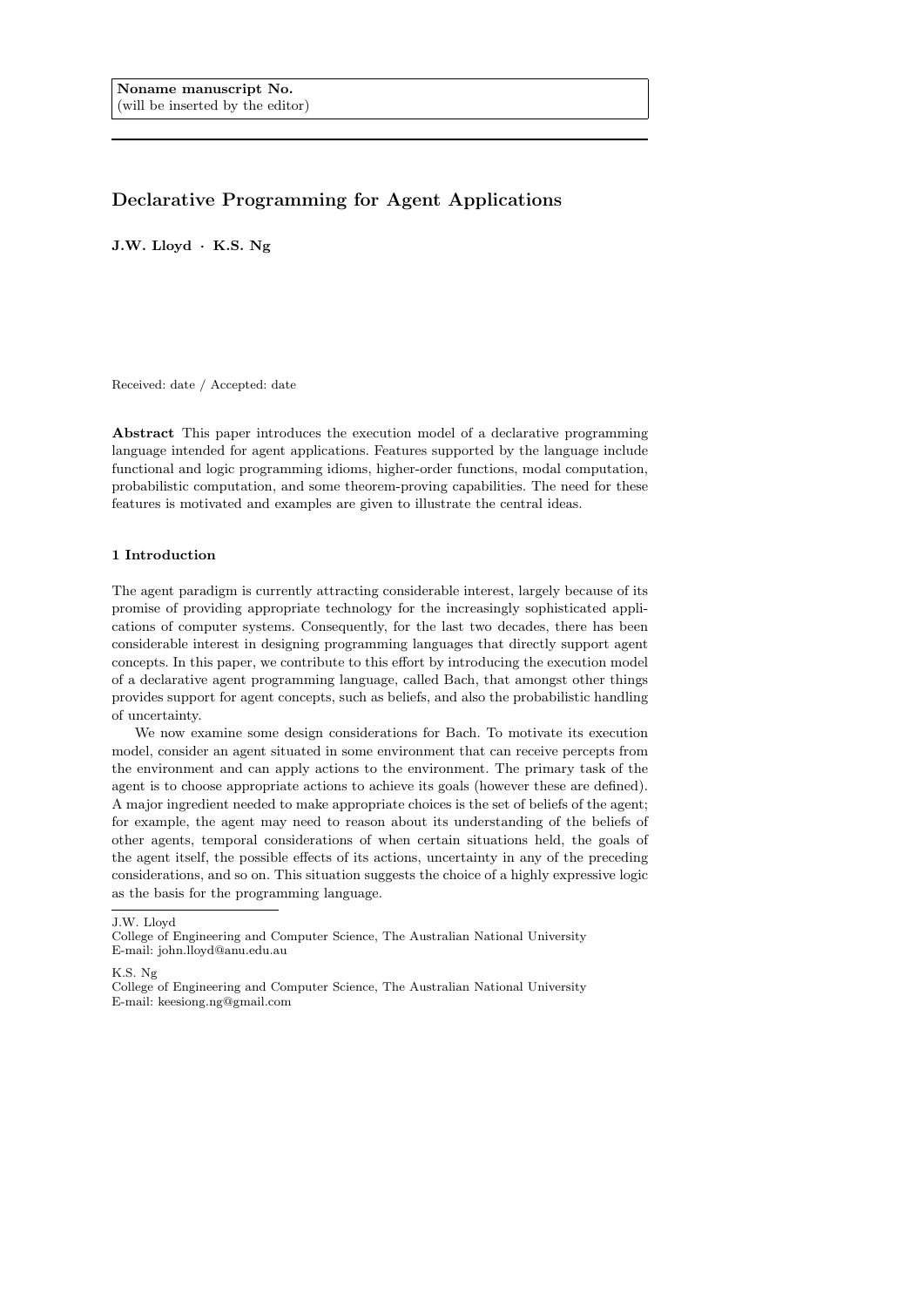What features should the logic have? The standard way of modelling mentalistic concepts such as beliefs, intentions, and so on, is with modal logic and since there are a number of such concepts and generally a number of agents in any application, we are led to the need for a multi-modal logic. While propositional modal logics are commonly used to analyse agents (see, for example, [1–3]), to adequately model beliefs, the logic must be much more expressive than propositional logic; we argue for the need for higher-order modal logic.

Furthermore, in many applications, it is necessary for an agent to deal with uncertainty; thus some beliefs are likely to be probabilistic. This issue leads directly to the more general problem of integrating logic and probability, a topic in artificial intelligence that is currently attracting substantial interest (see, for example, [4–9], and the references therein). One of the advantages of working in a higher-order logic is that it is expressive enough to easily encompass uncertainty without any additional logical machinery. The key idea is to represent uncertainty by probability densities; these are non-negative functions whose integral is one. Densities can conveniently be represented and manipulated by higher-order functions. It is generally straightforward to represent directly in a theory the probability that a particular assumption holds and compute the probability that a theorem proved from such assumptions holds. In summary, knowledge representation requirements suggest the need for the underlying logic of Bach to be multi-modal, higher-order logic.

As well as representing knowledge, it is necessary to reason about it. The reasoning system introduced in this paper combines a computation component and a proof component. The computation component is an equational reasoning system that significantly extends existing functional programming languages by adding facilities that provide modal computation and the idioms of logic programming. The proof component is a fairly conventional tableau theorem prover for modal higher-order logic similar to what is proposed in [10]. The computation component and the proof component are tightly integrated, in the sense that either can call the other. Furthermore, this synergy between the two is shown to make possible interesting reasoning tasks. The presentation below of the reasoning system considers first the case of (pure) computation, where no proof is involved, then (pure) proof, where no computation is involved, and finally the two are put together.

However, for this paper, we are primarily interested in the deployment of the reasoning system as the execution model of a *programming language* and, for this reason, the computation component is the one that is of most interest and relevance. For Bach, reasoning is primarily computation that occasionally needs some theorem proving support. Thus, while the reasoning system is presented theoretically with equal emphasis on computation and proof, the use of the proof component of Bach is restricted in practical applications.

Bach is thus a modal probabilistic functional logic programming language whose programs are theories in multi-modal, higher-order logic. Its core is the functional programming language Haskell [11], extended in such a way as to also provide the logic programming idioms. In addition, modalities are included so that programs are modal theories. The extension to probabilistic theories requires no extension of the logic since higher-order functions are sufficient to represent and reason about probability densities, although efficient probabilistic reasoning does require additional support at the programming language level. Throughout, for clarity, we use the usual mathematical notation for Bach programs; the actual Bach syntax is similar to Haskell.

# 2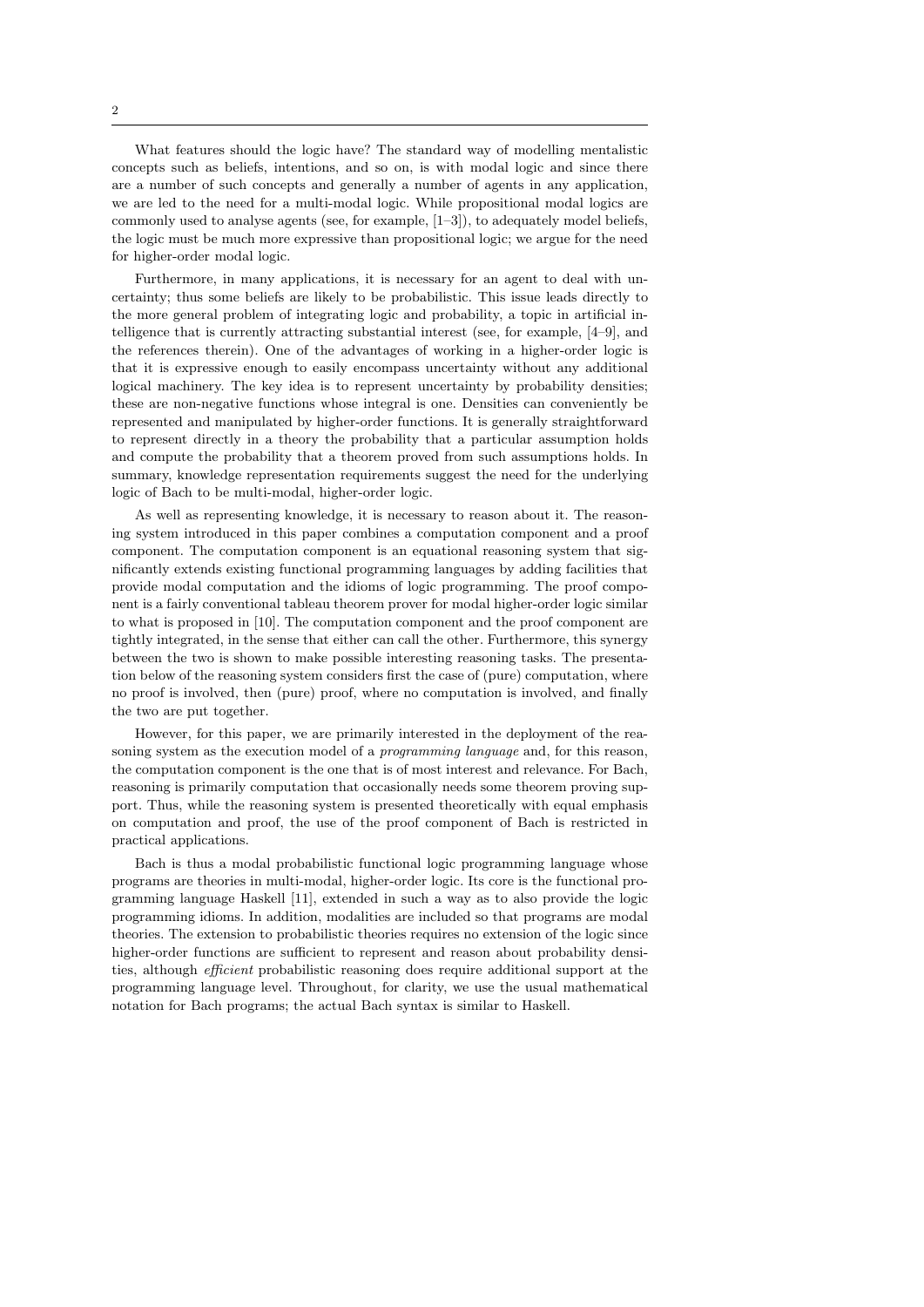The design of Bach continues one thread in the development of declarative programming languages that goes back about 15 years. The starting point was the recognition that Prolog [12] has various flaws that reduce its credibility as a declarative programming language; these include non-declarative meta-programming facilities and the lack of a type system. This motivated the Gödel programming language [13] that was closely based on Prolog but had a polymorphic type system and declarative meta-programming facilities. The next step was Escher [14] that differed markedly from Gödel in that it was a higher-order language and was based on equational theories rather than clausal theories. In its final form, Escher was presented as an extension to Haskell, thus taking advantage of the many good design decisions of that language, by adding the idea of programming with abstractions [15] that provides the logic programming idioms. Escher also avoided the highly problematical negation as failure rule by treating negation as just another function. Bach builds on Escher mainly by providing modal and probabilistic computation that is especially useful for agent applications.

The paper is organised as follows. Section 2 contains an overview of multi-modal, higher-order logic. The computation component of Bach is described in Section 3. This is followed by the proof component in Section 4. The full reasoning system consisting of computation and proof combined is given in Section 5. Small instructive programming examples are sprinkled throughout these three sections to illustrate central concepts. Section 6 provides some larger programming examples. Section 7 contains a discussion of related and future work. We conclude in Section 8.

### 2 Logic

The underlying logic of Bach is a multi-modal, higher-order logic. We give a brief summary of the logic in the following, focusing to begin with on the monomorphic version. We define types and terms, and give an introduction to the modalities that we will use. Full details of the logic can be found in [16]. Other useful references on modal higher-order logic include [10,17] and on higher-order logic include [15,18–22]. For a highly readable account of the advantages of working in higher-order logic rather than first-order, we strongly recommend [23].

**Definition 1** An *alphabet* consists of three sets: a set  $\mathfrak{T}$  of type constructors; a set  $\mathfrak{C}$ of constants; and a set  $\mathfrak V$  of variables.

Each type constructor in  $\mathfrak T$  has an arity. The set  $\mathfrak T$  always includes the type constructor  $\Omega$  of arity 0.  $\Omega$  is the type of the booleans. Each constant in  $\mathfrak C$  has a signature. The set  $\mathfrak V$  is denumerable. Variables are typically denoted by  $x, y, z, \ldots$ .

Types are built up from the set of type constructors using the symbols  $\rightarrow$  and  $\times$ .

Definition 2 A type is defined inductively as follows.

- 1. If T is a type constructor of arity k and  $\alpha_1, \ldots, \alpha_k$  are types, then  $T \alpha_1 \ldots \alpha_k$  is a type. (Thus a type constructor of arity 0 is a type.)
- 2. If  $\alpha$  and  $\beta$  are types, then  $\alpha \rightarrow \beta$  is a type.
- 3. If  $\alpha_1, \ldots, \alpha_n$  are types, then  $\alpha_1 \times \cdots \times \alpha_n$  is a type.

Example 1 Following are some common types we will need other than  $\Omega$ . The type of the integers is denoted by Int, and the type of the reals by Real. Also (List  $\sigma$ ) is the type of lists whose items have type  $\sigma$ . Here *Int*, Real and *List* are all type constructors.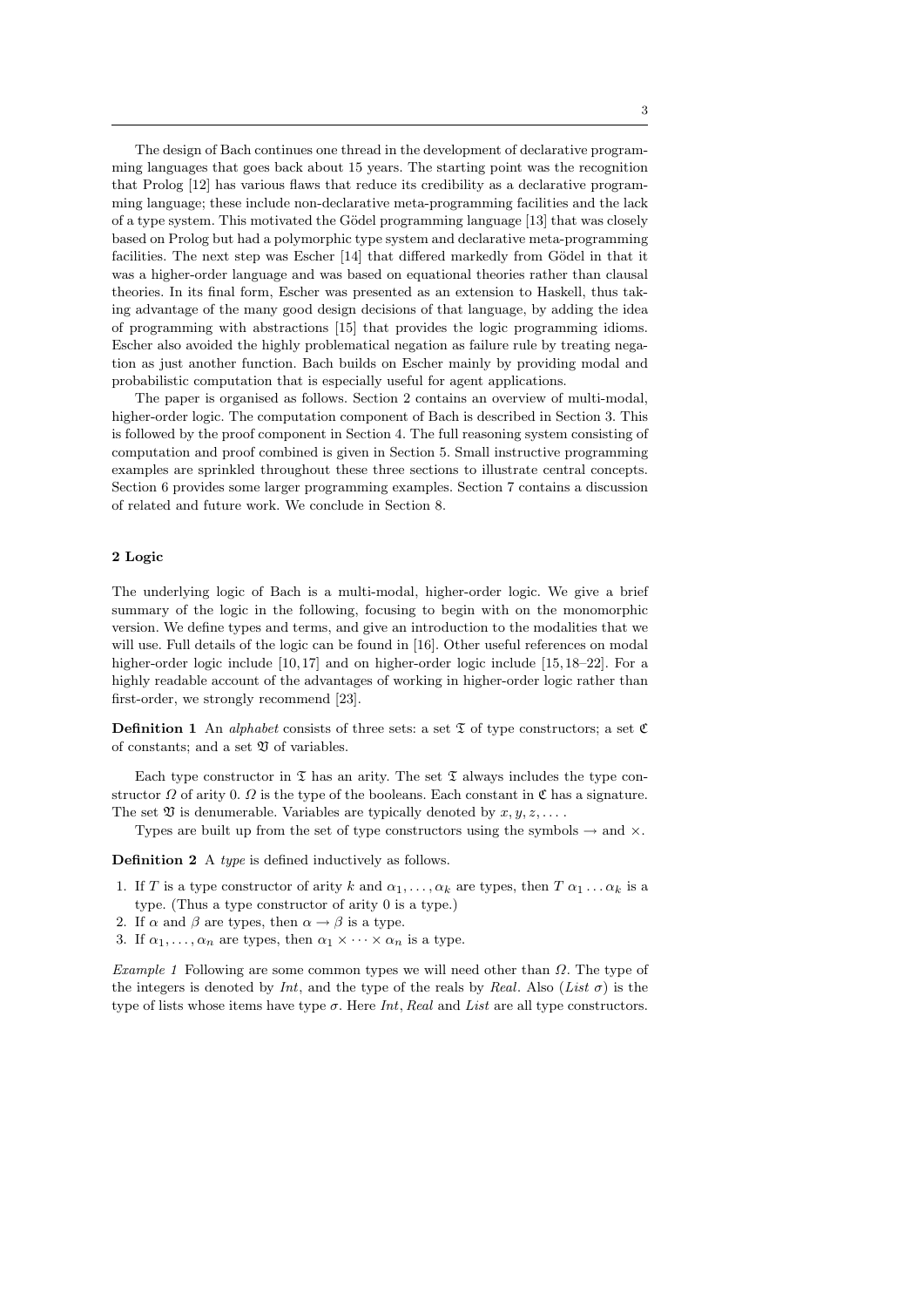The first two have arity 0 and the last has arity 1. A function that maps elements of type  $\alpha$  to elements of type  $\beta$  has type  $\alpha \rightarrow \beta$ . Since sets are identified with predicates in the logic, sets whose elements have type  $\sigma$  have type  $\sigma \to \Omega$ . We sometimes write  ${\lbrace \sigma \rbrace}$  as a synonym for  $\sigma \to \Omega$  when we want to make a distinction between sets and predicates. A particular class of functions of interest is that of probability densities. We introduce the synonym Density  $\tau \equiv \tau \rightarrow Real$ , but with the understanding that functions of type *Density*  $\tau$  are probability densities over elements of type  $\tau$  rather than arbitrary real-valued functions over elements of type  $\tau$ .

The set  $\mathfrak C$  always includes the following constants.

- 1. ⊤ and  $⊥$ , having signature  $Ω$ .
- 2.  $\equiv_{\alpha}$ , having signature  $\alpha \rightarrow \alpha \rightarrow \Omega$ , for each type  $\alpha$ .
- 3. ¬, having signature  $\Omega \rightarrow \Omega$ .
- 4.  $\wedge$ ,  $\vee$ , and  $\longrightarrow$  having signature  $\Omega \rightarrow \Omega \rightarrow \Omega$ .
- 5.  $\Sigma_{\alpha}$  and  $\Pi_{\alpha}$ , having signature  $(\alpha \rightarrow \Omega) \rightarrow \Omega$ , for each type  $\alpha$ .

The intended meaning of  $\top$  is true, and that of  $\bot$  is false. The intended meaning of  $=\alpha$  is identity, and the intended meanings of the connectives  $\neg$ ,  $\wedge$ ,  $\vee$ , and  $\longrightarrow$  are as usual. The intended meanings of  $\Sigma_{\alpha}$  and  $\Pi_{\alpha}$  are as follows:  $\Sigma_{\alpha}$  maps a predicate to  $\top$  iff the predicate maps at least one element to  $\top$ ;  $\Pi_{\alpha}$  maps a predicate to  $\top$  iff the predicate maps all elements to  $\top$ .

Other useful constants we will usually have in applications include the integers, the real numbers, and data constructors like  $\sharp_{\sigma} : \sigma \to List \sigma \to List \sigma$  and  $[]_{\sigma} : List \sigma$  for constructing lists with elements of type  $\sigma$ . The notation  $C : \sigma$  is used to denote that the constant C has signature  $\sigma$ .

We assume there are necessity modality operators  $\Box_i$ , for  $i = 1, \ldots, m$ .

Definition 3 A term, together with its type, is defined inductively as follows.

- 1. A variable in  $\mathfrak V$  of type  $\alpha$  is a term of type  $\alpha$ .
- 2. A constant in  $\mathfrak C$  having signature  $\alpha$  is a term of type  $\alpha$ .
- 3. (Abstraction) If t is a term of type  $\beta$  and x a variable of type  $\alpha$ , then  $\lambda x.t$  is a term of type  $\alpha \rightarrow \beta$ .
- 4. (Application) If s is a term of type  $\alpha \to \beta$  and t a term of type  $\alpha$ , then  $(s t)$  is a term of type  $\beta$ .
- 5. (Tuple) If  $t_1, \ldots, t_n$  are terms of type  $\alpha_1, \ldots, \alpha_n$ , respectively, then  $(t_1, \ldots, t_n)$  is a term of type  $\alpha_1 \times \cdots \times \alpha_n$ .
- 6. (Modal Term) If t is a term of type  $\alpha$  and  $i \in \{1, ..., m\}$ , then  $\Box_i t$  is a term of type  $\alpha$ .

Example 2 Constants like  $\top : \Omega$ , 42 : Int, 3.11 : Real, and  $+: Int \to Int \to Int$  are terms. Variables like  $x, y, z$  are terms. An example of a term that can be formed using abstraction is  $\lambda x.((+ x) x)$  of type  $Int \rightarrow Int$ , whose intended meaning is a function that takes a number x and returns  $x + x$ . To apply that function to the constant 42, for example, we use application to form the term  $(\lambda x.((+ x) x) 42)$ , which has type Int.

*Example 3* The term  $(\sharp_{Int} 2 (\sharp_{Int} 3 ||_{Int}))$  of type (List Int) represents a list with the integers 2 and 3 in it, obtained via a series of applications from the constants  $\sharp_{Int}, [\,]_{Int}, 2, \text{ and } 3, \text{ each of which is a term. For convenience, we sometimes write } [2,3]$ to represent the same list.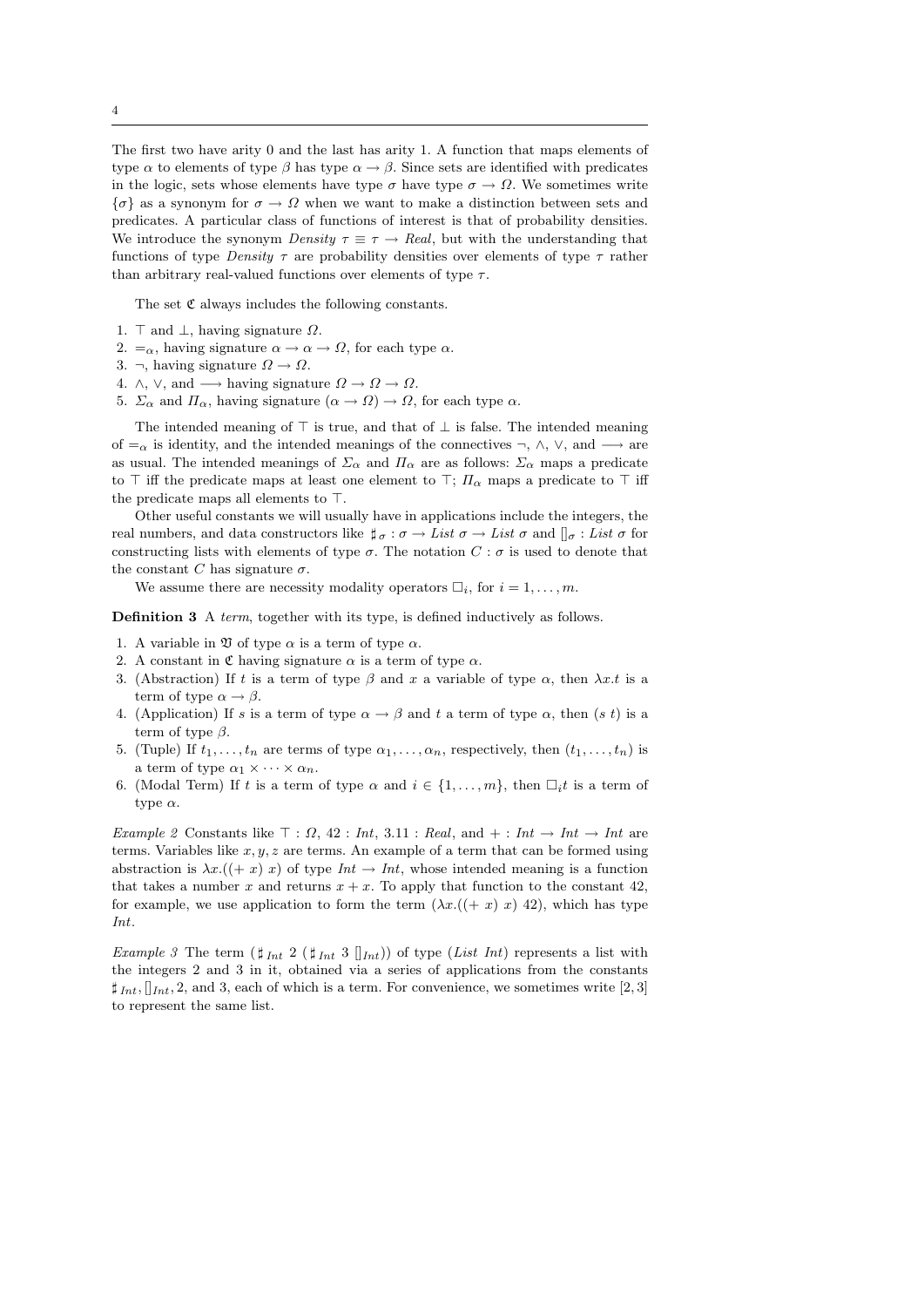Example 4 Sets are identified with predicates in the logic. Thus, the term

$$
\lambda x. ((\vee ((=_{Int} x) 2)) ((=_{Int} x) 3)) \tag{1}
$$

of type  $Int \to \Omega$  can be used to represent the set containing the integers 2 and 3. We often use infix notation for common function symbols like equality and the connectives. We also adopt the convention that applications are left-associative; thus  $(f x y)$  means  $((f x) y)$ . These conventions allow us to write  $\lambda x.((x =_{Int} 2) \vee (x =_{Int} 3))$  instead of (1) above. For convenience, we sometimes also write  $\{2,3\}$  to represent the same set. Since sets are predicates, set membership test is obtained using function application. Let s denote (1) above. To check whether a number  $y$  is in the set, we write  $(s, y)$ .

Terms of the form  $(\Sigma_{\alpha} \lambda x.t)$  are written as  $\exists_{\alpha} x.t$  and terms of the form  $(\Pi_{\alpha} \lambda x.t)$ are written as  $\forall_{\alpha} x.t$  (in accord with the intended meaning of  $\Sigma_{\alpha}$  and  $\Pi_{\alpha}$ ). A formula is a term of type  $\Omega$ . The universal closure of a formula  $\varphi$  is denoted by  $\forall(\varphi)$ .

There is a *default term* for each type. For example, the default term of type  $\Omega$  is  $\perp$ , that of type Int is 0, that of type List  $\alpha$  for any  $\alpha$  is  $\parallel_{\alpha}$ , and that of type  $\{\alpha\}$  for any  $\alpha$  is  $\{\}\$  (that is,  $\lambda x.\bot$ ).

The polymorphic version of the logic extends what is given above by also having available parameters which are type variables (denoted by  $a, b, c, \ldots$ ). The definition of a type as above is then extended to polymorphic types that may contain parameters and the definition of a term as above is extended to terms that may have polymorphic types. We work in the polymorphic version of the logic in the remainder of the paper. In this case, we drop the  $\alpha$  in constants like  $\exists_{\alpha}, \forall_{\alpha}, =_{\alpha}, \exists_{\alpha}$  and  $\sharp_{\alpha}$ , since the types associated with these are now inferred from the context.

Example 5 A common polymorphic function we need is if then else :  $\Omega \times a \times a \rightarrow a$ . Using it, we can give the following equivalent way of writing (1) above:

 $\lambda x. (if\_then\_else ((x = 2), \top, (if\_then\_else ((x = 3), \top, \bot))))$ .

Writing if x then y else z as syntactic sugar for (if then else  $(x, y, z)$ ), the above can be written in the following more readable form:

$$
\lambda x. \text{ if } x = 2 \text{ then } \top \text{ else if } x = 3 \text{ then } \top \text{ else } \bot.
$$

Discrete probability densities can also be written down easily as terms using  $if_{\perp}then_{\perp}else$ . For instance, the term

 $\lambda x.$ if  $x = \top$  then 0.3 else if  $x = \bot$  then 0.7 else 0

of type  $Density \Omega$  denotes a probability density over the booleans.

Modalities can have a variety of meanings. Some of these are indicated below; more detail can be found in, e.g.,  $[1,3,16]$ . Consider an application with three agents. One meaning for the necessity operator is knowledge. So, we can use  $\Box_i \varphi$ , for  $i = 1, 2, 3$ , to denote 'agent i knows  $\varphi'$ . In this case, the modalities  $\Box_1, \Box_2$ , and  $\Box_3$  can be more meaningfully written as  $K_1, K_2$ , and  $K_3$ . A weaker notion of modality is that of belief. We can use  $\Box_i \varphi$ , for  $i = 4, 5, 6$ , to denote 'agent  $(i - 3)$  believes  $\varphi'$ . In this case,  $\Box_4$ ,  $\Box_5$ ,  $\Box_6$  can be written as  $B_1$ ,  $B_2$ ,  $B_3$ . Modalities can also have a variety of temporal readings. We can introduce  $\Box_7$  for 'next' (written as  $\bigcirc$ ),  $\Box_8$  for 'always in the future' (written simply as  $\Box$ ),  $\Box$  for 'last' (written as  $\bullet$ ), and  $\Box$  for 'always in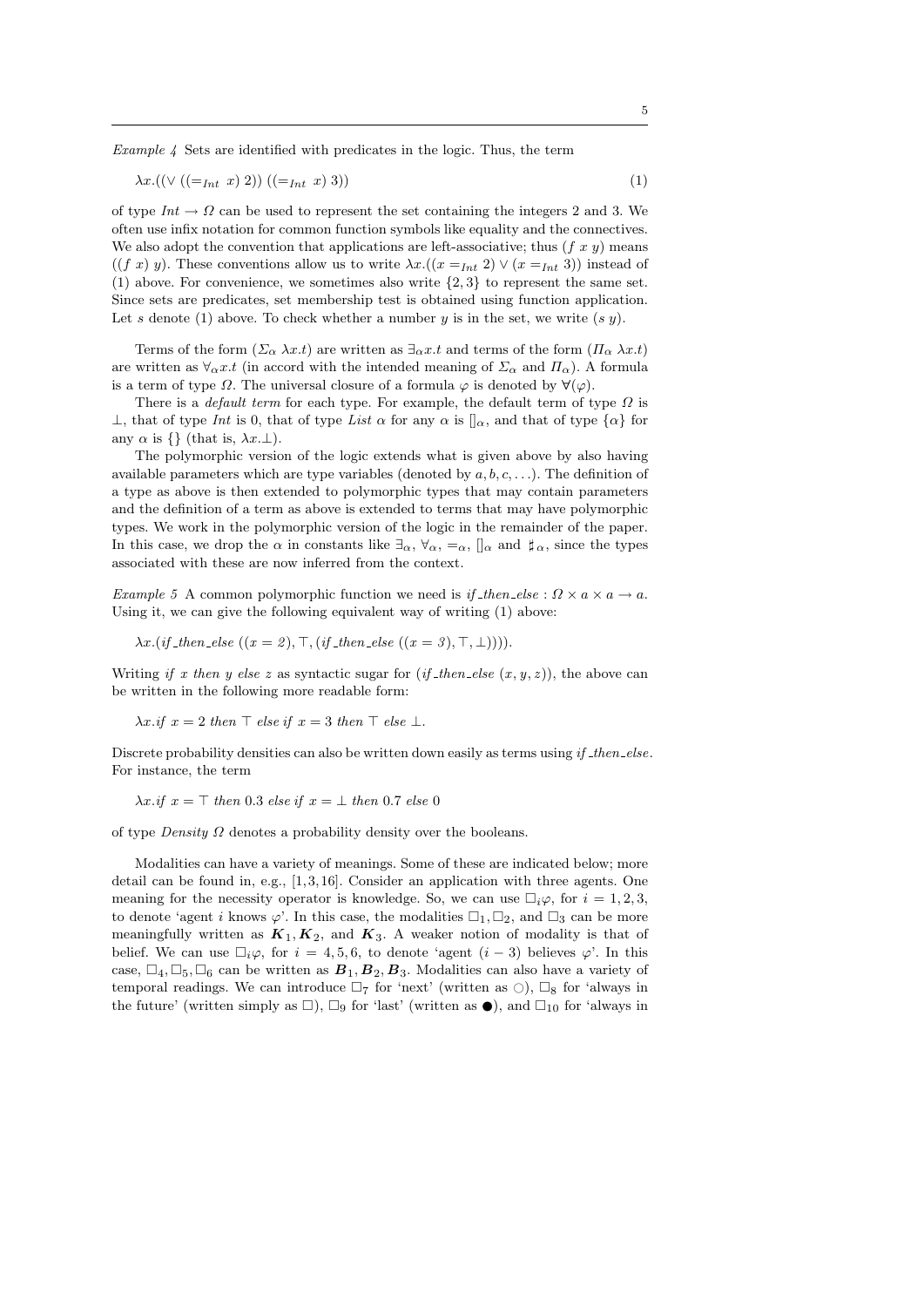the past' (written as  $\blacksquare$ ). Taking the dual of  $\square$  and  $\blacksquare$  we obtain  $\diamond$  ('sometime in the future') and  $\blacklozenge$  ('sometime in the past').

A novel feature of the logic is that modalities can be applied to terms, not just formulas. Thus terms such as  $B_i42$  and  $\bullet f$ , where f is a function, are admitted. Such terms are called modal terms. The need for modal terms arises naturally in applications, as we shall see below.

The logic can be given a rather conventional semantics in the usual Kripke style for multi-modal logics, with higher-order interpretations at each world. However, since the concept of a modal term is new in modal logic, we give some intuition for the semantics of modal terms. If t is a formula, then the meaning of  $\Box_i t$  in a world is  $\top$  if the meaning of t in all accessible worlds is  $\top$ , its meaning is  $\bot$  if the meaning of t in all accessible worlds is  $\bot$ , and, in the other cases, the meaning of  $\Box_i t$  is conventionally defined to be ⊥. This suggests an obvious extension to terms t that have rank 0 (that is, do not have type of the form  $\alpha \to \beta$ ): if t has the same meaning in all accessible worlds, then the meaning of  $\Box_i t$  should be this common meaning; otherwise, the meaning of  $\Box_i$  should be some default value. This definition then becomes the base case of an inductive definition on the rank of the type of t of the semantics of a modal term  $\Box_i t$ . The details of this are given in [16, Definition 3.10].

Each application has a distinguished pointed interpretation  $(I, w)$  known as the intended pointed interpretation, where  $I$  is an interpretation and  $w$  is a world in  $I$ . This means that, in the application,  $w$  is the actual world and  $I$  provides the worlds accessible to w by the various accessibility relations.

In modal logics, constants generally have different meanings in different worlds. Certain constants can be declared to be rigid; they then have the same meaning in all worlds (in the semantics). Except in the most sophisticated applications, it is entirely natural for some constants to be rigid. For instance, we can declare all data constructors (e.g.  $\top$ ,  $\bot$ , 1, 2, 3, ...,  $\sharp$ ,  $\parallel$ ) to be rigid. Also, all constants in the Haskell Prelude, which is a library of basic function definitions, can be declared to be rigid. A term is rigid if every constant in it is rigid.

A theory, which is a set of formulas, can consist of two kinds of assumptions, global and local. The essential difference is that global assumptions are true in each world in the intended pointed interpretation, while local assumptions only have to be true in the actual world in the intended pointed interpretation. Each kind of assumption has a certain role to play in computations. A theory is denoted by a pair  $(\mathcal{G}, \mathcal{L})$ , where  $\mathcal{G}$ is the set of global assumptions and  $\mathcal L$  is the set of local assumptions.

For a particular agent in some application, the belief base of the agent is a theory. There are no restrictions placed on belief bases. Each assumption in a belief base is called a *belief*. Typically, for agent  $j$ , local assumptions in its belief base have the form  $B_j\varphi$ , with the intuitive meaning 'agent j believes  $\varphi$ '. Often  $\varphi$  is an equation. Other typical local assumptions have the form  $B_iB_i\varphi$ , meaning 'agent j believes that agent i believes  $\varphi'$ . Global assumptions in a belief base typically have the form  $\varphi$ , with no modalities at the front since the fact that they are global implicitly implies any sequence of (necessity) modalities effectively appears at the front. Thus, in general, beliefs commonly have the form  $B_{j_1} \cdots B_{j_r} \varphi$ , where  $r \geq 0$ . If there is a temporal component to beliefs, this is often manifested by temporal modalities at the front of beliefs. Then, for example, there could be a belief of the form  $\mathbf{O}^2 \mathbf{B}_j \mathbf{B}_i \varphi$ , whose intuitive meaning is 'at the second last time, agent j believed that agent i believed  $\varphi'$ . (Here,  $\bullet^2$  is a shorthand for  $\bullet$ .) For more details about how we handle the representation and acquisition of beliefs, see [24–26].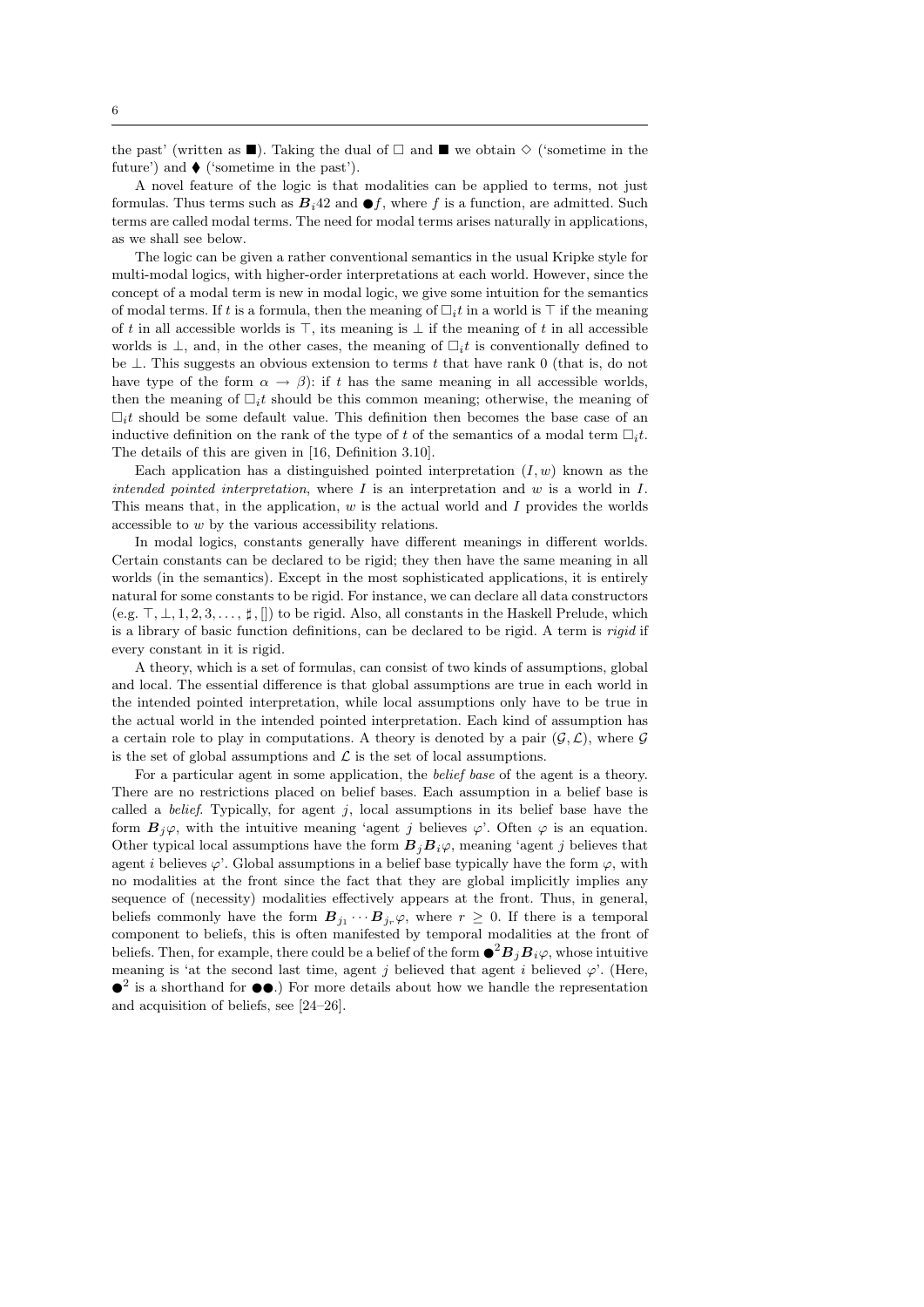#### 3 Computation

In this section we study the case of (pure) computation.

### 3.1 Computations of Rank 0

Consider the problem of determining the meaning of a term  $t$  in the intended pointed interpretation. If a formal definition of the intended pointed interpretation is available, then this problem can be solved (under some finiteness assumptions). However, we assume here that the intended pointed interpretation is not available, as is usually the case, so that the problem cannot be solved directly. However, there is still a lot that can be done if the theory  $\mathcal T$  of the application is available and enough of it is in equational form. Intuitively, if t can be 'simplified' sufficiently using  $\mathcal{T}$ , its meaning may become apparent even in the absence of detailed knowledge of the intended pointed interpretation. For example, if  $t$  can be simplified to a term containing only data constructors, then the meaning of t will be known since data constructors have a fixed meaning in every interpretation.

Informally, the computation problem is as follows.

Given a theory  $\mathcal T$ , a term t, and a sequence  $\Box_{j_1} \cdots \Box_{j_r}$  of modalities, find a 'simpler' term t' such that the formula  $\Box_{j_1} \cdots \Box_{j_r} \forall (t = t')$  is a logical consequence of T.

Thus  $t$  and  $t'$  have the same meaning in all worlds accessible from the actual world in the intended pointed interpretation according to the modalities  $\Box_{j_1} \cdots \Box_{j_r}$ .

Before proceeding to a formal treatment of how the computation problem is solved, it is helpful to look at a few examples to get a feel for the kind of problems we are interested in and the kind of answers we expect to get.

Example 6 Consider the following definition of  $f : \sigma \to Int$ .

$$
(f x) = if x = A
$$
 then 42 else if  $x = B$  then 3 else if  $x = C$  then 21 else 0, (2)

where  $A, B, C$ :  $\sigma$ . With such a definition, the system should have no difficulty computing the values of terms like  $(f A)$  and  $(f B)$ . Less trivially, we want our system to be able to compute the value of terms like  $\lambda x \cdot ((fx) > 5)$ , that is, the set  $\{x \mid (fx) > 5\}$ . We should expect the computation system to return the answer  $\{A, C\}$  in this case.

Example 7 Consider the following definition of append.

$$
append: List a \times List a \times List a \rightarrow \Omega
$$
  
(append (u, v, w)) = ((u = [] \land v = w) \lor  
 \exists r. \exists x. \exists y. ((u = r \sharp x) \land (w = r \sharp y) \land (append (x, v, y)))) (3)

The intended meaning of append is that it is true iff its third argument is the concatenation of its first two arguments. We should expect our system to be able to simplify a term like  $(append([1],[2],x))$  to  $x=[1,2]$ , and a term like  $(append(x,y,[1,2]))$  to

$$
(x = [] \land y = [1, 2]) \lor (x = [1] \land y = [2]) \lor (x = [1, 2] \land y = []).
$$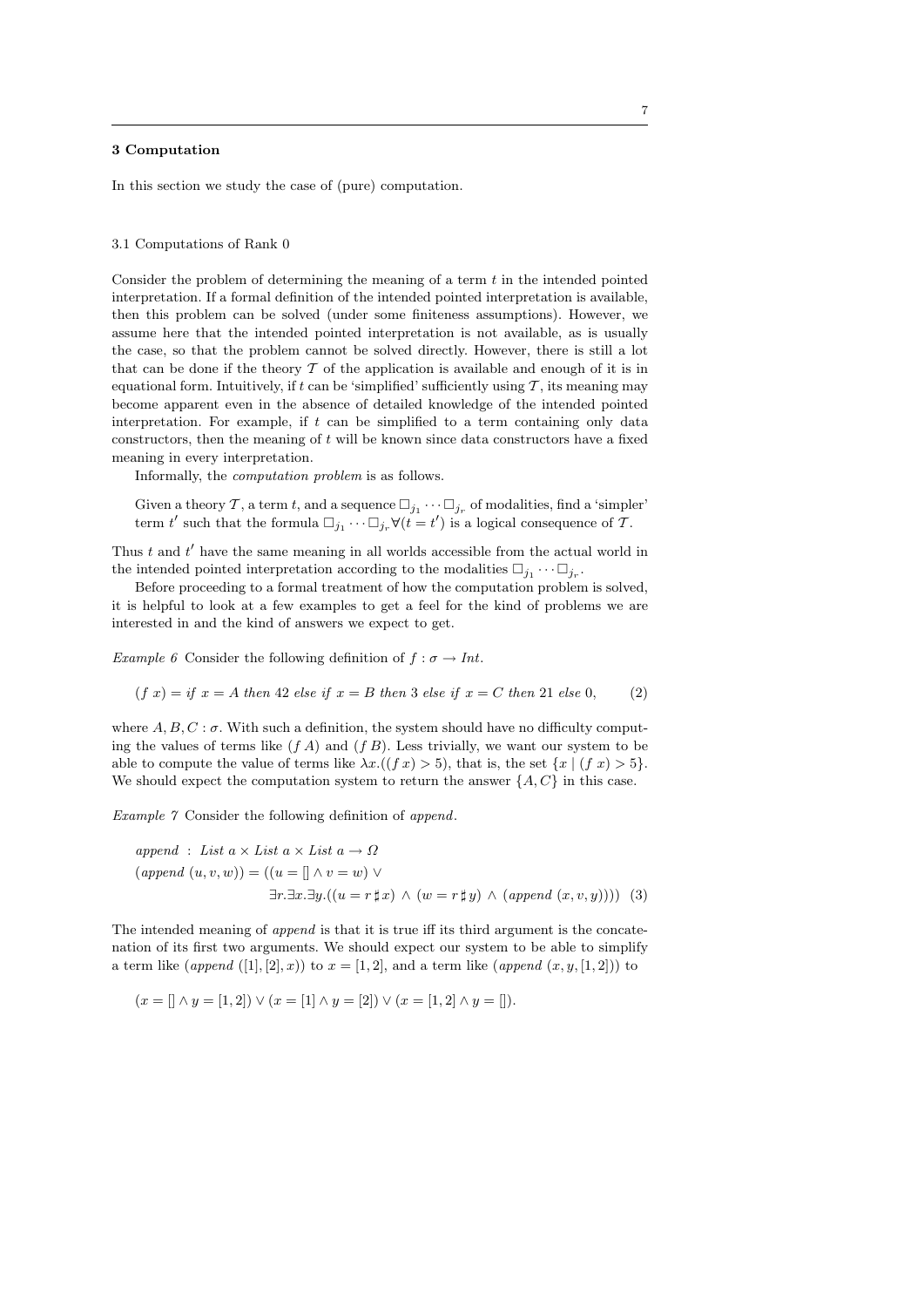Example 8 Consider a theory that includes definitions of the function  $g : Int \to Int$  at the current time and some recent times.

 $\forall x. ((g\ x) = if\ (even\ x)\ then\ (if\ (x < 6)\ then\ 21\ else\ (**⑤**\ g\ x))\ else\ (**④**\ g\ x))$  (4)

$$
\bullet \forall x. ((g\ x) = if\ (x > 0) \ then\ (\bullet g\ x) \ else\ 0)
$$
\n
$$
\tag{5}
$$

$$
\bullet^2 \forall x. ((g \ x) = 42) \tag{6}
$$

A typical query we want to ask is the value of, say,  $(g 12)$ . We would expect the system to return the answer 42 in this case.

Example 9 Consider the following theory that contains a record of current and past statistics on the price of a commodity.

| prices : Density Real                                                                      |      |
|--------------------------------------------------------------------------------------------|------|
| $prices = (gaussian 400 20)$                                                               | (7)  |
| $\bullet$ (prices = (gaussian 360 25))                                                     | (8)  |
| $\bullet^2$ (prices = $\lambda x$ if $x = 300$ then 0.7 else if $x = 310$ then 0.3 else 0) | (9)  |
| $\bullet$ <sup>3</sup> (prices = (gaussian 330 10))                                        | (10) |
| $\bullet^4 \blacksquare$ (prices = $\lambda x$ .if $x = 280$ then 1 else 0)                | (11) |

 $gaussian: Real \rightarrow Real \rightarrow Density Real$ 

$$
(gaussian\ u\ s) = \lambda x. \frac{1}{s\sqrt{2\pi}} e^{-\frac{(x-u)^2}{2s^2}}
$$
\n
$$
(12)
$$

 $mean: (Density\ a) \rightarrow Real$ 

 $(\text{mean } (gaussian \ u \ s)) = u$  (13)

$$
(mean \lambda x.0) = 0 \tag{14}
$$

(*mean*  $\lambda x.$ *if*  $x = u$  then  $y$  else **w**) =  $y \times u + (mean \lambda x.$ **w**) (15)

$$
\blacklozenge x = (x \lor \blacktriangleright \blacklozenge x). \tag{16}
$$

Here, mean and gaussian are rigid constants whereas prices is not. An example query we might want to ask is

 $\big\langle$  ((mean prices) < (mean  $\big\langle$  prices)).

In other words, is there a period in the past where mean prices fell? Bach should return the answer  $\top$  in this case. (The w in the third equation for mean is a syntactical variable; this is explained in more detail in the appendix.)

Here now are the details of a mechanism that addresses the computation problem by employing equational reasoning to rewrite terms to 'simpler' terms that have the same meaning. We first establish some notation and terminology. The *occurrence o* of a subterm  $s$  in a term  $t$  is a description of the path from the root of  $t$  to  $s$ . We denote the subterm of t at occurrence o by  $t|_o$ . The notation  $t[s/r]_o$  denotes the term obtained from t by replacing s at occurrence o with r. An occurrence of a variable x in a term is bound if it occurs within a subterm of the form  $\lambda x.t.$  Otherwise it is free. Suppose x is a variable. The notation  $t\{x/r\}$  denotes the term obtained from t by replacing every free occurrence of variable x in t with r. A modal path to a subterm is the sequence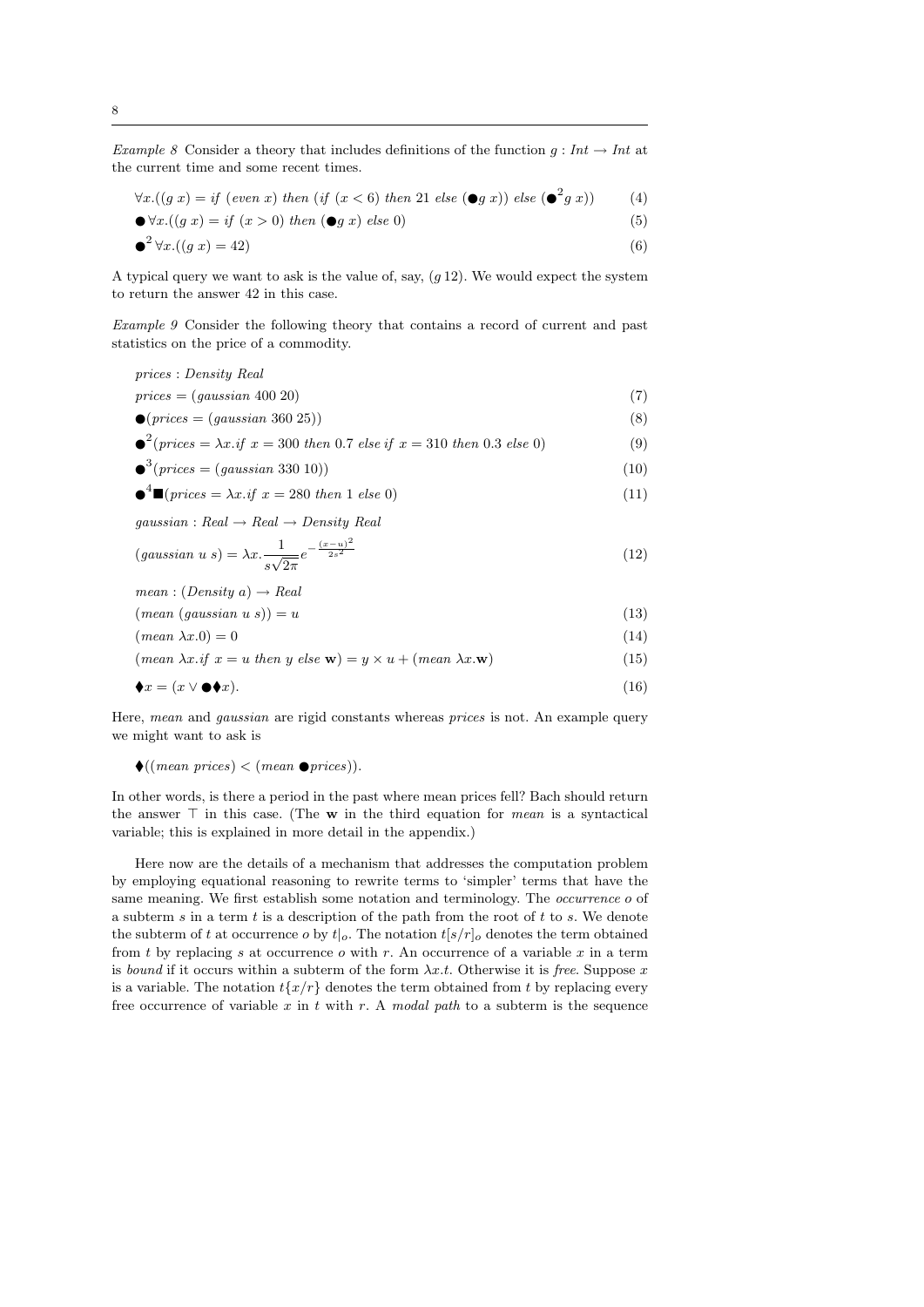of indices of modalities whose scope is entered when going down to the subterm. A substitution is *admissible* if any term that replaces a free occurrence of a variable that is in the scope of a modality is rigid.

**Definition 4** Let  $\mathcal{T} \equiv (\mathcal{G}, \mathcal{L})$  be a theory. A computation of rank 0 using  $\Box_{j_1} \cdots \Box_{j_r}$ with respect to T is a sequence  $\{t_i\}_{i=1}^n$  of terms such that the following holds. For  $i = 1, \ldots, n - 1$ , there is

1. a subterm  $s_i$  of  $t_i$  at occurrence  $o_i$ , where the modal path to  $o_i$  in  $t_i$  is  $k_1 \ldots k_{m_i}$ ,

2. (a) a formula  $\Box_{j_1} \cdots \Box_{j_r} \Box_{k_1} \cdots \Box_{k_{m_i}} \forall (u_i = v_i)$  in  $\mathcal{L}$ , or

(b) a formula  $\forall (u_i = v_i)$  in  $\mathcal{G}$ , and

3. a substitution  $\theta_i$  that is admissible with respect to  $u_i = v_i$ 

such that  $u_i \theta_i$  is  $\alpha$ -equivalent to  $s_i$  and  $t_{i+1}$  is  $t_i[s_i/v_i\theta_i]_{o_i}$ .

The term  $t_1$  is called the *goal* of the computation and  $t_n$  is called the *answer*. Each subterm  $s_i$  is called a *redex*.

Each formula  $\Box_{j_1} \cdots \Box_{j_r} \Box_{k_1} \cdots \Box_{k_{m_i}} \forall (u_i = v_i)$  or  $\forall (u_i = v_i)$  is called an *input* equation.

The formula  $\Box_{j_1} \cdots \Box_{j_r} \forall (t_1 = t_n)$  is called the *result* of the computation.

We remark that the treatment of modalities in a computation has to be carefully handled. The reason is that even such a simple concept as applying a substitution is greatly complicated in the modal setting by the fact that constants generally have different meanings in different worlds and therefore the act of applying a substitution may not result in a term with the desired meaning. This explains the restriction to admissible substitutions in the definition of computation. It also explains why, for input equations that are local assumptions, the sequence of modalities  $\Box_{k_1}\cdots\Box_{k_{m_i}}$ whose scopes are entered going down to the redex must appear in the modalities at the front of the input equation. (For input equations that are global assumptions, in effect, every sequence of modalities that we might need is implicitly at the front of the input equation.)

A selection rule chooses the redex at each step of a computation. A common selection rule is the leftmost one which chooses the leftmost outermost subterm that satisfies the requirements of Definition 4. The overall redex-selection strategy in Bach is leftmost-outermost reduction, which gives lazy evaluation. This is, however, not strictly followed. Input equations can be graded, in which case leftmost-outermost reduction is performed using only level 1 input equations to begin with and, in general, the selection rule only moves from level  $i$  to level  $i + 1$  when no redex can be found using level i input equations. Fine-grained control over evaluation order can be achieved using this mechanism.

Theorem 1 establishes the soundness of the basic computation system; the proof can be found in [16, Proposition 6.1].

**Theorem 1** Let  $T$  be a theory. Then the result of a computation of rank  $0$  using  $\Box_{j_1} \cdots \Box_{j_r}$  with respect to T is a logical consequence of T.

We do not specify a normal form for terms. Computation continues until there is no redex left. Theorem 1 shows that all the different terms that can be obtained by choosing different redexes at each step are equal to one another.

We also do not place restrictions on pattern matching. In particular, the input equations that together form a function definition can have overlapping patterns, as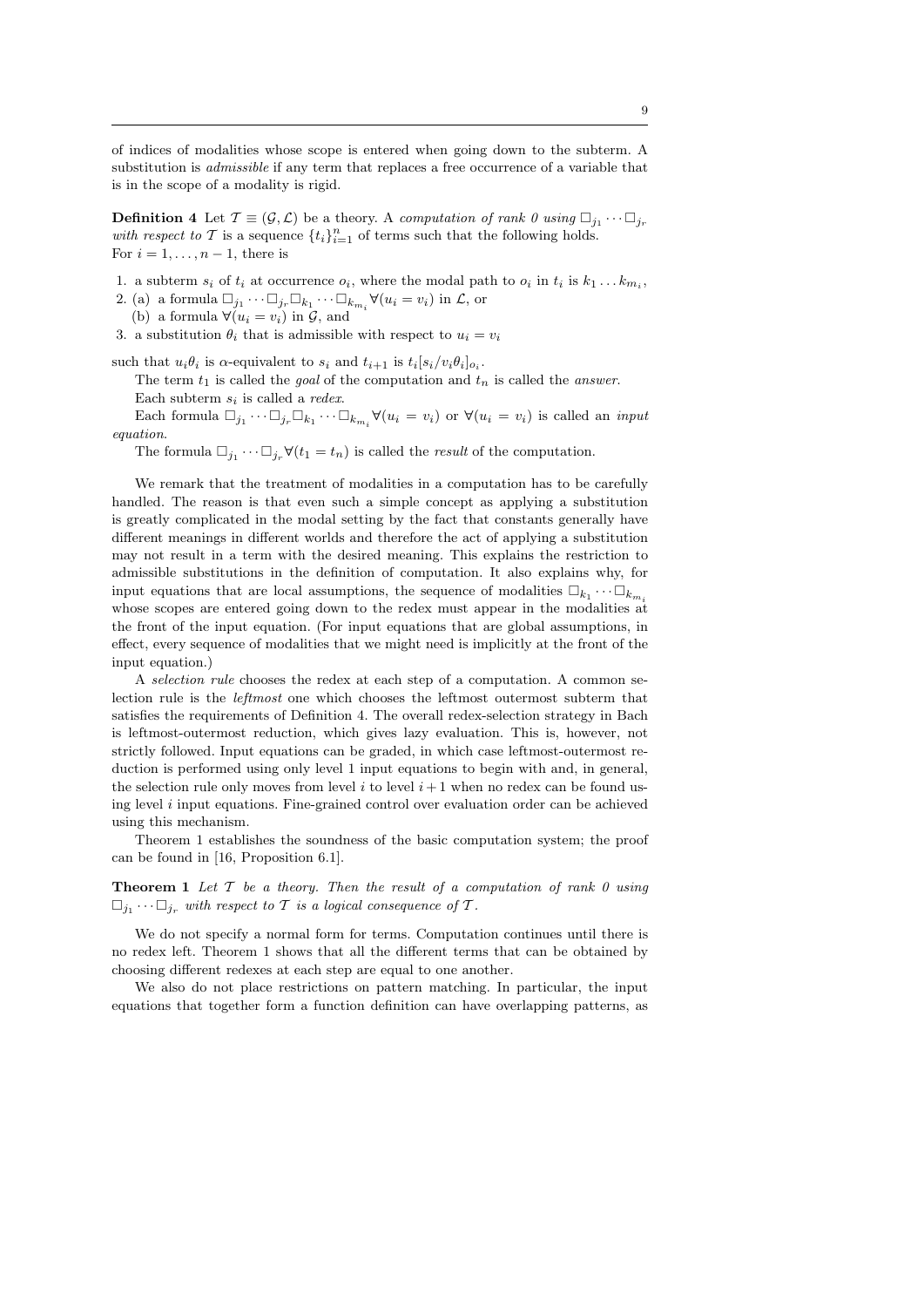long as they are mutually consistent. (Some examples of overlapping patterns are given in the appendix.) The responsibility for writing correct theories lies ultimately with the programmer.

#### 3.2 Pattern Matching

For the computation system introduced, given terms  $s$  and  $t$ , there is a need to determine whether or not there is a substitution  $\theta$  such that  $s\theta$  is  $\alpha$ -equivalent to t.

**Definition 5** Let s and t be terms of the same type. Then a substitution  $\theta$  is a matcher of s to t if  $s\theta$  is  $\alpha$ -equivalent to t. In this case, s is said to be matchable to t.

The algorithm in Figure 1 determines whether one term is matchable with another. Note that the inputs to this algorithm are two terms that have no free variables in common. It is usual to standardise apart before applying a unification algorithm so doing this for matching as well is not out of the ordinary.

```
function Match(s, t) returns matcher \theta, if s is matchable to t; failure, otherwise;
inputs: s and t, terms of the same type with no free variables in common;
\theta := \Omega:
while s \neq t do
    o := occurrence of innermost subterm containing symbol at leftmost point of
          disagreement between s and t;
    if s|_o has form \lambda x.v, t|_o has form \lambda y.w, and x \neq ythen
         s := s[\lambda x.v/\lambda z.(v\{x/z\})]_o; -- where z is a fresh variable
         t := t[\lambda y. w/\lambda z.(w{y/z})]_o;else if s|_o is a free occurrence of a variable x and there is no free occurrence of x in s to
             the left of o and each free occurrence of a variable in t|_o is a free occurrence in t
          then
              \theta := \theta \circ \{x/t|_o\};s := s\{x/t|_o\};else return failure;
return \theta
```


In the algorithm,  $\theta \circ \{x/t|_o\}$  denotes the composition of  $\theta$  with  $\{x/t|_o\}$ . Since only  $\alpha$ -equivalence is required here, given a term v, we can compute  $v(\theta \circ \varphi)$  by computing  $(v\theta)\varphi$ . The proof of the following result is given in [16, Proposition 2.15].

Theorem 2 Let s and t be terms of the same type with no free variables in common. If  $s$  is matchable to t, then the algorithm in Figure 1 terminates and returns a matcher of s to t. Otherwise, the algorithm terminates and returns failure.

Here are three examples to illustrate the matching algorithm.

Example 10 Let s be  $\lambda x. (f x (g y z))$  and t be  $\lambda z. (f z (g A B))$ , where f, g, A, and B are constants with suitable signatures. Then the successive steps of the algorithm are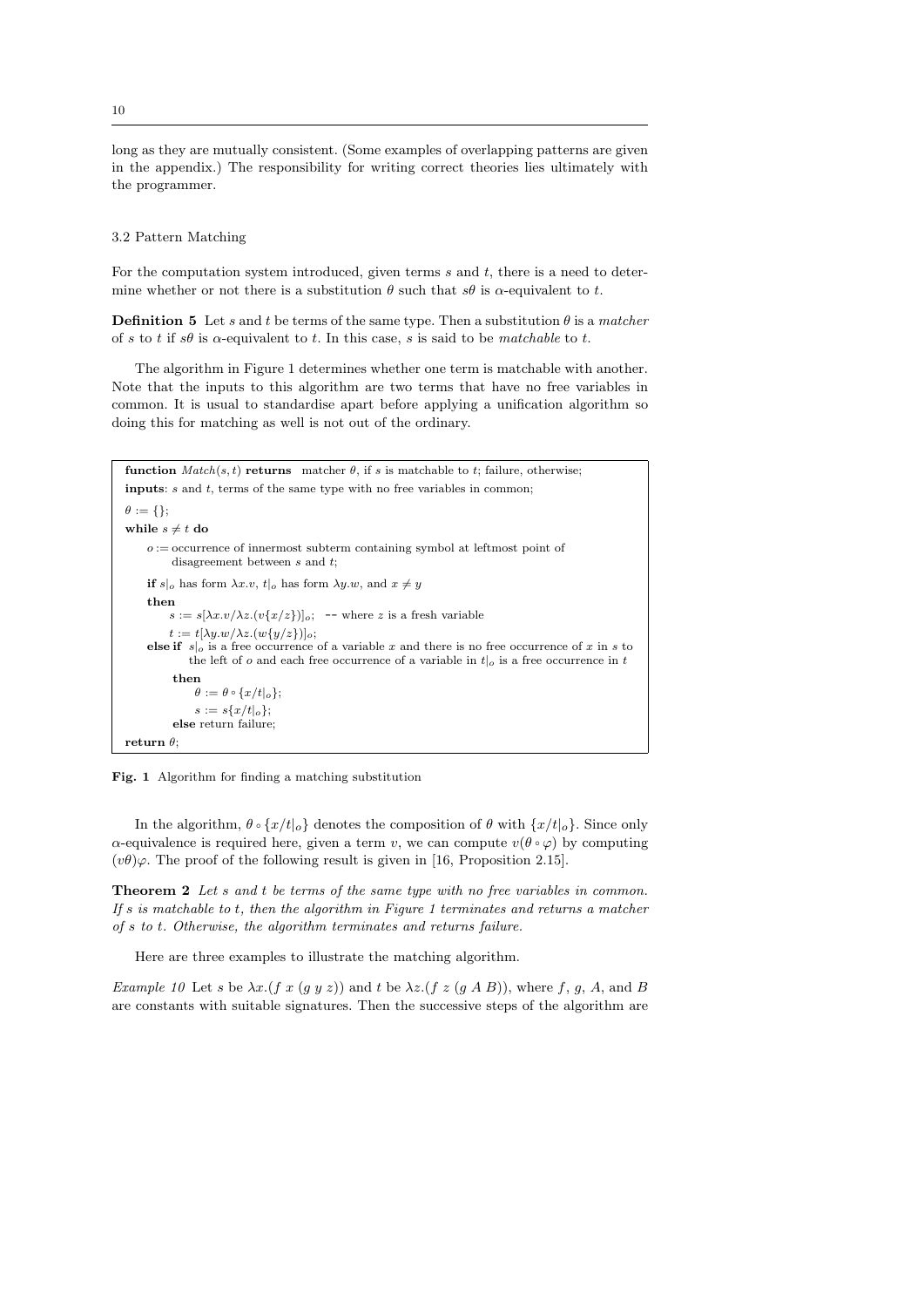11

as follows.

 $0. \ \lambda x \cdot (f \ x \ (g \ y \ z)) \quad \lambda z \cdot (f \ z \ (g \ A \ B))$ 1.  $\lambda w.(f \ w \ (g \ y \ z)) \ \lambda w.(f \ w \ (g \ A \ B)) \ \{y/A\}$ 2.  $\lambda w.(f \ w \ (g \ A \ z)) \ \lambda w.(f \ w \ (g \ A \ B)) \ \{z/B\}$ 3.  $\lambda w.(f w (g AB)) \lambda w.(f w (g AB))$ 

(The arrows indicate the points of disagreement and the substitutions in the last column are the substitutions applied at that step in the algorithm.) Thus  $\lambda x.(f x (g y z))$  is matchable to  $\lambda z. (f z (g A B))$  with matcher  $\{y/A\} \circ \{z/B\}.$ 

Example 11 Let s be  $(f x (g x))$  and t be  $(f y (g A))$ . Then the successive steps of the algorithm are as follows.

0. 
$$
(f g x) (f g g A) \{x/y\}
$$
  
\n1.  $(f g (g y)) (f g (g A))$   
\n1.  $(f g (g y)) (f g (g A))$ 

Thus  $(f x (g x))$  is not matchable to  $(f y (g A))$ , since there is a free occurrence of y in  $s$  to the left of the point of disagreement. Note that, in contrast,  $s$  and  $t$  are unifiable.

Example 12 Let s be  $\lambda x. (f x y z)$  and t be  $\lambda x. (f x A (g x))$ . Then the successive steps of the algorithm are as follows.

0. 
$$
\lambda x.(f x y z) \lambda x.(f x A (g x)) \{y/A\}
$$
  
1.  $\lambda x.(f x A z) \lambda x.(f x A (g x))$ 

Thus  $\lambda x. (f x y z)$  is not matchable to  $\lambda x. (f x A (g x))$ , since x has a free occurrence in  $(g x)$  but this occurrence is not free in  $\lambda x. (f x A (g x)).$ 

### 3.3 Examples of Computation

Here are a few examples to illustrate rank 0 computations. They show how the computation problems described in Examples 6-9 are solved. Example 14 illustrates how computations in the style of logic programming can be supported in the functional setting. This style of programming was already supported in Escher, the predecessor of Bach. The other examples all illustrate language features that are not available in Escher. These features are discussed in more detail in Section 7.

Computations generally require use of definitions of  $=$ , the connectives and quantifiers, and some other basic functions. These definitions, which constitute what we call the standard equality theory, are given in the appendix.

Example 13 Consider the definition of f in Example 6. Figure 2 shows the computation of  $(f \, B)$ . This illustrates a standard functional computation. Figure 3 shows how the term  $\lambda x$ .((f x) > 5) is simplified by Bach. This computation makes essential use of (I3) and (I4) from the standard equality theory.

Example 14 Consider the definition of append in Example 7, which has been written in the relational style of logic programming. Figure 4 shows the computation of (append  $(1 \sharp [\cdot, 2 \sharp [\cdot], x))$ ). The notable feature of the append definition is the presence of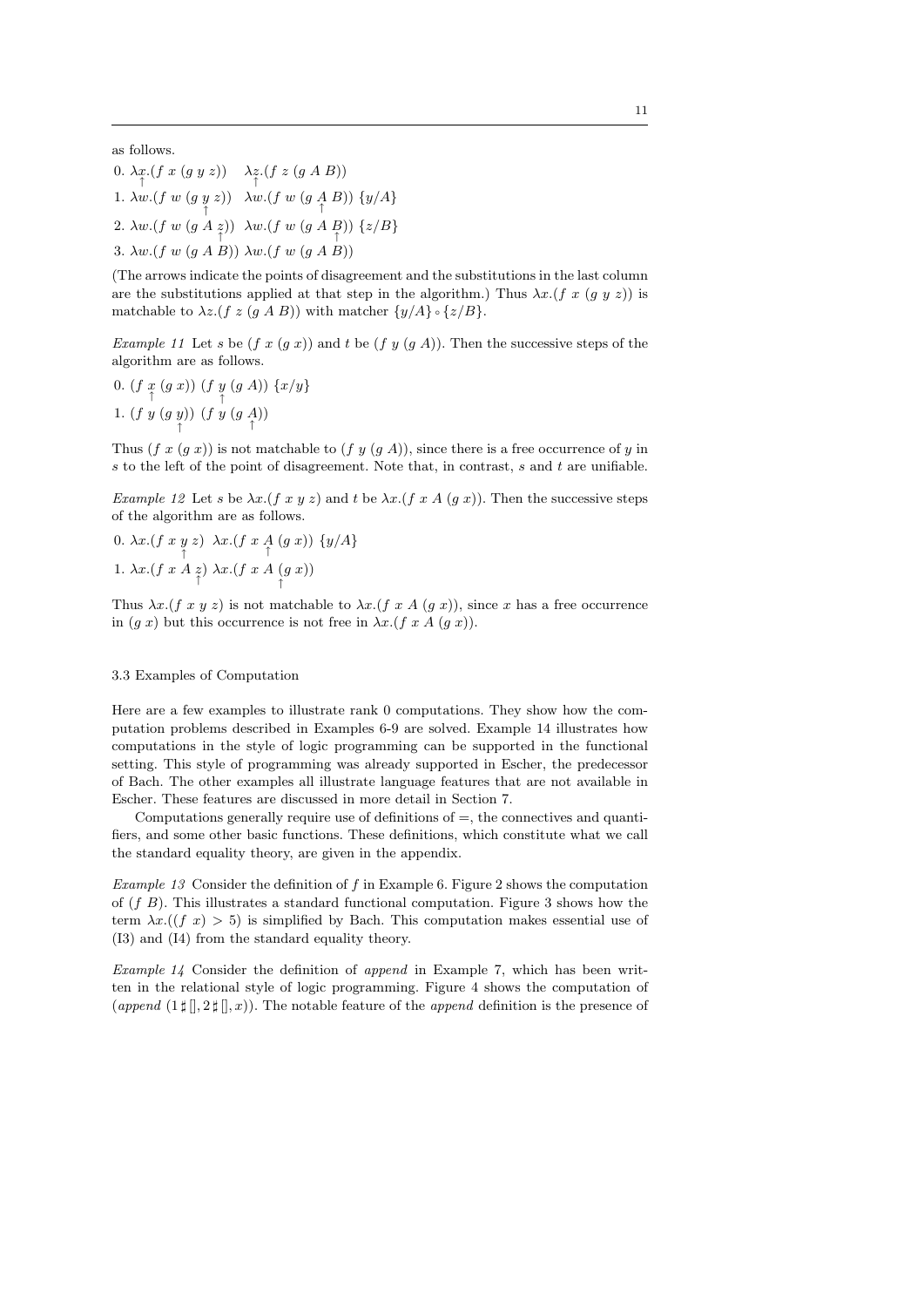| $\vert B \vert$                                                          | [2]                         |  |
|--------------------------------------------------------------------------|-----------------------------|--|
|                                                                          |                             |  |
| if $B = A$ then 42 else if $B = B$ then 3 else if $B = C$ then 21 else 0 | [D2]                        |  |
| if $\perp$ then 42 else if $B = B$ then 3 else if $B = C$ then 21 else 0 | [12]                        |  |
| if $B = B$ then 3 else if $B = C$ then 21 else 0                         | D1                          |  |
| if $\top$ then 3 else if $B = C$ then 21 else 0                          | $\vert \overline{11} \vert$ |  |
| 3                                                                        |                             |  |
|                                                                          |                             |  |

Fig. 2 Computation of  $(f \, B)$ . Redexes are underlined. The input equation used at each step is also given. Equations  $[D2]$ ,  $[D1]$ ,  $[D1]$  and  $[I1]$  come from the standard equality theory given in the appendix

| $\lambda x.$ ( $\geq$ (f x) 5)                                                                      | $\left\lceil 2 \right\rceil$ |
|-----------------------------------------------------------------------------------------------------|------------------------------|
| $\lambda x.$ (> (if $x = A$ then 42 else if $x = B$ then 3 else if $x = C$ then 21 else 0) 5)       | $\left[13\right]$            |
| $\lambda x. ((if x = A then (> 42) else (>(if x = B then 3 else if x = C then 21 else 0))) 5)$      | $\vert$ I4                   |
| $\lambda x. (if x = A then (> 425)$ else $(>(if x = B then 3 else if x = C then 21 else 0) 5))$     |                              |
| $\lambda x. (if x = A then \top else (>(if x = B then 3 else if x = C then 21 else 0) 5))$          | $\left[13\right]$            |
| $\lambda x. (if x = A then \top else ((if x = B then (> 3) else (> (if x = C then 21 else 0))) 5))$ | $\vert$ I4                   |
| $\lambda x. (if x = A then \top else if x = B then (>3.5) else (> (if x = C then 21 else 0) 5))$    |                              |
| $\lambda x. (if x = A then \top else if x = B then \bot else (>(if x = C then 21 else 0) 5))$       | $\left[13\right]$            |
| $\lambda x. (if x = A then \top else if x = B then \bot else ((if x = C then (>21) else (>0)) 5))$  | $\vert$ I4                   |
| $\lambda x. (if x = A then \top else if x = B then \bot else if x = C then (>215) else (>05))$      |                              |
| $\lambda x. (if x = A then \top else if x = B then \bot else if x = C then \top else (>0.5))$       |                              |
| $\lambda x. (if x = A then \top else if x = B then \bot else if x = C then \top else \bot)$         |                              |

Fig. 3 Computation of  $\lambda x$ . ((f x) > 5). Equations [I3] and [I4] come from the standard equality theory given in the appendix

existential quantifiers on the right hand side, so not surprisingly the key input equation needed to make it work is concerned with the existential quantifier. At one point in the computation shown in Figure 4, the following term is reached:

$$
\exists r'.\exists x'.\exists y'.((1 = r') \land ([] = x') \land (x = r' \sharp y') \land (append(x', 2\sharp[], y'))).
$$

An obviously desirable simplification that can be made to this term is to eliminate the variable  $r'$  since there is a 'value' (that is, 1) for it. This leads to the term

$$
\exists x'.\exists y'.(([] = x') \land (x = 1 \sharp y') \land (append(x', 2 \sharp[], y'))).
$$

Similarly, one can eliminate  $x'$  to obtain

 $\exists y' . ((x = 1 \sharp y') \land (append ([], 2 \sharp [[], y')).$ 

After some more computation, the answer  $x = 1 \sharp 2 \sharp$  results. The input equation that makes all this possible is (E), which comes from the definition of  $\Sigma : (a \to \Omega) \to \Omega$ in the standard equality theory and has  $\lambda$ -abstractions on the left hand side of the equation.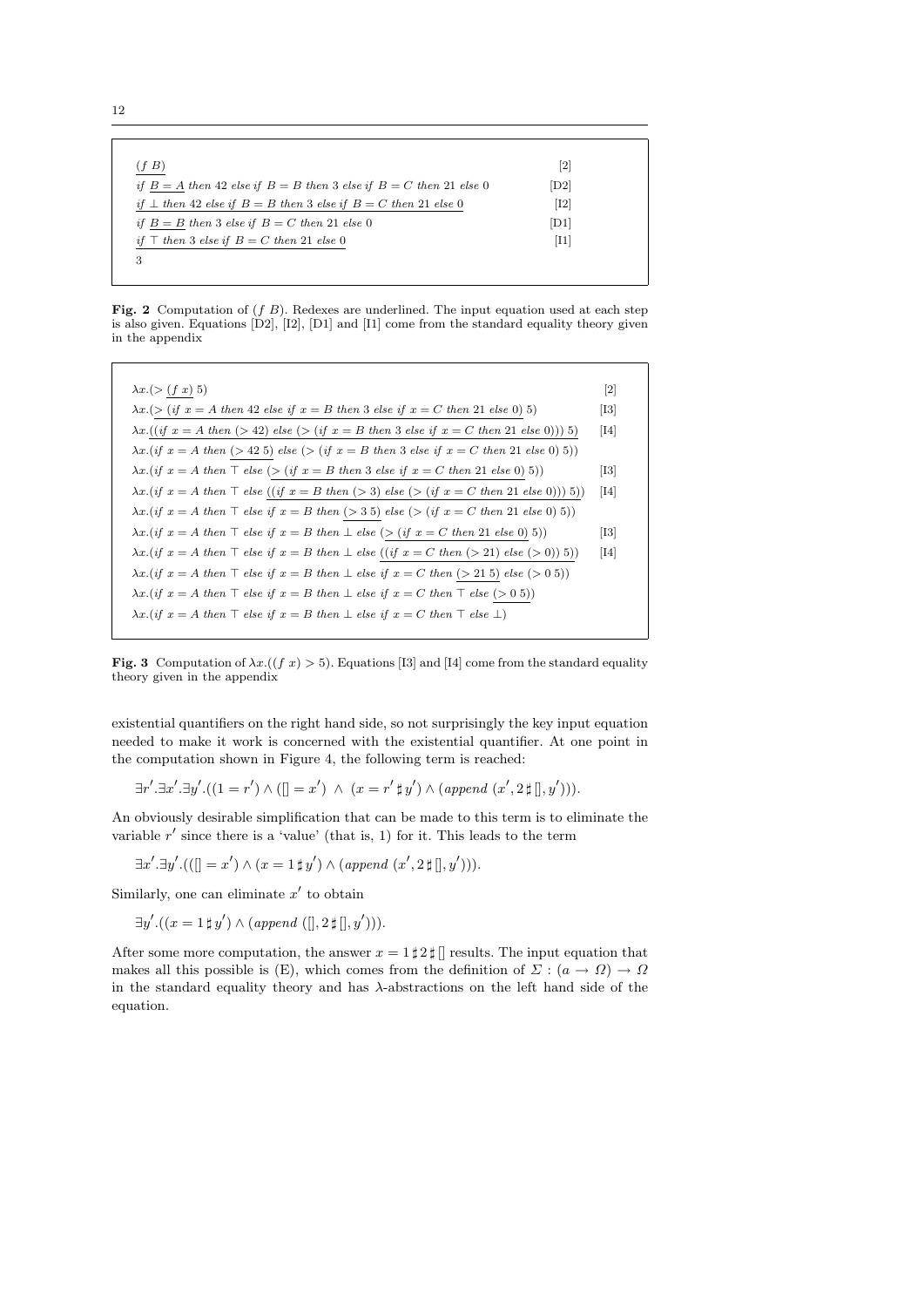| $\lceil 3 \rceil$ |
|-------------------|
| [D2]              |
| [A2]              |
| [O2]              |
| [D1]              |
| [E]               |
| [E]               |
| $\lceil 3 \rceil$ |
|                   |
|                   |
| ſΕl               |
|                   |
|                   |

Fig. 4 Computation of  $(append(1\sharp[.,2\sharp[.,x]))$ 

This example illustrates how the traditional functional programming setting can be extended by means of a carefully chosen set of equations to encompass the relational style of logic programming. This general technique is called programming with abstractions [15].

Another feature of Bach-style logic programming is that alternative answers are returned as a disjunction. Thus the goal (append  $(x, y, 1 \sharp 2 \sharp | |)$ ) will be reduced, using essentially the same operations shown in Figure 4, to the answer

 $(x = \left[\left|\right. \wedge y = 1 \sharp 2 \sharp \left[\right]\right) \vee (x = 1 \sharp \left[\left.\right] \wedge y = 2 \sharp \left[\right]) \vee (x = 1 \sharp 2 \sharp \left[\left.\right] \wedge y = \left[\right]).$ 

Example 15 Consider the definition of  $g$  in Example 8. Figure 5 shows the computation of  $(g 12)$ . Note how earlier definitions for g get used in the computation: at the step  $(g_1(12))$ , the definition at the last time step kicks in; at the step  $\bullet^2(g_1(12))$ , the definition from two time steps ago gets chosen. Also needed in this computation are the global assumptions (M1) and (M2) from the standard equality theory. This example showcases a typical modal computation. Support for such computations is not available in existing functional programming languages.

Example 16 Figure 6 shows the computation of  $\blacklozenge((mean prices) < (mean \space 0 \text{ prices}))$ using the program of Example 9. Among other things, the computation shows

- 1. how redexes made up of non-rigid terms can only be rewritten using definitions with the correct modal context;
- 2. how global assumptions can be used inside any modal context;
- 3. how probability densities can be manipulated using higher-order functions; and
- 4. how syntactical variables are used to process lambda abstractions.

# 4 Proof

In this section we study the case of (pure) proof.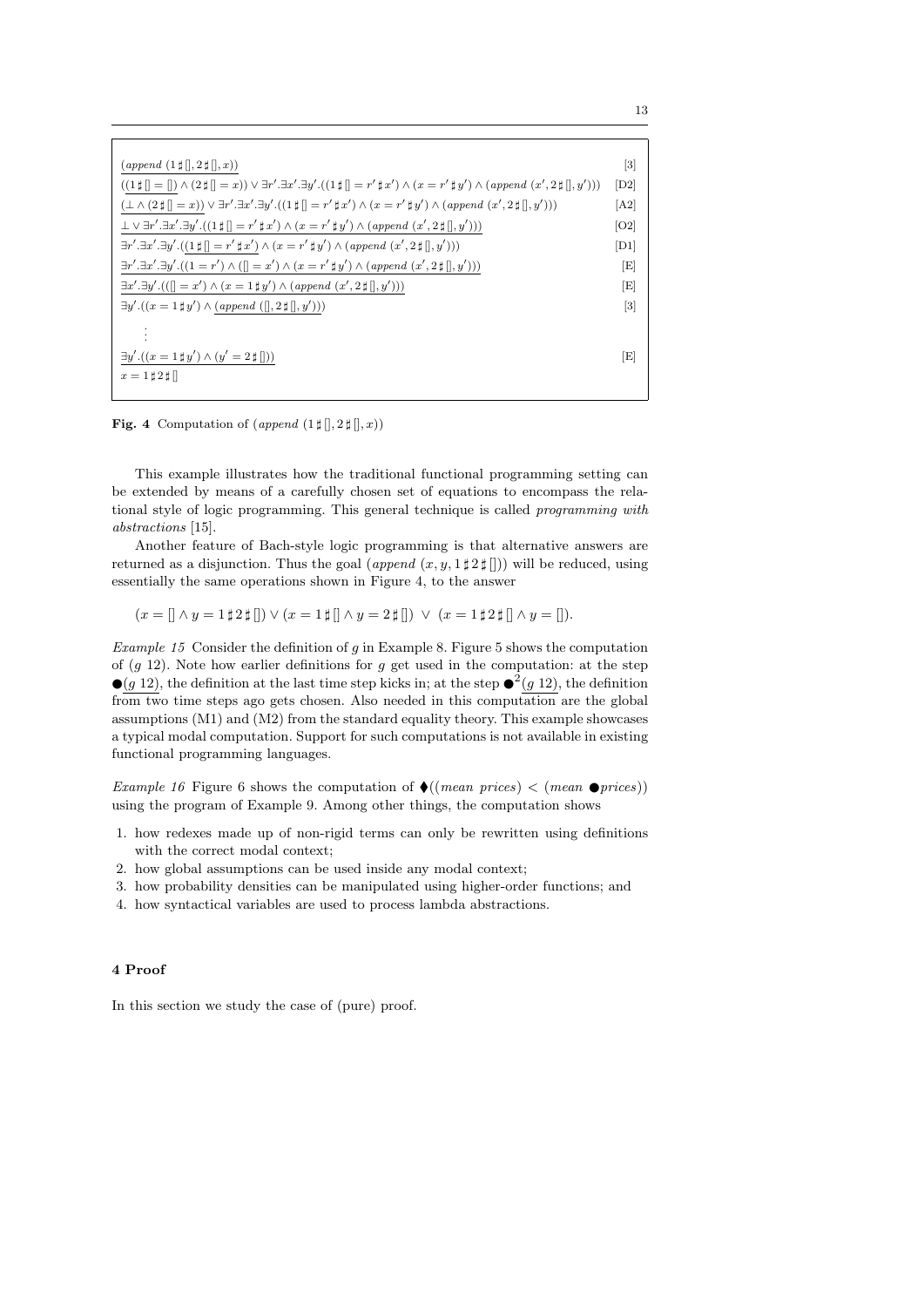| (g 12)                                                                                        | $\lceil 4 \rceil$ |
|-----------------------------------------------------------------------------------------------|-------------------|
| (if (even 12) then (if $(< 12 6)$ ) then 21 else $(\bullet q 12)$ ) else $(\bullet^2 q 12)$ ) |                   |
| $\cdot$                                                                                       |                   |
| $(if \top then (if (< 126) then 21 else (0 12)) else (0 2g 12))$                              | $[11]$            |
| (if (< 126) then 21 else (⑤ 12))                                                              |                   |
| $(if \perp then 21 else (\bigcirc g 12))$                                                     | $\left[12\right]$ |
| $\left(\bullet g 12\right)$                                                                   | [M1]              |
| $\bullet$ (g 12)                                                                              | [5]               |
| $\bullet$ (if (> 12 0) then $(\bullet g 12)$ else 0)                                          |                   |
| $\bullet$ (if $\top$ then $\bullet$ 12) else 0)                                               | $\vert$ I1]       |
| $\bullet$ ( $\bullet$ g 12)                                                                   | [M1]              |
| $\bullet^2(g\ 12)$                                                                            | $\lceil 6 \rceil$ |
| $\bullet^2$ 42                                                                                | [M2]              |
| $\bullet$ 42                                                                                  | [M2]              |
| 42                                                                                            |                   |

**Fig. 5** Computation of  $(g 12)$ 

### 4.1 Proofs of Rank 0

The proof problem, which is a companion to the previously discussed computation problem, is as follows.

Given a theory  $\mathcal T$  and formula  $\varphi$ , determine whether  $\varphi$  is a logical consequence of  $\mathcal T$ .

Here are the details of a tableau proof system that, given a theory  $T$  and a formula  $\varphi$ , can determine whether  $\varphi$  is a logical consequence of T. The system employs prefixed formulas as is often the case for modal logics.

**Definition 6** A prefix is a finite sequence of the form  $1.\langle n_1, j_1 \rangle$ . . . . .  $\langle n_k, j_k \rangle$ , where  $n_i$  is a positive integer and  $j_i \in \{1, \ldots, m\}$ , for  $i = 1, \ldots, k$ .

A prefixed formula is an expression of the form  $\sigma \varphi$ , where  $\sigma$  is a prefix and  $\varphi$  is a formula.

In the following,  $\langle n, j \rangle$  is abbreviated to  $n_j$ .

We concentrate on the (multi-modal) logic  $\mathbf{K}_m$  (m refers to the number of modalities) which has the tableau system given by the rules in Figure 7 and Figure 8. Generally speaking, these rules are well known (see, for example, [27] and [10]), but the versions here differ in some details, in particular, in the use of the admissibility assumption in several rules. For each type  $\alpha$ , we assume the existence of a denumerable set  $\mathcal{W}_{\alpha}$  of witness constants. These are used in the existential rules.

**Definition 7** Let  $T$  be a theory. A proof of rank 0 with respect to  $T$  is a sequence  $T_1, \ldots, T_n$  of trees labelled by prefixed formulas satisfying the following conditions.

14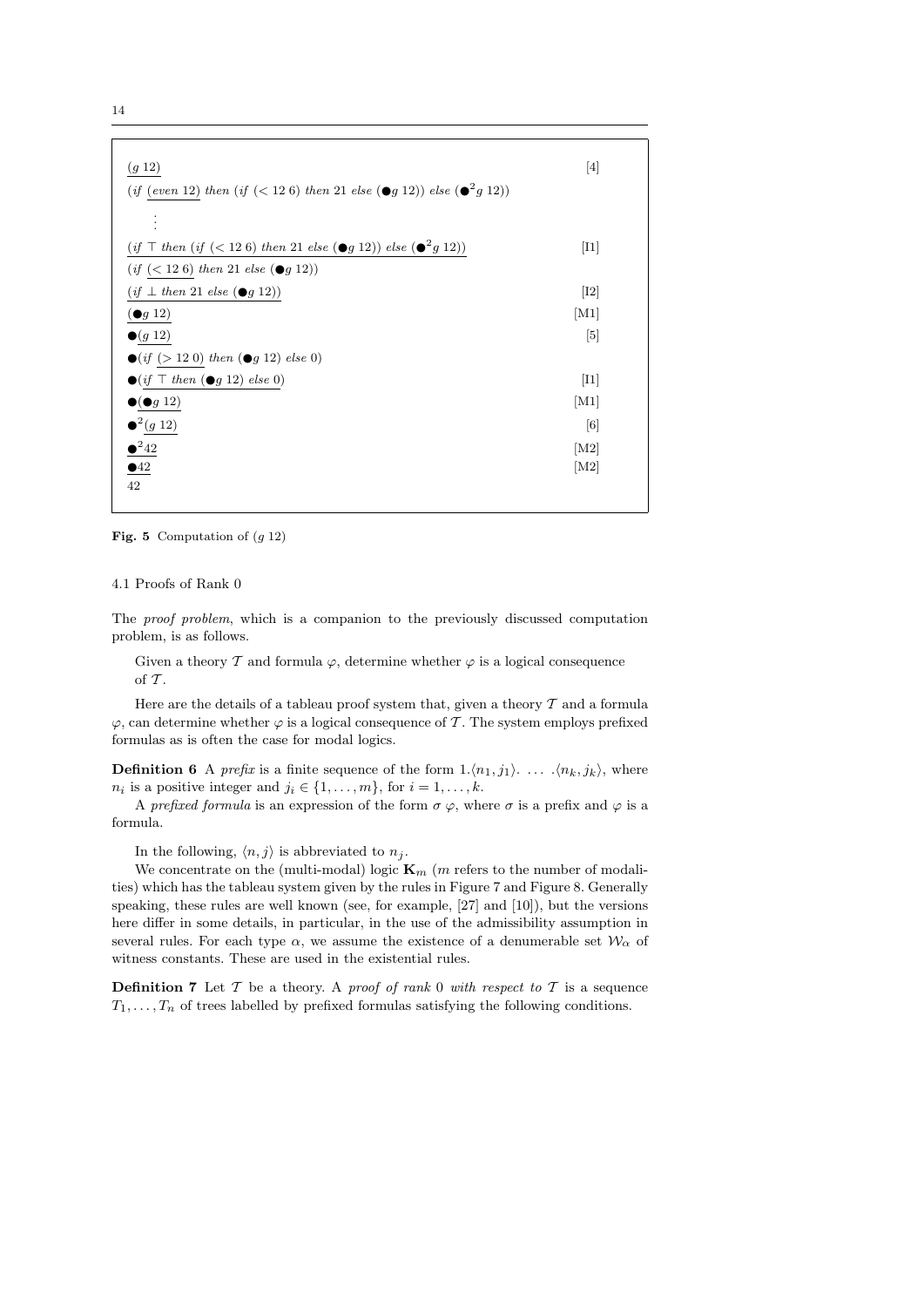| $\big(\mathcal{L}(mean \text{ prices}) < (mean \text{ 0 prices})\big)$                                                                                                                                                                                                           | $[16]$                            |
|----------------------------------------------------------------------------------------------------------------------------------------------------------------------------------------------------------------------------------------------------------------------------------|-----------------------------------|
| $((mean \text{ prices}) < (mean \cdot \bullet \text{ prices})) \vee \bullet \bullet ((mean \text{ prices}) < (mean \cdot \bullet \text{ prices}))$<br>$((mean (gaussian 400 20)) < (mean \space \bullet\}) \vee \bullet ((mean \space prices) < (mean \space \bullet\) prices))$ | $\begin{bmatrix} 7 \end{bmatrix}$ |
|                                                                                                                                                                                                                                                                                  | $\vert 13 \vert$                  |
| $(400 < (mean \cdot \bullet prices)) \vee \bullet ((mean \cdot prices) < (mean \cdot \bullet prices))$                                                                                                                                                                           | [8]                               |
| $(400 < (mean \bullet (gaussian 360 25))) \vee \bullet \bullet ((mean prices) < (mean \bullet prices))$                                                                                                                                                                          | [M2]                              |
| $(400 < (mean (gaussian 360 25))) \vee \bullet ((mean prices) < (mean \bullet prices))$                                                                                                                                                                                          | $[13]$                            |
| $(400 < 360) \vee \bullet ((mean prices) < (mean \bullet prices))$                                                                                                                                                                                                               |                                   |
| $\perp \vee \bullet \bullet ((mean \text{ prices}) < (mean \bullet \text{ prices}))$                                                                                                                                                                                             | [O2]                              |
| $\bigodot((mean prices) < (mean \space 0)$                                                                                                                                                                                                                                       | $\lceil 16 \rceil$                |
| $\big(\big((mean \text{ prices}) \leq (mean \text{ 9 prices})\big) \vee \bigoplus \big((mean \text{ prices}) \leq (mean \text{ 9 prices})\big)\big)$                                                                                                                             | [8]                               |
| $\big(\big((mean (gaussian 360 25)) \lt (mean \blacktriangleright) \vee \blacktriangleright \big(\big(mean \text{ prices}) \vee \blacktriangleright \big((mean \blacktriangleright) \vee (mean \blacktriangleright))\big)$                                                       | $[13]$                            |
| $\bigodot((360 \lt(mean \cdot \bullet prices)) \vee \bullet \bigodot((mean prices) \lt(mean \cdot \bullet prices)))$                                                                                                                                                             | $\lceil 9 \rceil$                 |
| $\bigcirc ((360 \lt (mean \odot \lambda x \cdot if \ x = 300 \ then \ 0.7 \ else \ if \ x = 310 \ then \ 0.3 \ else \ 0)) \ \vee$                                                                                                                                                |                                   |
| $\bigodot((mean prices) < (mean \space 2)$<br>●((360 < (mean $\lambda x.$ if $x = 300$ then 0.7 else if $x = 310$ then 0.3 else 0)) $\vee$                                                                                                                                       | [M2]                              |
| $\bigodot((mean prices) < (mean \space 2)$                                                                                                                                                                                                                                       | $\left[15\right]$                 |
| $\bullet ((360 < 300 \times 0.7 + (mean \lambda x \cdot if x = 310 then 0.3 else 0)) \vee$                                                                                                                                                                                       |                                   |
| $\bigodot((mean prices) < (mean \space 9 prices)))$                                                                                                                                                                                                                              |                                   |
| $\bullet ((360 \leq 210 + (mean \lambda x \cdot if \ x = 310 \ then \ 0.3 \ else \ 0)) \ \vee$                                                                                                                                                                                   |                                   |
| $\bigodot((mean prices) < (mean \space 0 \text{ prices}))$                                                                                                                                                                                                                       | $\left[15\right]$                 |
| $\bigodot((360 < 210 + 310 \times 0.3 + (mean \lambda x.0)) \vee \bigodot((mean \ prices) < (mean \  \) prices)))$                                                                                                                                                               |                                   |
| $\bigodot((360 < 210 + 93 + (mean \lambda x.0)) \vee \bigodot((mean \, prices) < (mean \, \bullet prices)))$                                                                                                                                                                     | $\left[14\right]$                 |
| $\bullet((360 < 210 + 93 + 0) \vee \bullet \bullet ((mean prices) < (mean \bullet prices)))$                                                                                                                                                                                     |                                   |
| $\bullet((360 < 303) \vee \bullet \bullet ((mean prices) < (mean \bullet prices)))$                                                                                                                                                                                              |                                   |
| $\bigcirc(\perp \vee \bigcirc \bigcirc ((mean \text{ prices}) < (mean \bigcirc \text{ prices})))$                                                                                                                                                                                | [O2]                              |
| $\bigodot(\text{mean prices}) < (\text{mean entries})$                                                                                                                                                                                                                           | $\lceil 16 \rceil$                |
| $\bigodot((mean \ prices) < (mean \ \mathbin{\blacktriangleright} \ prices)) \vee \bigodot((mean \ prices) < (mean \ \mathbin{\blacktriangleright} \ prices)))$                                                                                                                  | $\left[9\right]$                  |
|                                                                                                                                                                                                                                                                                  |                                   |
| $\bigodot((303 < (mean \odot prices)) \vee \bigodot((mean prices) < (mean \odot prices)))$                                                                                                                                                                                       | [10]                              |
|                                                                                                                                                                                                                                                                                  |                                   |
|                                                                                                                                                                                                                                                                                  |                                   |
| $\bigodot((303 < 330) \vee \bigodot((mean prices) < (mean \bigodot prices)))$                                                                                                                                                                                                    |                                   |
| $\bigcirc(\top \vee \bigcirc \bigcirc ((mean \text{ prices}) < (mean \bigcirc \text{ prices})))$                                                                                                                                                                                 | [O1]                              |
| $\bullet\bullet$ T                                                                                                                                                                                                                                                               | [M2]                              |
| $\bullet^\top$<br>Τ                                                                                                                                                                                                                                                              | [M2]                              |
|                                                                                                                                                                                                                                                                                  |                                   |

Fig. 6 Computation of  $\blacklozenge((mean \text{ prices}) < (mean \text{ prices}))$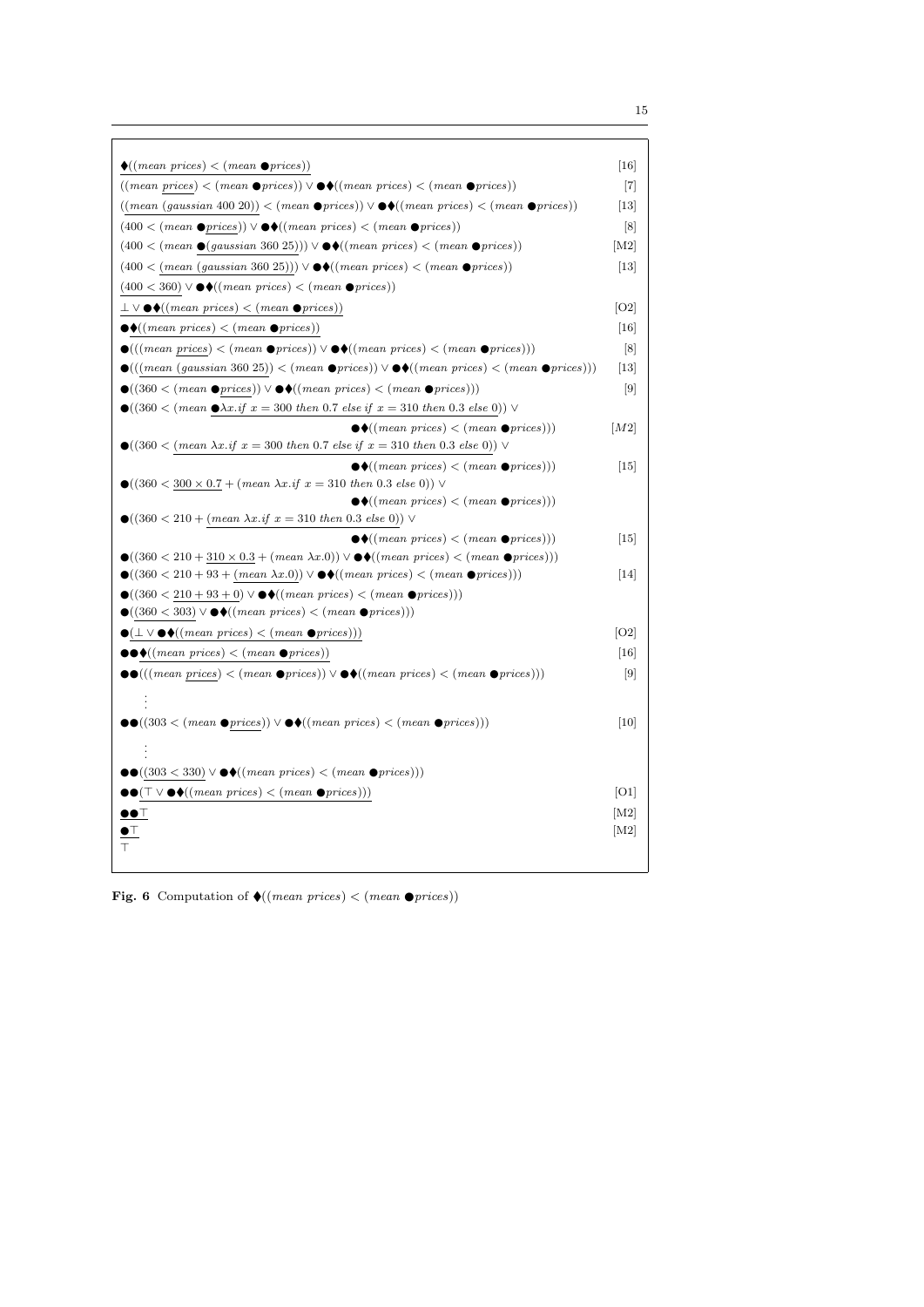- 1.  $T_1$  consists of a single node labelled by  $1 \neg \varphi$ , for some formula  $\varphi$ .
- 2. For  $i = 1, ..., n 1$ , there is
	- (a) a tableau rule R from Figure 7 or Figure 8 such that  $T_{i+1}$  is obtained from  $T_i$ , i. if  $R$  is a conjunctive rule, by extending a branch with two nodes labelled by the prefixed formulas in the denominator of  $R$ ,
		- ii. if  $R$  is a disjunctive rule, by splitting a branch so that the leaf node of the branch has two children each labelled by one of the prefixed formulas in the denominator of R,
		- iii. otherwise, by extending a branch with a node labelled by the prefixed formula in the denominator of R,

provided that any prefixed formulas in the numerator of R already appear in the branch and any side-conditions of  $R$  are satisfied.

3. Each branch of  $T_n$  contains nodes labelled by  $\sigma \psi$  and  $\sigma \neg \psi$ , for some prefix  $\sigma$  and formula  $\psi$ .

Each  $T_i$  is called a *tableau of rank* 0.

A branch of a tableau of rank 0 is *closed* if it contains nodes labelled by  $\sigma \psi$  and  $\sigma \neg \psi$ , for some prefix  $\sigma$  and formula  $\psi$ ; otherwise, the branch is open.

A tableau of rank 0 is closed if each branch is closed; otherwise, the tableau is open. The formula  $\varphi$  is called the *theorem* of the proof.

The following soundness result is proved in [16, Proposition 6.5].

**Theorem 3** Let  $\mathcal T$  be a theory. Then the theorem of a proof of rank 0 with respect to  $T$  is a logical consequence of  $T$ .

### 4.2 Tableaux Expansion Algorithm

The tableaux rules given in Figures 7 and 8 are non-deterministic: they specify what may be done, but not what must be done. There is of course no general decision procedure for the logic. Here we present a sound, terminating but incomplete tableauxexpansion algorithm guided by standard heuristics.

Our algorithm, which takes into consideration issues discussed in [28], [29] and [30], is as follows. We start from the initial tableau  $T_0$  consisting of only the prefixed formula 1  $\neg \varphi$ , where  $\varphi$  is the formula to be proved. We compute the tableau  $T_{i+1}$  from  $T_i$  by applying successively the following steps:

- 1. Classical saturation step: apply the classical tableaux rules on all the prefixed formulas in the tableau as much as possible.
- 2. Structural step: apply the structural rules on each prefixed formula in a non-loop world. A world is defined as a loop world iff all of its prefixed formulas are contained in some ancestral world in the accessibility relation.
- 3. Propagation step: apply the propagation rules as much as possible.

The above algorithm is applied until for some *i*, either  $T_i$  is closed or  $T_{i+1} = T_i$ .

The three kinds of rules mentioned in the algorithm are distinguished in [28]. The classical rules are made up of the conjunction, disjunction, double negation, existential, and universal rules. Propagation rules have the following general formulation: if there is a certain formula  $\varphi$  in a node having a certain pattern, then propagate a formula (either  $\varphi$  or some other one). Structural rules, in contrast, have the following general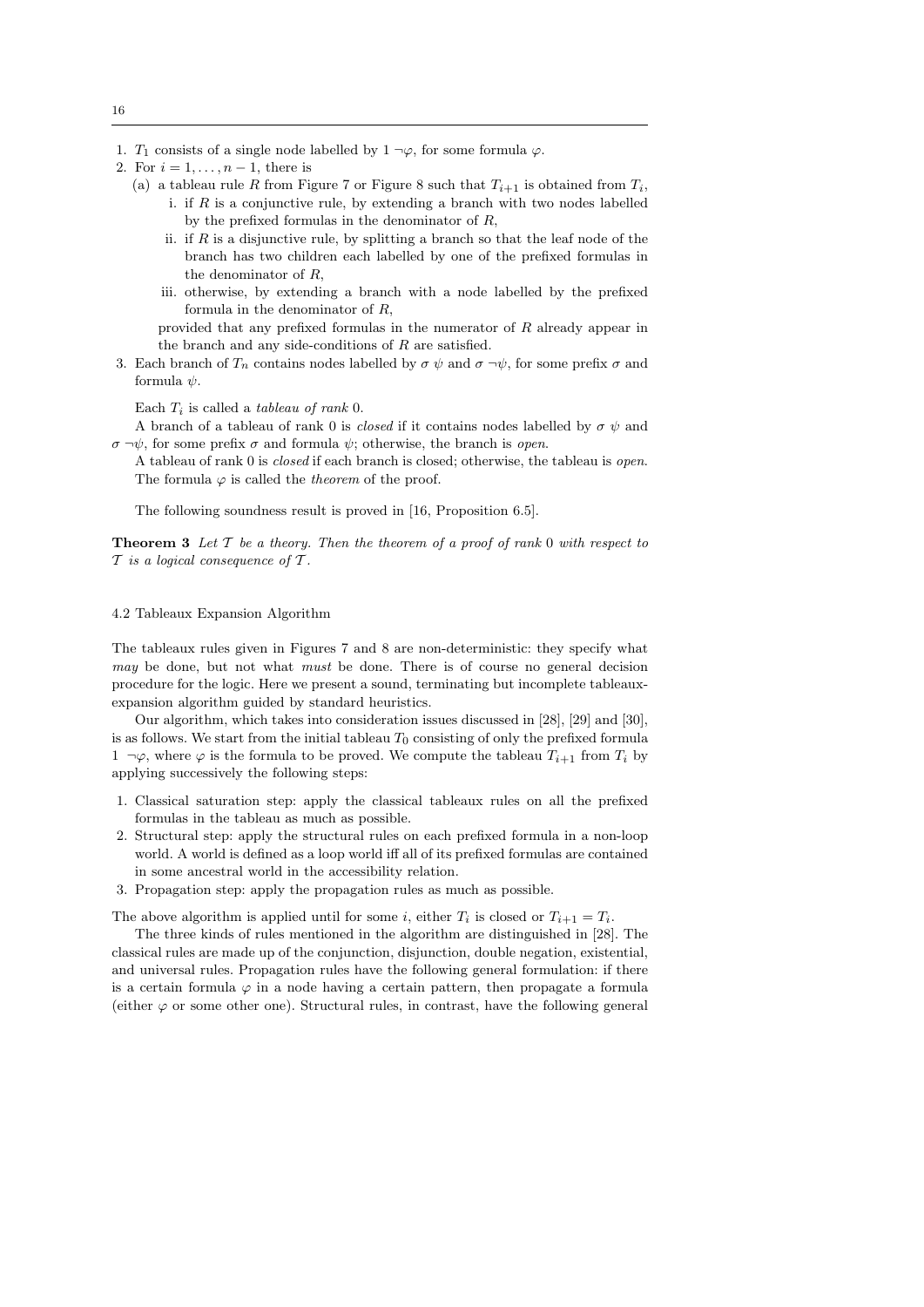(Conjunctive rules) For any prefix 
$$
\sigma
$$
,  
\n $\frac{\sigma \varphi \wedge \psi}{\sigma \varphi} = \frac{\sigma \neg(\varphi \vee \psi)}{\sigma \neg \varphi} = \frac{\sigma \neg(\varphi \wedge \psi)}{\sigma \varphi}$   
\n(Disjunctive rules) For any prefix  $\sigma$ ,  
\n $\frac{\sigma \varphi \vee \psi}{\sigma \varphi \mid \sigma \psi} = \frac{\sigma \neg(\varphi \wedge \psi)}{\sigma \neg \varphi \mid \sigma \neg \psi} = \frac{\sigma \varphi \rightarrow \psi}{\sigma \neg \varphi \mid \sigma \psi}$   
\n(Double negation rule) For any prefix  $\sigma$ ,  
\n $\frac{\sigma \neg \varphi}{\sigma \varphi}$   
\n(Double negation rule) For any prefix  $\sigma$ ,  
\n $\frac{\sigma \neg \varphi}{\sigma \varphi}$   
\n(Dosibility rules) If the prefix  $\sigma.n_i$  is new to the branch, where  $i \in \{1, ..., m\}$ ,  
\n $\frac{\sigma \wedge i \varphi}{\sigma.n_i \varphi} = \frac{\sigma \neg \Box_i \varphi}{\sigma.n_i \neg \varphi}$   
\n(Necessity rules) If the prefix  $\sigma.n_i$  already occurs on the branch, where  $i \in \{1, ..., m\}$ ,  
\n $\frac{\sigma \Box_i \varphi}{\sigma.n_i \varphi} = \frac{\sigma \neg \Diamond_i \varphi}{\sigma.n_i \neg \varphi}$   
\n(Existential rules) For any prefix  $\sigma$ , if  $x$  of type  $\alpha$  and  $w_{\alpha} \in \mathcal{W}_{\alpha}$  is new to the branch,  
\n $\frac{\sigma \Box_i \varphi}{\sigma \varphi \{x/w_{\alpha}\}}$   
\n $\frac{\sigma \lor x.\varphi}{\sigma \varphi \{x/w_{\alpha}\}}$   
\n(Universal rules) For any prefix  $\sigma$ , if  $\varphi$  is a formula and  $\{x/t\}$  is admissible w.r.t.  $\varphi$ ,  
\n $\frac{\sigma \lor x.\varphi}{\sigma \varphi \{x/t\}}$   
\n $\frac{\sigma \lor x.\varphi}{\sigma \varphi \{x/t\}}$   
\n $\frac{\sigma \land (x, \varphi \ t)}{\sigma \neg \varphi \{x/t\}}$   
\n $\frac{\sigma \land (x, \$ 

Fig. 7 Basic tableau rules

 $\sigma \varphi\{x/t\}$ 

formulation: if there is such a pattern then add some new node(s) and edge(s). Examples of propagation rules include the necessity rules and tableaux rules for implementing modal axioms like  $T$ , 4,  $B$  and 5. Examples of structural rules include the possibility rules and tableaux rules for implementing modal axioms like D, De, and C. Tableaux rules for the different modal axioms mentioned above are omitted here because we have yet to find them useful for the kind of applications studied in this paper. We could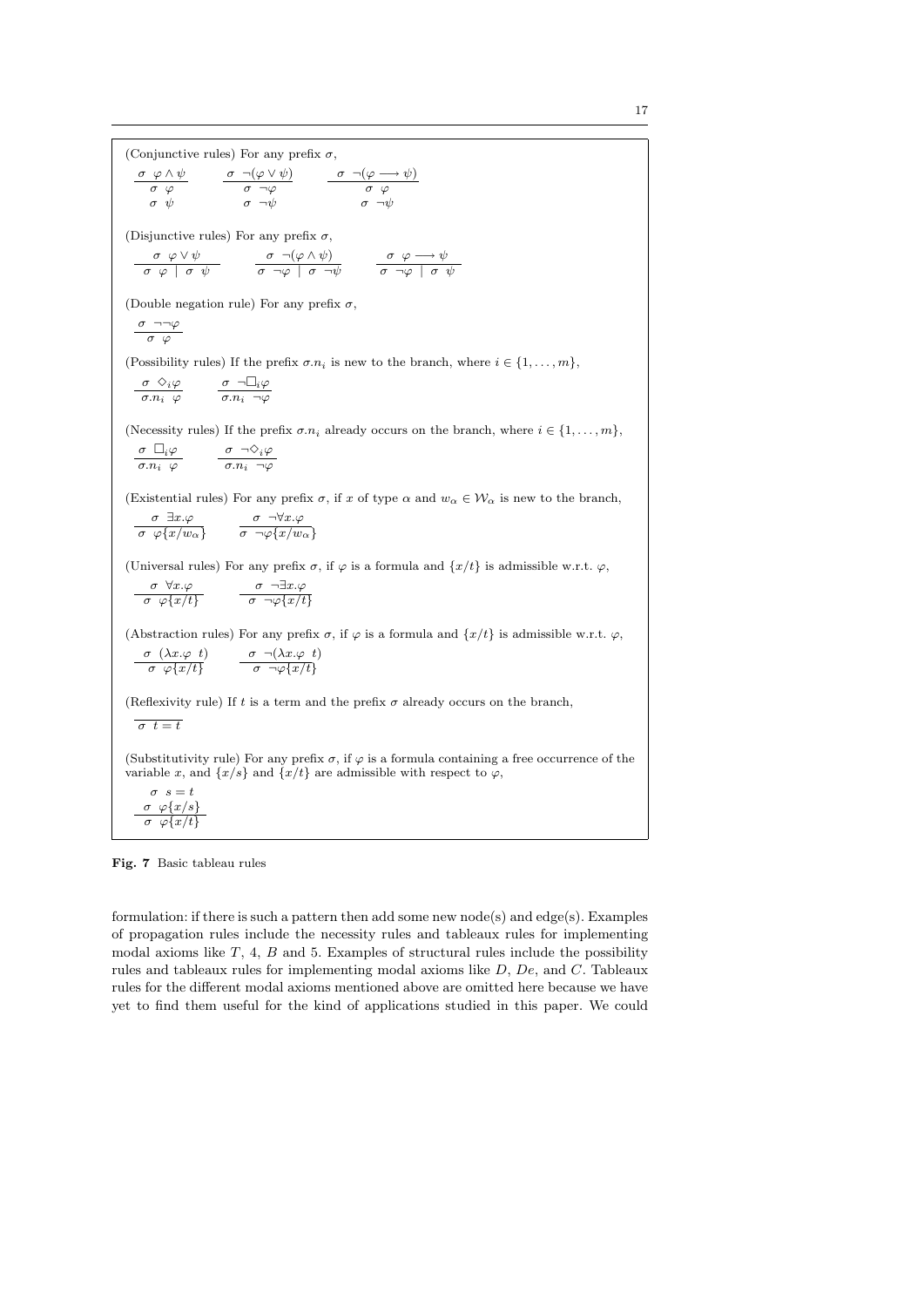(Global assumption rule) If  $\psi$  is a global assumption and the prefix  $\sigma$  already occurs on the branch,  $\overline{\sigma v}$ (Local assumption rule) If  $\psi$  is a local assumption,  $\overline{1\psi}$ (Derived rules for global implicational assumption) For any prefix  $\sigma$ , if  $\varphi \longrightarrow \psi$  is a global assumption, σ ϕ  $\overline{\sigma}$   $\psi$  $\sigma \neg \psi$  $\overline{\sigma}$   $\neg \varphi$ (Derived rules for local implicational assumption) If  $\varphi \longrightarrow \psi$  is a local assumption,  $1 \varphi$  $1 \psi$ 1  $\neg \psi$  $1 - \varphi$ 

Fig. 8 More rules. A derived rule is one such that any application of it can be translated into a sequence of applications of the basic rules

have opted for a more specialised tableaux algorithm given that the possibility and necessity rules are the only modal rules currently needed. Our algorithm is however designed with generality in mind to accommodate potential future needs.

The main difficulty in operationalising the tableau system lies with the universal rules. These rules allow the introduction of new terms into a proof but there is potentially an infinite number of candidates and obviously some choices will be better than others. How do we decide in general? A standard technique to deal with this is to delay the choice by first introducing a free variable and use unification later to choose a value that would allow the system to close a branch. To achieve this, we replace the universal rules with those in Figure 9 and use a more complex tableaux closure rule that not only checks for contradicting pairs  $\sigma \psi$  and  $\sigma \neg \psi$ , for some  $\sigma$  and  $\psi$ , but also search for pairs  $\sigma \psi$  and  $\sigma \neg \varphi$  and admissible substitutions  $\theta$  such that  $\psi \theta$  and  $\varphi \theta$  are  $\alpha$ -equivalent. The general setting of higher-order unification only requires that  $\psi\theta$  and  $\varphi\theta$  are equivalent under  $\beta$  reductions. Higher-order unification is, however, undecidable [31]. We have opted for a simple unification (without  $\beta$ -reduction) here for efficiency reasons. This works fine for our target applications but there are clear limitations. For example, we cannot at present prove Cantor's theorem in the style of [30], which requires Huet's algorithm [32]. This part of Bach can be redesigned as suggested in [30] should the need arise.

|                              | (FV Universal rules) For any prefix $\sigma$ , if $\varphi$ is a formula and y is a fresh variable, |
|------------------------------|-----------------------------------------------------------------------------------------------------|
| $\sigma \ \forall x.\varphi$ | $\sigma \neg \exists x.\varphi$                                                                     |
| $\sigma \varphi \{x/y\}$     | $\sigma \neg \varphi \{x/y\}$                                                                       |

Fig. 9 Universal rules for free variable tableaux

Our algorithm for the closure rule is motivated by [33]. At the end of each tableaux expansion step, a variable-assignment problem is constructed as follows. We first com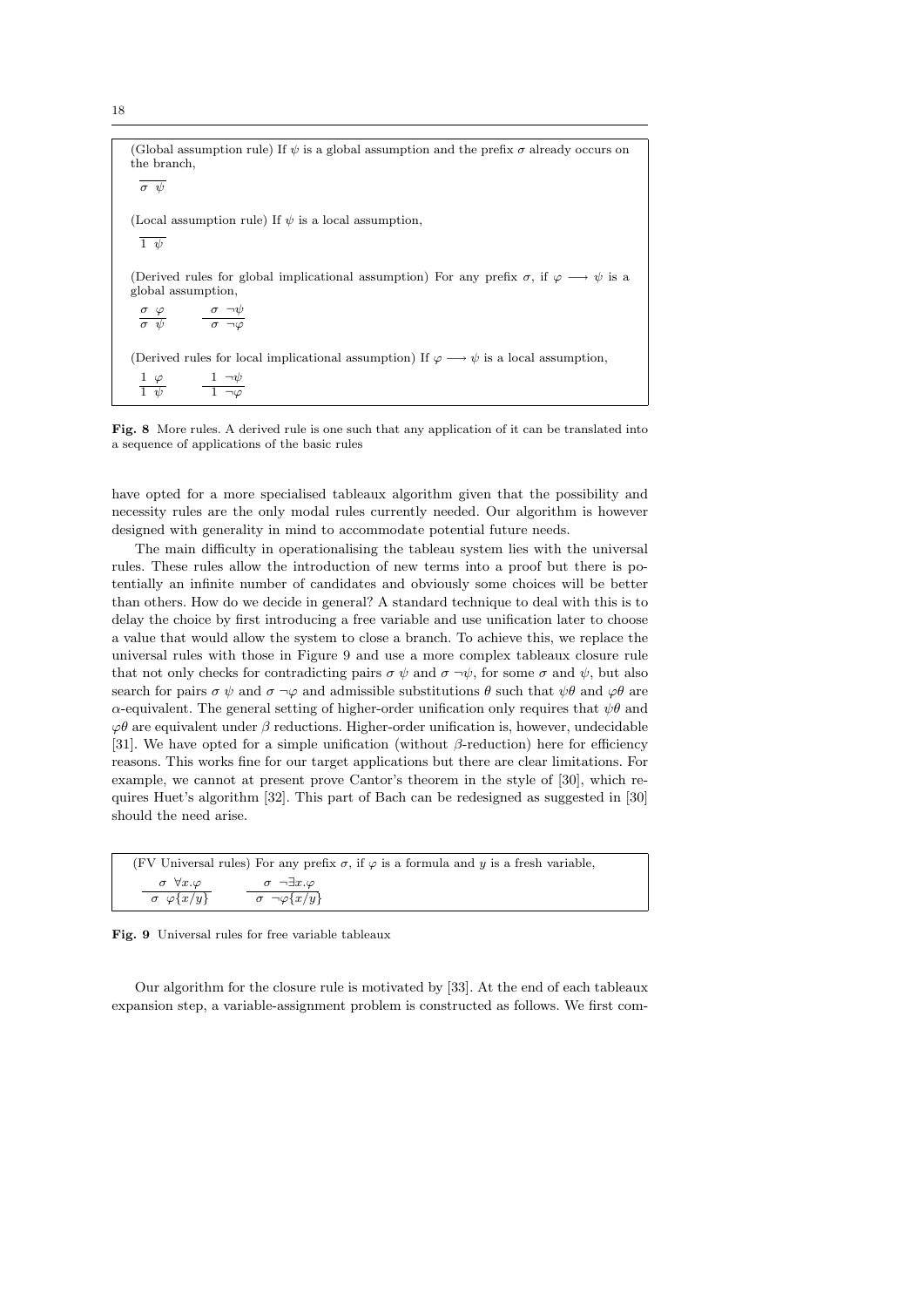pute the substitutions that can be used to close each branch of the tableaux using a version of the Match algorithm (Figure 1) that performs two-way matching of terms. Each substitution so obtained is then made into a conjunction of variable assignments. E.g., a substitution like  $\theta \equiv \{x_1/t_1, x_2/t_2, x_3/t_3\}$  is turned into  $c_{\theta}$ :

$$
(x_1 = t_1) \land (x_2 = t_2) \land (x_3 = t_3).
$$

The collection of such variable assignments for each branch are then joined together disjunctively to form branch constraints on the variables. Finally, the branch constraints are put together conjunctively and prefixed with existential quantifiers on the relevant free variables to form the overall variable-assignment problem for the tableaux. For example, suppose a tableaux has three branches where  $\{\theta_1, \theta_2\}$ ,  $\{\theta_3\}$ , and  $\{\theta_4, \theta_5\}$  are the substitutions computed for the respective branches. The overall assignment problem we will obtain for this tableaux is

$$
\exists x_1 \cdots \exists x_n \left( (c_{\theta_1} \vee c_{\theta_2}) \wedge c_{\theta_3} \wedge (c_{\theta_4} \vee c_{\theta_5}) \right), \tag{17}
$$

where  $x_1, \ldots, x_n$  are the free variables that appear in the domains of the  $\theta_i$ 's. The tableaux is closable if  $(17)$  evaluates to  $\top$ . We use the computation system to solve variable-assignment problems.

The variable-assignment problem for a tableaux obtained via the above procedure corresponds directly to a collection of unification problems. If any one of these unification problems can be solved, then the resultant unifier can be used to close the tableaux.

To ensure termination, a bound is usually put on the number of times the universal rules can be applied in a tableaux. An iterative-deepening style algorithm can then be used to achieve search efficiency.

There remains one other issue. Witness constants can be introduced into the tableaux by the existential rules. If the  $\varphi$  in the numerator of an existential rule contains free variables  $Free(\varphi)$  introduced by the universal rules, then there is a dependency between the new witness constant  $w_{\alpha}$  to be introduced and the variables in  $Free(\varphi)$ . In particular, this means the witness constant  $w_{\alpha}$  may not appear in any term used to instantiate any of the variables in  $Free(\varphi)$ . This problem is handled in first-order tableaux systems using Skolem functions. Naive Skolemisation is, however, unsound in higher-order logic [34]. A simple solution around this is to augment the tableaux with the maintenance of a partial function R (called a variable condition in [30]) mapping witness constants to sets of variables. The existential rules now update the current definition of R with  $R(w_{\alpha}) = Free(\varphi)$  after every application. The closure rule would then only search for admissible substitutions  $\theta$  satisfying the following: for every variable x in the domain of  $\theta$ ,  $x\theta$  does not contain a witness constant w such that  $x \in R(w)$ .

# 4.3 Examples of Proof

We look at some examples of proof in this section. Example 17 is taken from an exercise in [29] and serves to illustrate the basic mechanisms of the theorem prover. Example 18 shows a simple formula that can be proved using the theorem prover but not through a computation of rank 0. Example 19 shows how modal interaction axioms are handled.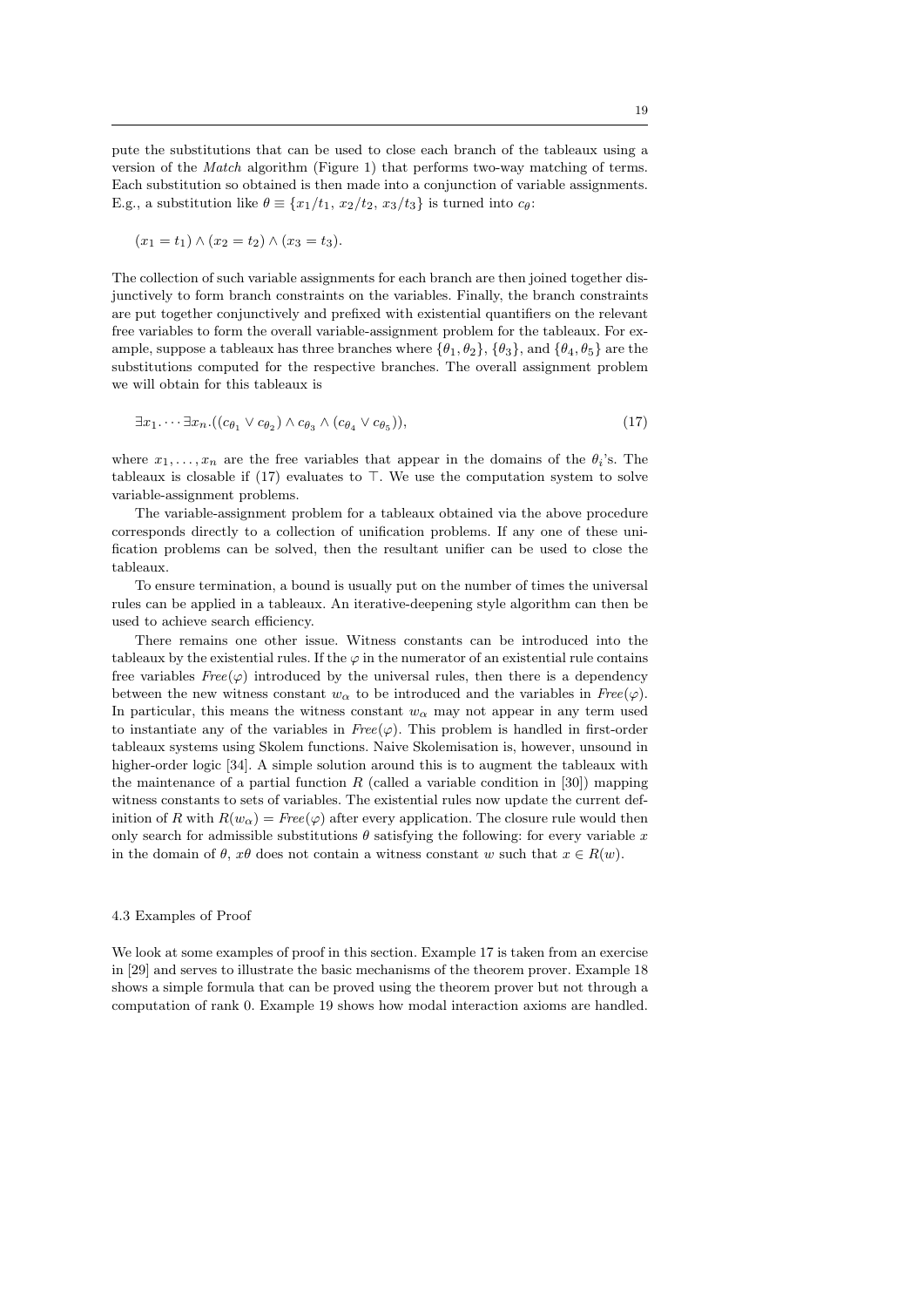

**Fig. 10** Proof of  $\forall x.(Q \ x) \longrightarrow \exists x. \forall y. \neg((P \ y) \land \neg((P \ x) \land (Q \ x)))$ 

Example 17 Let  $P : \alpha \to \Omega$  and  $Q : \alpha \to \Omega$  be two predicates. Figure 10 gives a proof of

$$
\forall x. (Q \ x) \longrightarrow \exists x. \forall y. \neg((P \ y) \land \neg((P \ x) \land (Q \ x))).
$$

An explanation of the proof is as follows. Item 1 is the negation of the formula to be proved; 2 and 3 are from 1 by a conjunctive rule; 4 is from 2 by a universal rule; 5 is from 3 by a universal rule; 6 is from 5 by an existential rule; 7 is from 6 by the double negation rule; 8 and 9 are from 7 by a conjunctive rule; 10 and 11 are from 9 by a disjunctive rule; 12 is from 3 by a universal rule; 13 is from 12 by an existential rule; 14 is from 13 by the double negation rule; and finally, 15 and 16 are from 14 by a conjunctive rule. At this stage, the variable condition is as follows:

 $R(w_{y_1}) = \{x_2\}, R(w_{y_2}) = \{x_3\}.$ 

The tableaux can now be closed because the variable-assignment problem

$$
\exists x_1.\exists x_2.(x_2 = w_{y_2} \land x_1 = x_2)
$$

obtained from the tableaux ( $x_2 = w_{y_2}$  from 10 and 15 and  $x_1 = x_2$  from 4 and 11) can be shown to be true.

Example 18 Computations of rank 0 can be used to prove simple theorems like

$$
\forall x. ((x = A \lor x = B) \longrightarrow x \neq C). \tag{18}
$$

Equations (U1) and (U2) are mainly what are needed. But the theorem-proving capability of rank 0 computations is inherently limited. For example, the following simple modification of (18) cannot be proved using rank 0 computations:

$$
\forall x. (((proj_2 x) = A \lor (proj_2 x) = B) \longrightarrow (proj_2 x) \neq C).
$$
\n(19)

Here x is a tuple and  $proj_2$  is a function that projects onto the second element of x. A proof of (19) can be easily constructed with the tableaux prover.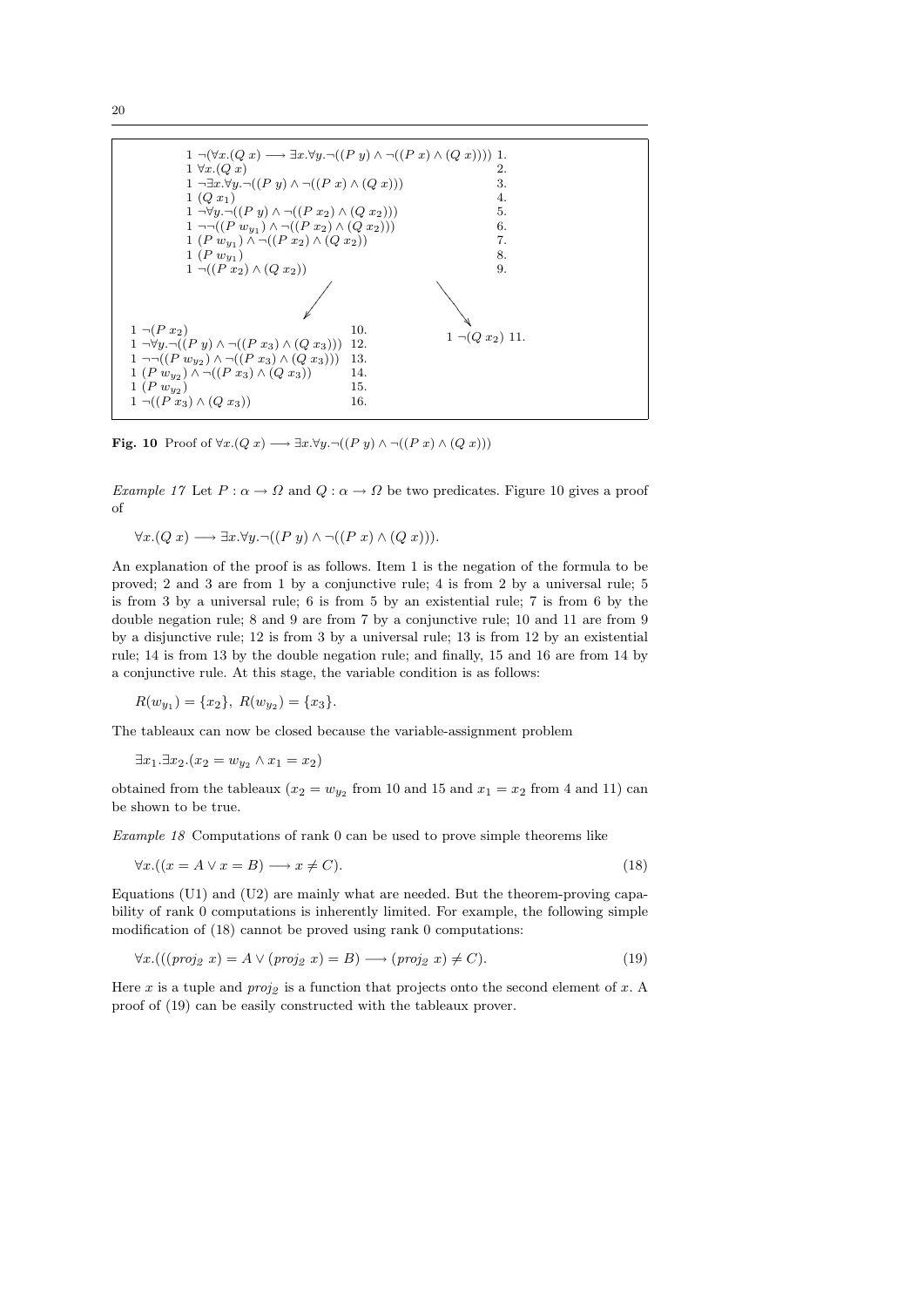| 1 $\neg B \bullet^2 \varphi$ 1.       |  |
|---------------------------------------|--|
| 1 $\bullet^2 B \varphi$ 2.            |  |
| 1 $\neg \bullet B \bullet \varphi$ 3. |  |
| 1.1. $\neg B \bullet \varphi$ 4.      |  |
| 1.1. $\neg \bullet B \varphi$ 5.      |  |
| 1.1. $\bullet$ B $\varphi$ 6.         |  |
|                                       |  |

Fig. 11 Proof of  $B\bullet^2\varphi$ 

Example 19 Suppose we have a theory that includes the following

 $\bullet B\varphi_1$ ,  $\bullet^2 B\varphi_2$ ,  $\bullet^3 B\varphi_3$ ,  $\bullet^4 B\varphi_4$ ,  $\bullet$  $\bullet^5B\varphi_5$ 

as local assumptions. Using the global assumption

$$
\bullet B\varphi \longrightarrow B\bullet \varphi, \tag{20}
$$

it can be shown that, for each  $i \in \{1, \ldots, 5\}$ ,  $B \bullet \varphi_i$  is a theorem of the belief base. For example, Figure 11 shows the proof of  $B\bullet^2\varphi_2$ . Item 1 is the negation of the formula to be proved; 2 is a local assumption; 3 is from 1 by a derived rule from the global assumption  $(20)$ ; 4 is from 3 by a possibility rule; 5 is from 4 by a derived rule from (20); 6 is from 2 by a necessity rule; the tableau now closes by 5 and 6.

We often assume an agent has assumption (20) in its belief base. Informally, the meaning of this assumption is 'if, at the last time, the agent believed  $\varphi$ , then the agent believes (now) that held  $\varphi$  at the last time'.

# 4.4 Remarks on the Theorem Prover

The theorem prover plays a subsidiary role in Bach. It is used primarily to handle formulas involving universal quantifiers and implications, both of which are only weakly supported in rank 0 computations. In Section 5, we will see how the theorem prover can be used to augment the equational reasoning mechanism of Bach to automatically perform rather complex computation tasks. A more common use of the theorem prover is as an interactive support tool during program development. Often, in writing a Bach program, one can come up with certain non-trivial equations that, if true, can be used to either speed up computations or transform results into more convenient forms. The theorem prover can sometimes be used to verify the correctness of such formulas. A more mature system like Isabelle/HOL [35] can do this job better, but such systems do not currently deal with modalities.

## 5 Computation and Proof

This section defines the combination of proof and computation, and shows the usefulness of this combination. Computation enhances proof with a powerful equational reasoning system; proof enhances computation by allowing some of the theory to be not in equational form.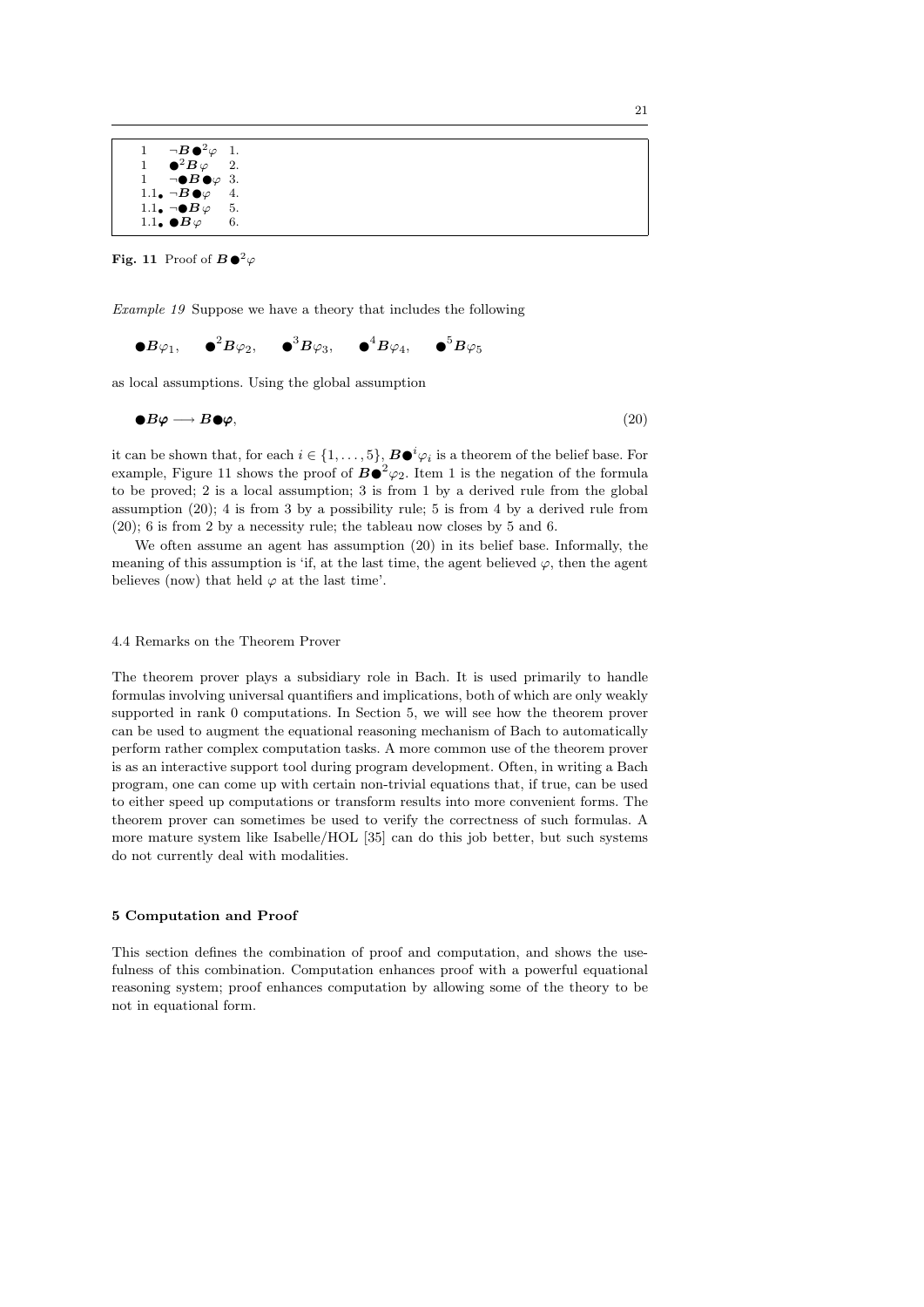5.1 Computations and Proofs of Rank k

By means of two mutually recursive definitions, the concepts of computation of rank k and proof of rank k are defined, for  $k \geq 1$ .

**Definition 8** Let  $\mathcal{T} \equiv (\mathcal{G}, \mathcal{L})$  be a theory and  $k \geq 1$ . A computation of rank k using  $\Box_{j_1} \cdots \Box_{j_r}$  with respect to T is a sequence  $\{t_i\}_{i=1}^n$  of terms such that, for  $i = 1, \ldots,$  $n-1$ , there is

1. a subterm  $s_i$  of  $t_i$  at occurrence  $o_i$ , where the modal path to  $o_i$  in  $t_i$  is  $k_1 \ldots k_{m_i}$ ,

2. (a) a formula  $\Box_{j_1} \cdots \Box_{j_r} \Box_{k_1} \cdots \Box_{k_{m_i}} \forall (u_i = v_i)$  in  $\mathcal{L}$ , or

- (b) a formula  $\forall (u_i=v_i)$  in  $\mathcal{G},$  or
- (c) a formula  $\Box_{j_1} \cdots \Box_{j_r} \Box_{k_1} \cdots \Box_{k_{m_i}} \forall (u_i = v_i)$  that is the result of a computation of rank  $k-1$  using  $\Box_{j_1} \cdots \Box_{j_r} \Box_{k_1} \cdots \Box_{k_{m_i}}$  with respect to  $\mathcal T$ , or
- (d) a formula  $\Box_{j_1} \cdots \Box_{j_r} \Box_{k_1} \cdots \Box_{k_{m_i}} \forall (u_i = v_i)$  that is the theorem of a proof of rank  $k-1$  with respect to  $\mathcal{T}$ , and
- 3. a substitution  $\theta_i$  that is admissible with respect to  $u_i = v_i$
- such that  $u_i \theta_i$  is  $\alpha$ -equivalent to  $s_i$  and  $t_{i+1}$  is  $t_i[s_i/v_i\theta_i]_{o_i}$ .

The term  $t_1$  is called the *goal* of the computation and  $t_n$  is called the *answer*. Each subterm  $s_i$  is called a *redex*.

Each formula  $\Box_{j_1} \cdots \Box_{j_r} \Box_{k_1} \cdots \Box_{k_{m_i}} \forall (u_i = v_i)$  or  $\forall (u_i = v_i)$  in Part 2 of the definition is called an input equation.

The formula  $\Box_{j_1} \cdots \Box_{j_r} \forall (t_1 = t_n)$  is called the *result* of the computation.

**Definition 9** Let  $\mathcal{T} \equiv (\mathcal{G}, \mathcal{L})$  be a theory and  $k \geq 1$ . A proof of rank k with respect to  $\mathcal T$  is a sequence  $T_1, \ldots, T_n$  of trees labelled by prefixed formulas satisfying the following conditions.

- 1.  $T_1$  consists of a single node labelled by  $1 \neg \varphi$ , for some formula  $\varphi$ .
- 2. For  $i = 1, \ldots, n 1$ , there is either
	- (a) a tableau rule R from Figure 7 or Figure 8 such that  $T_{i+1}$  is obtained from  $T_i$ ,
		- i. if  $R$  is a conjunctive rule, by extending a branch with two nodes labelled by the prefixed formulas in the denominator of R,
		- ii. if  $R$  is a disjunctive rule, by splitting a branch so that the leaf node of the branch has two children each labelled by one of the prefixed formulas in the denominator of R,
		- iii. otherwise, by extending a branch with a node labelled by the prefixed formula in the denominator of R,

provided that any prefixed formulas in the numerator of R already appear in the branch and any side-conditions of  $R$  are satisfied; or

- (b) there is a theorem  $\eta$  of a proof of rank  $k-1$  and a branch is extended with the prefixed formula 1  $\eta$ ; or
- (c) there is a result  $\eta$  of a computation of rank  $k-1$  and a branch is extended with the prefixed formula 1  $\eta$ .
- 3. Each branch of  $T_n$  contains nodes labelled by  $\sigma \psi$  and  $\sigma \neg \psi$ , for some prefix  $\sigma$  and formula  $\psi$ .

Each  $T_i$  is called a *tableau of rank k*.

A branch of a tableau of rank k is *closed* if it contains nodes labelled by  $\sigma \psi$  and  $\sigma \neg \psi$ , for some prefix  $\sigma$  and formula  $\psi$ ; otherwise, the branch is *open*.

A tableau of rank  $k$  is *closed* if each branch is closed; otherwise, the tableau is *open*. The formula  $\varphi$  is called the *theorem* of the proof.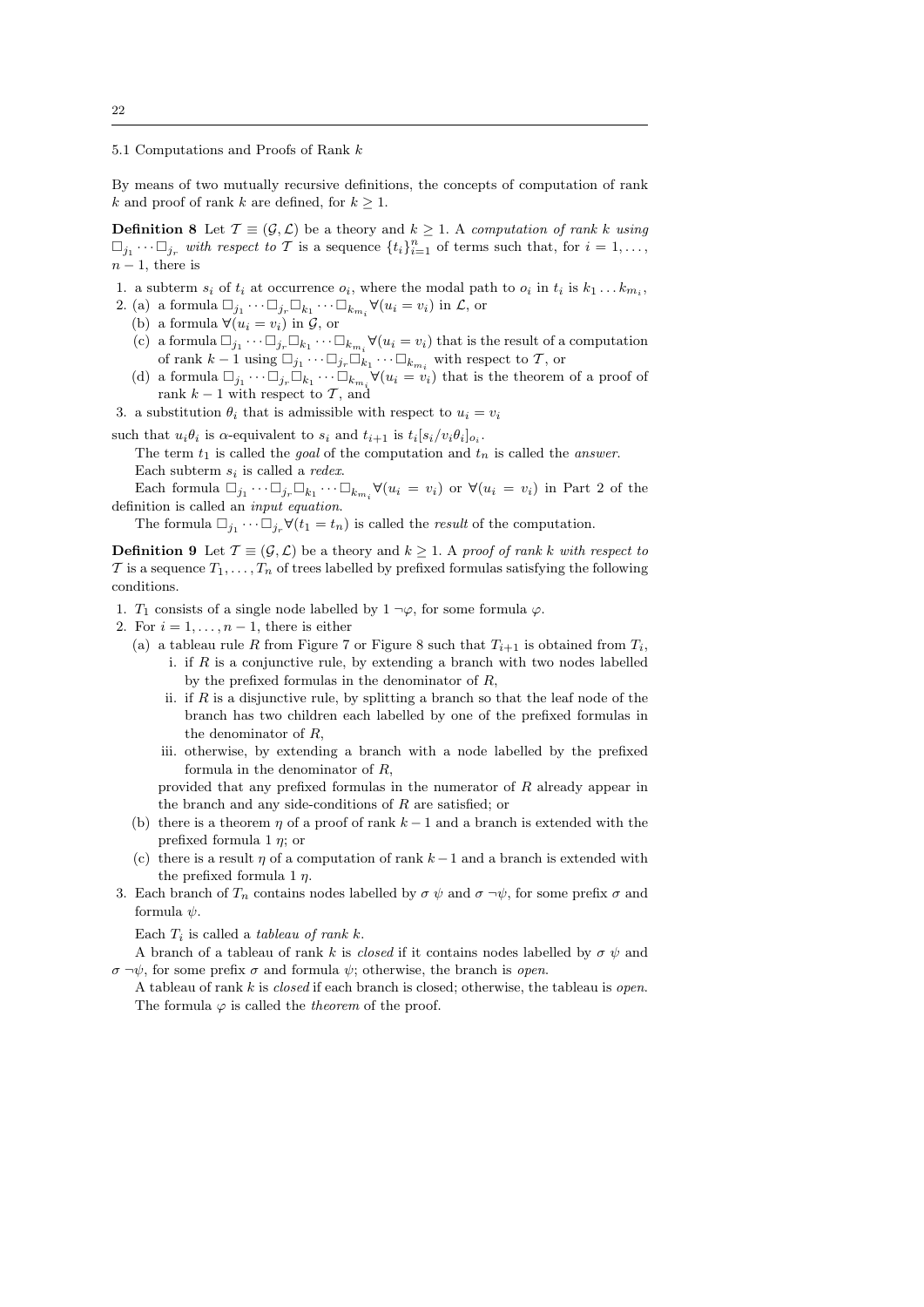Note that a computation of rank  $k$  is a computation of rank  $k'$  and a proof of rank k is a proof of rank  $k'$ , for all  $k' > k$ .

**Definition 10** Let  $\mathcal T$  be a theory.

A computation with respect to T is a computation using  $\Box_{j_1} \cdots \Box_{j_r}$  of rank k with respect to T, for some  $j_1 \tldots j_r$  and  $k \geq 0$ .

A proof with respect to T is a proof of rank k with respect to T, for some  $k \geq 0$ .

The proof of the following result is given in [16, Proposition 6.9].

**Theorem 4** Let  $T$  be a theory. Then the following hold.

- 1. The result of a computation with respect to  $\mathcal T$  is a logical consequence of  $\mathcal T$ .
- 2. The theorem of a proof with respect to  $T$  is a logical consequence of  $T$ .

We reiterate that, while the definitions of computation and proof of rank  $k$  are given in their most general form, in practice, for Bach, use of the proof component is restricted. Condition  $2(d)$  in Definition 8 stipulates that a computation can rely on results obtained from the proof system in carrying out a computation step. This is difficult to realise in practice as it entails a need to search at run-time, both for conjectures that can be used as input equations and the proofs of such conjectures. We remark that the condition is stated in its most general form here to illustrate the potential of such interactions between computation and proof. In practice, rather specific search algorithms are used for problems that arise naturally in applications. We look at two such examples in the following to see how this might work.

### 5.2 Switching Modalities

We show how interaction axioms are handled in this section. Consider the following theory containing definitions for a function  $f : Int \to \Omega$ .

 $B \forall x.((f x) = (even x) \land (\bullet f x))$  (21)

$$
\bullet B \,\forall x.((f\,x) = (perfect\,x))\tag{22}
$$

$$
\bullet B\varphi \longrightarrow B\bullet\varphi \tag{23}
$$

Suppose we want to compute the value of the term  $(f 28)$  in the context of **B**. After a few computation steps, we arrive at the term  $( \bullet f 28)$  and are apparently stuck. We can, however, make progress by calling the theorem prover to show that

$$
B \bullet \forall x. ((f\ x) = (perfect\ 28))
$$

is a logical consequence of the theory and use that as an input equation to continue.

The algorithm to automate this process works as follows. Suppose  $t$  is the current term we are trying to compute using  $\Box_{i_1} \cdots \Box_{i_l}$ , for some  $l \geq 0$ . For every subterm s of t at occurrence o, where the modal path to s in t is  $j_1 \, \ldots \, j_m$ , for some  $m \geq 0$ , if there exists an input equation  $\Box_{k_1} \cdots \Box_{k_{l+m}} \forall (u = v)$  in the theory such that

- 1. there exists an admissible substitution  $\theta$  with respect to  $(u = v)$  such that  $u\theta$  is  $\alpha$ -equivalent to s; and
- 2.  $\Box_{i_1} \cdots \Box_{i_l} \Box_{j_1} \cdots \Box_{j_m}$  is a permutation of  $\Box_{k_1} \cdots \Box_{k_{l+m}}$ ; and
- 3.  $\square_{i_1} \cdots \square_{i_l} \square_{j_1} \cdots \square_{j_m} \forall (u = v)$  is a logical consequence of the theory,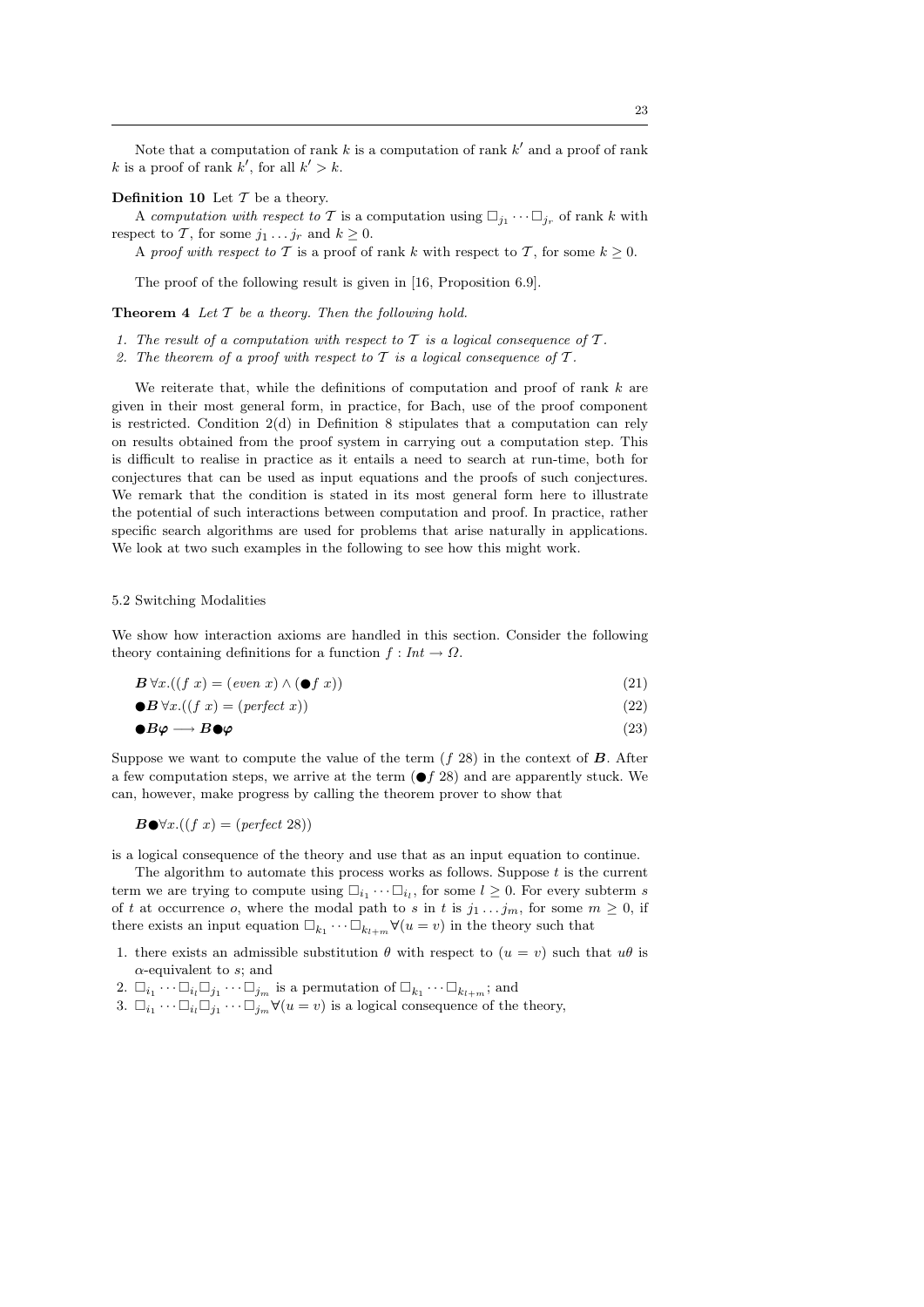

Fig. 12 Computation of rank 1 using  $B$  of  $(f 28)$ 

then rewrite t to  $t[s/v\theta]_o$ . This algorithm is only called when no other rewrite rules can be applied.

Figure 12 shows how (f 28) is simplified to  $\top$  in the modal context **B**. At the step marked SM, the above algorithm kicks in and the conjecture

$$
B \bullet \forall x. ((f \ x) = (perfect \ x)) \tag{24}
$$

is formulated and then proved. (The proof proceeds in a similar way to that shown in Example 19.) This theorem is then used as an input equation to continue the computation.

# 5.3 Formula Simplification

Consider the problem of simplifying the term

$$
((proj_1 x) < 10) \land ((proj_2 x) = 496) \land (evenperfect (proj_2 x)) \land ((proj_1 x) \neq (proj_2 x)), \quad (25)
$$

where x is a tuple and even perfect :  $Int \to \Omega$  is defined by

$$
(even perfect \ x) = \exists n. (n \in \mathbb{N} \land (x = 2^{n-1} \times (2^n - 1)) \land (prime \ (2^n - 1))).
$$

Other than expanding out the second conjunct, there is not much else one can do using just the mechanism available for rank 0 computations. However, we can show using the proof system that

$$
\forall x. (((proj_2 x) = 496) \longrightarrow (evenperfect (proj_2 x))) \text{ and } (26)
$$

$$
\forall x. (((proj_1 x) < 10) \land ((proj_2 x) = 496) \longrightarrow (proj_1 x) \neq (proj_2 x)). \tag{27}
$$

24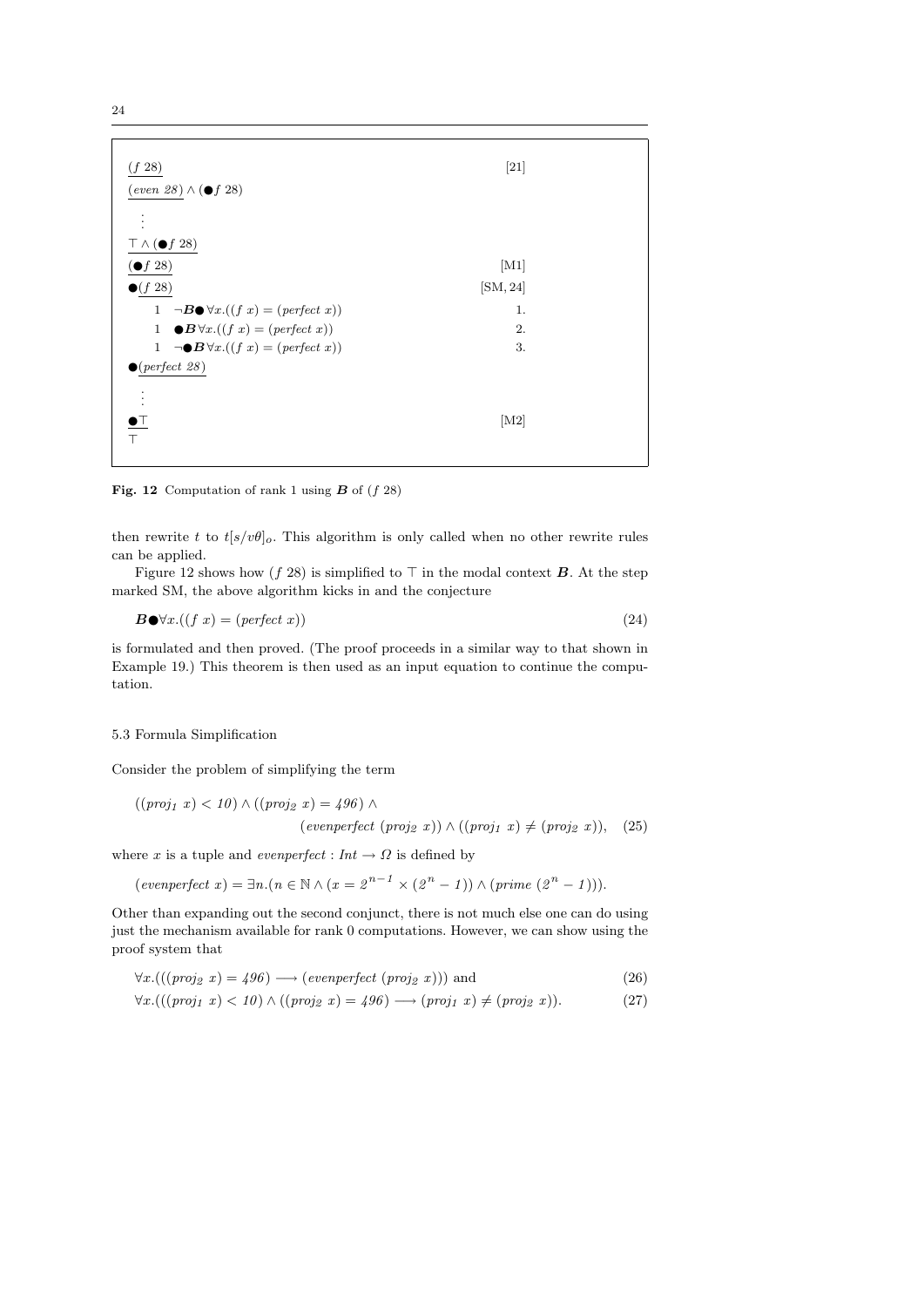| $1 \neg \forall x ((\text{proj}_2 x) = 496) \longrightarrow (\text{evenperfect (proj}_2 x))$ 1. |     |
|-------------------------------------------------------------------------------------------------|-----|
| $1 \neg((proj_2 y) = 496) \longrightarrow (even perfect (proj_2 y))$                            |     |
| 1 $((proj_2 y) = 496)$                                                                          | 3.  |
| $1 \neg(evenperfect (proj_2 y))$                                                                | 4.  |
| $1 \neg(evenperfect \; 496)$                                                                    | 5.  |
| $1 \neg(evenperfect \; 496) = \bot$                                                             | -6. |
|                                                                                                 |     |
|                                                                                                 |     |

Fig. 13 Proof of (26)

The proof of  $(26)$  is in Figure 13. Item 1 is the negation of the formula to be proved; 2 is from 1 by an existential rule; 3 and 4 are from 2 by a conjunctive rule; 5 is from 3 and 4 by the substitutivity rule; 6 is from 5 by a rank 0 computation; 7 is from 5 and 6 by the substitutivity rule; the tableau now closes by 7. The proof of (27) is similar and is omitted.

Recognising that  $(p \longrightarrow q) = ((p \land q) = p)$  is valid, we can construct two new input equations from (26) and (27) to simplify (25) to  $((proj_1 x) < 10) \wedge ((proj_2 x) = 496)$ .

The following is a general mechanism we can use to simplify formulas of the form  $t_1 \wedge \cdots \wedge t_n, n \geq 2$ , that cannot be dealt with using computations of rank 0 alone. Let  $t_{\bar{i}}$ , for  $i \in \{1, \ldots, n\}$ , denote  $t_1 \wedge \cdots \wedge t_{i-1} \wedge t_{i+1} \wedge \cdots \wedge t_n$ . We try to prove all possible formulas of the form  $\forall (t_{\bar{i}} \longrightarrow t_i), i \in \{1, \ldots, n\}$ . If we can prove  $\forall (t_{\bar{i}} \longrightarrow t_i)$ , then we are entitled to remove  $t_i$  from  $t_1 \wedge \cdots \wedge t_n$ .

Computation problems of the kind just discussed arise naturally in several kinds of agent applications, including belief acquisition (see Sections 6.3 and 6.4) and (firstorder) decision-theoretic planning [36]. In belief acquisition, function definitions acquired from data can take the form of a decision list:

$$
\lambda x. if p_1 then v_1 else if p_2 then v_2 else if ... else if p_n then v_n else v_0. \tag{28}
$$

The implicit negations implied by nested  $if_{\text{t}}$  then else statements can sometimes be exploited to simplify the  $p_i$ 's, leading to more comprehensible definitions. In symbolic dynamic programming algorithms [36, 37], case statements having the form of (28) need to be multiplied and added together frequently in each value-iteration [38] step. Effective formula-simplification routines are needed there to avoid unnecessary blowups in space and time complexity. Indeed, the special-purpose reasoning engine for simplifying situation calculus formulas described in [36] bears close resemblance to Bach in several important aspects. The regression operation for situation calculus [39] is equivalent to performing Bach-style equational reasoning with successor state axioms. First-order versions of equations like (E) are also used in [36]. Further, an advanced first-order theorem prover [40] is coupled with the basic reasoning engine to achieve better formula simplication power.

Formula simplification/minimisation is a rich topic and we have only scratched the surface here. This subsection gives an indication of what can potentially be achieved using a combination of computation and proof.

#### 6 Larger Agent Programming Examples

We now present several more substantial examples that illustrate a number of aspects of agent construction using Bach. First, the examples in Sections 6.1 and 6.2 show the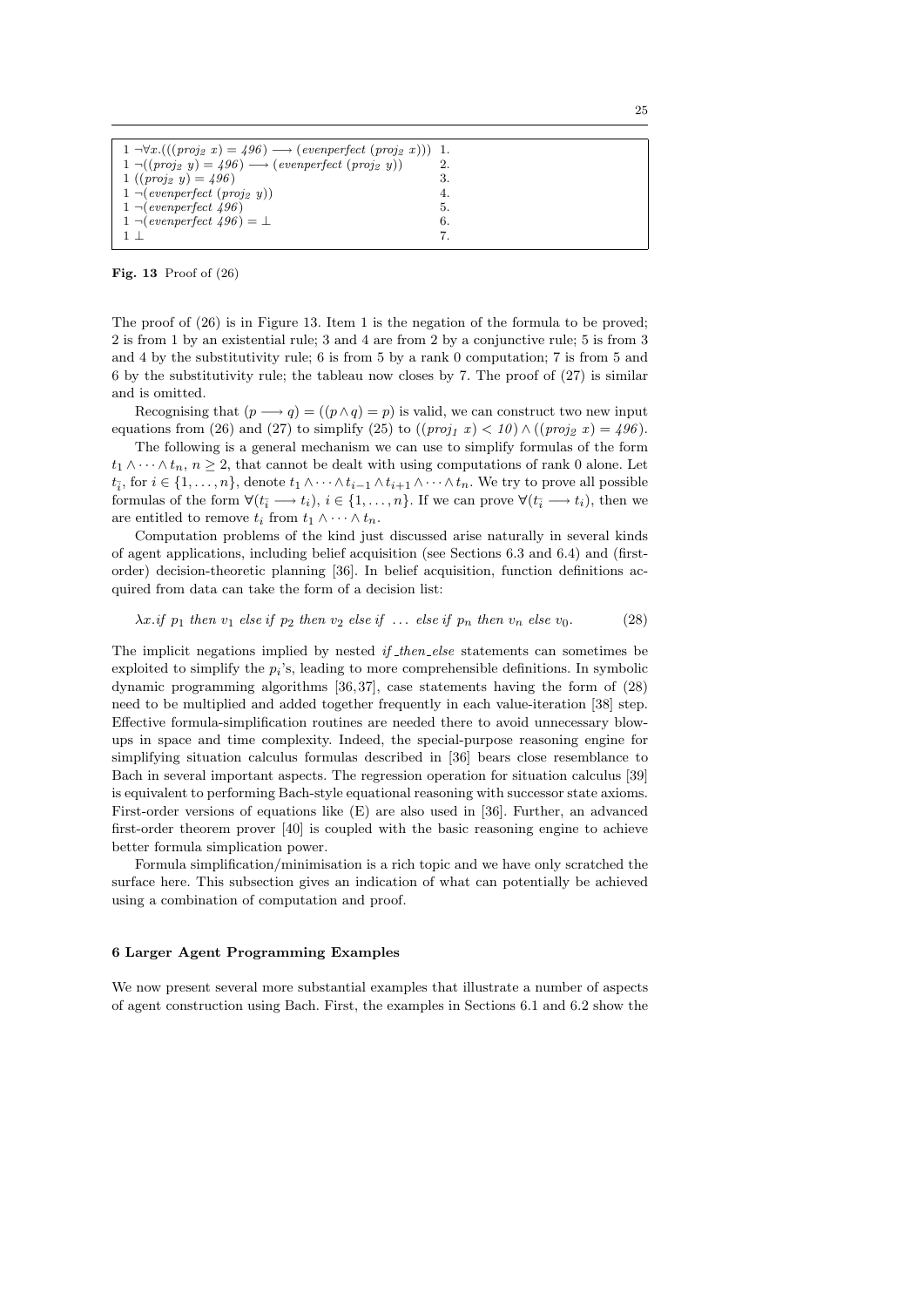expressive power of Bach for modelling belief bases. Section 6.3 and 6.4 shows how Bach can be used in symbolic machine learning. Section 6.5 illustrates a particular approach to agent construction that makes the state density (often called the 'belief state' [41]) of the agent a central component. This approach uses a transition model to capture the effect that actions have on the state density and an observation model that, for each state, gives a density on the observations that could be made in that state. Section 6.6 shows how a policy selects actions on the basis of maximum expected utility.

# 6.1 Belief Bases

Consider a TV agent that maintains a TV guide, that is, a database about television programs. There are various ways a TV guide can be represented. A standard way is to represent it as a relation. But this standard relational representation ignores a functional dependency in the data: each date, time and channel triple uniquely determines a program. Here we represent a TV guide as a function definition that correctly models this functional dependency:

 $tv$ -guide : Occurrence  $\rightarrow$  Program,

```
where Occurrence = Date \times Time \times ChannelProgram = Title \times Duration \times Generic \; (Classification \times Symposium)
```
Here is a typical definition for  $tv$ -guide.

 $\mathbf{B}_{t}(tv\_guide =$  $\lambda x.$ if  $(x = ((1, 1, 2008), (21, 30), ABC)$  then  $("The Bill", 50, Drama, M", ...,")$ else if  $(x = ((1, 1, 2008), (19, 00), ABC)$  then  $("ABC News", 30, News, G, ...,")$ else if  $(x = ((1, 1, 2008), (20, 30), TEN))$  then  $("Numb3rs", 60, C$ rime,  $M, "...")$ else if (x = ((1, 1, 2008),(19, 30), WIN )) then ("Seinfeld", 30, Sitcom,PG, " . . . ") . . .  $else ($  ", 0, NA, NA, "")),

where  $B_t$  is the belief modality of the TV agent, and the last entry ("", 0, NA, NA, "") is the default term of type Program.

Listed below are some typical queries we can answer using the definition. All computations are done using  $B_t$ . Answers to some of the more complex queries are computed using the technique explained earlier in Example 13.

1. Find the program at occurrence  $((1, 1, 2008), (20, 30), TEN)$ .

Query:  $(tv\_guide ((1, 1, 2008), (20, 30), TEN))$ .

Answer:  $($  "Numb $3rs$ ", 60, Crime, M, "When  $\dots$ ").

2. Find the time and channel "The Bill" is screened on 1 Jan 2008.

Query:  $\exists y.((y = (tv\_guide ((1, 1, 2008), t, c))) \land ((projTitle y) = "The Bill").$ Answer:  $(t = (21, 30)) \wedge (c = ABC)$ .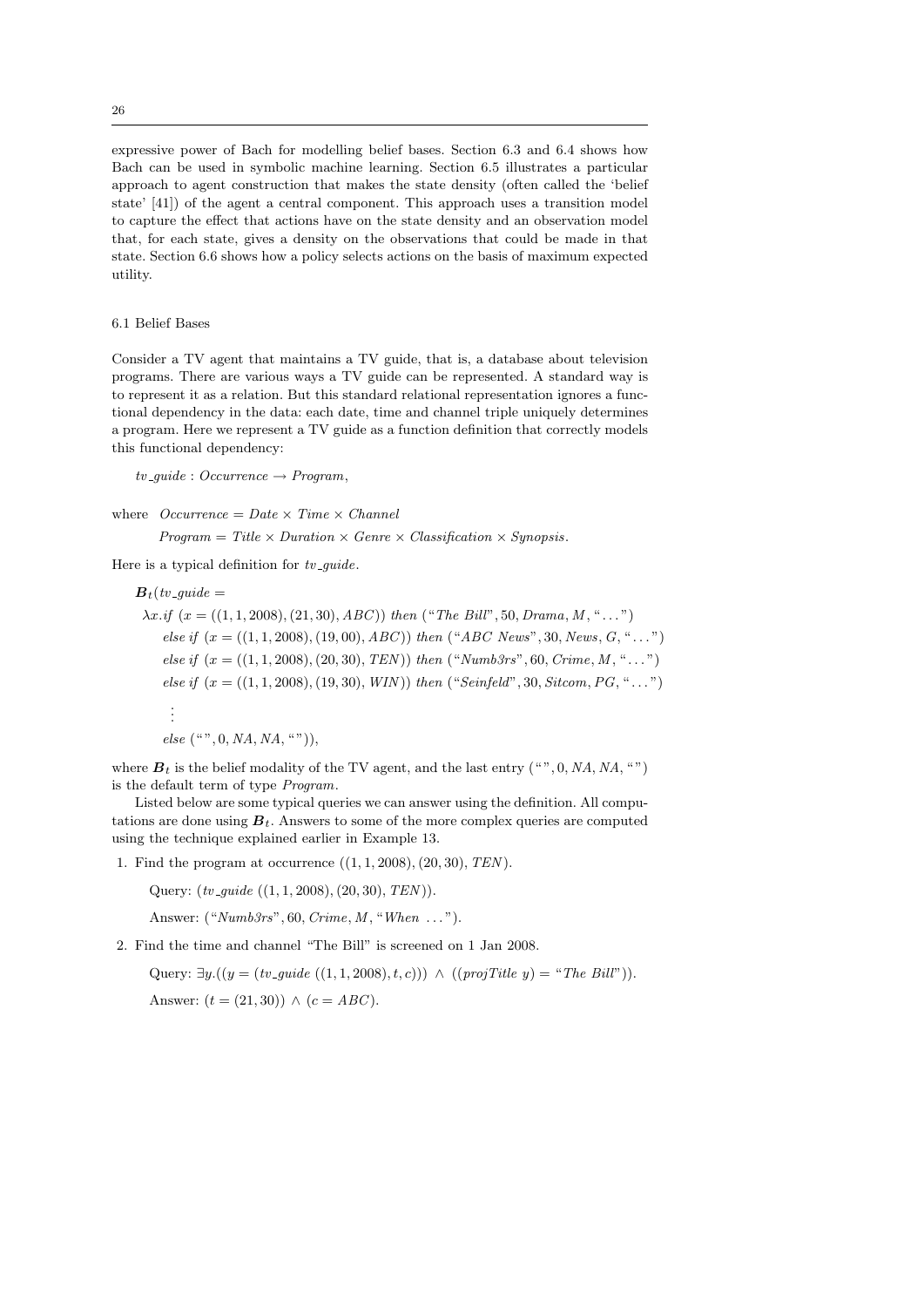3. Find all M-rated programs in the database.

Query:  $\{ x \mid \exists y \cdot ((x = (tv\_guide \ y)) \land ((projClassification \ x) = M)) \}.$ Answer:  $\{$  ("The Bill", 50, Drama, M, "..."),  $(*Numb3rs", 60, Crime, M, ..., "), ...$ 

4. Find all current-affairs programs in the database.

Query:  $\{x \mid \exists y \ (x = (tv\_guide \ y)) \land (currentAffairs \ (projGenre \ x)))\}.$ Answer:  $\{ ("ABC News", 30, News, G, " ..."), ... \}.$ 

Here currentAffairs : Genre  $\rightarrow \Omega$  is a predicate on genres defined elsewhere. This example shows how  $tv$ -*guide* can be used in conjunction with other functions in the same way relations can be joined to answer complex queries.

The definition for  $tv$ -quide given above has a linear structure. This is clearly not the best way to represent a database. We note here that the same data can be captured in a better data structure such as a red-black tree and the same set of queries can still be answered using essentially the same basic underlying mechanism, albeit more efficiently.

#### 6.2 Probabilistic Belief Bases

We look at probabilistic belief bases in this section. In particular, we will examine how Bayesian networks [42–44], a powerful class of probabilistic models in increasing use in agents [45], can be represented and reasoned with in Bach.

It is well known [43, 44] that the joint distribution given by a Bayesian network with  $K$  nodes is

$$
p(\mathbf{x}) = \prod_{k=1}^{K} p(x_k | pa_k),
$$
\n(29)

where  $\mathbf{x} \equiv \{x_1, \ldots, x_K\}$  is the set of random variables associated with the nodes of the graph, and  $pa_k$  denotes the set of parents of  $x_k$ . Each factor  $p(x_k | pa_k)$  in (29) is a conditional probability function that takes  $n$  arguments, where  $n$  is the cardinality of  $pa_k$ , and returns a density over the domain of  $x_k$ . Clearly, an expression like (29) can be written down directly in Bach. Probabilistic inference algorithms [46, 47] can also be implemented in Bach using higher-order functions. To make the above concrete, we now look at a detailed example taken from [48, 49].

It is a genetic model of the inheritance of a single gene that determines a person's blood type. Each person has two copies of the chromosome containing this gene, one, the m-chromosome, inherited from the mother, and one, the  $p$ -chromosome, inherited from the father. Figure 14 [48] shows a Bayesian network modelling the inheritance of blood types within a particular family.

We first show a straightforward way of encoding this Bayesian network in Bach, starting with the declaration of the following constants.

A, B, O : Chromosome  $A, B, AB, O: BloodType.$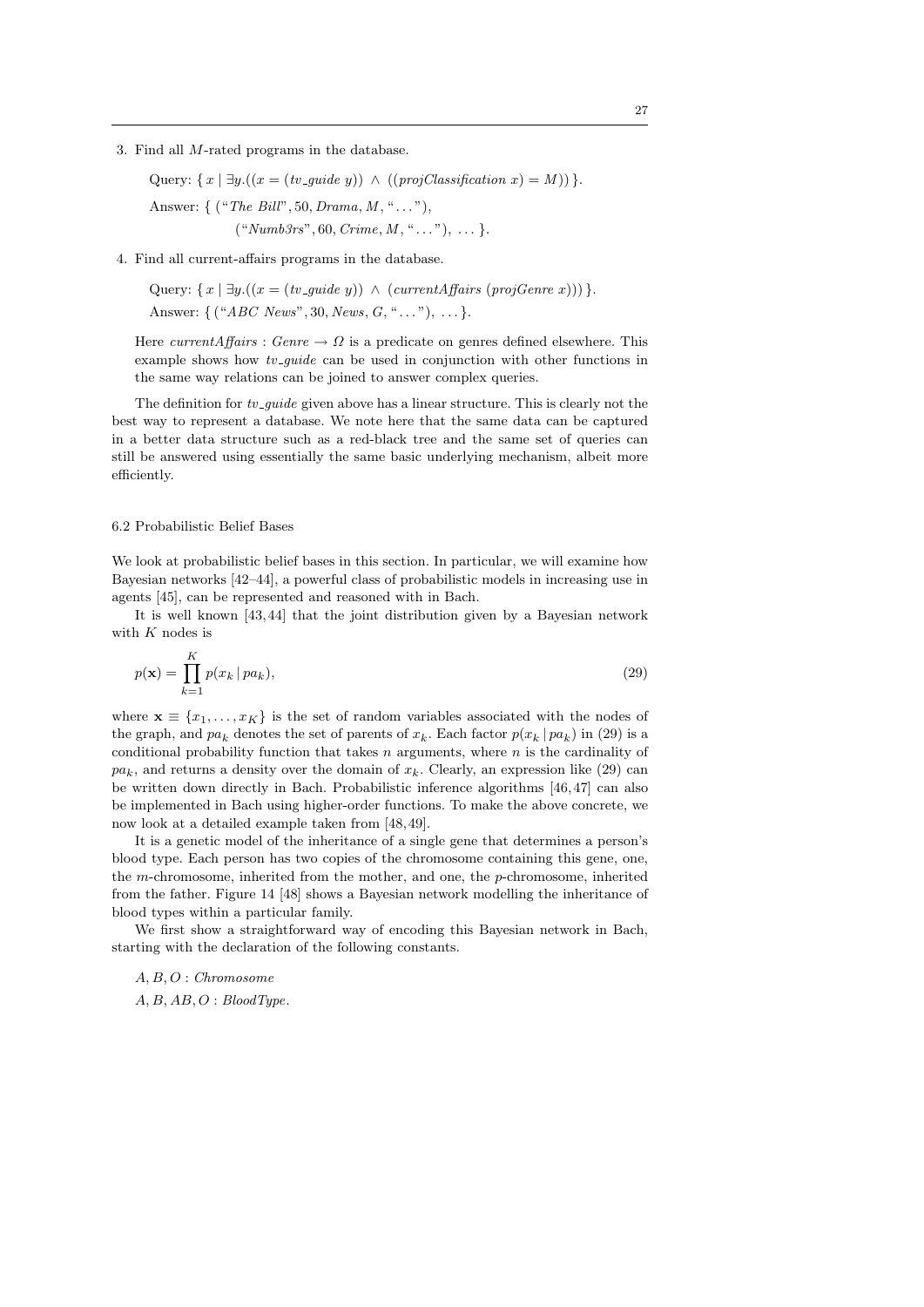

Fig. 14 A Bayesian network modelling the inheritance of blood types within a family. The variables  $mc X$  and  $pc X$  represent respectively the m and p-chromosomes of person X. The variable  $bt\_\text{X}$  represents the blood type of person X.

The four unconditional nodes (nodes without parents) in Fig. 14 are all governed by a uniform distribution on constants of type Chromosome. Each conditional probability density (CPD) in the network (there is one CPD per node) is represented by a function. In Fig. 14, there are three separate CPDs which are reused in a number of places:

```
mcd : Chromosome \rightarrow Chromosome \rightarrow (Density Chromosome)(mod A A z) = if (z = A) then 0.98 else 0.01(mod B A z) = if (z = B) then 0.98 else 0.01. . .
pcd: Chromosome \rightarrow Chromosome \rightarrow (Density Chromosome)(pcd \ A \ A \ z) = if \ (z = A) \ then \ 0.98 \ else \ 0.01(pcd \ B \ A \ z) = if \ (z = A) \ then \ 0.98 \ else \ 0.01. . .
btd: Chromosome \rightarrow Chromosome \rightarrow (Density BloodType)(btd\ A\ A\ z) = if\ (z = A)\ then\ 0.97\ else\ 0.01(btd\ B\ A\ z) = if\ (z = AB)\ then\ 0.97\ else\ 0.01. . .
```
The three functions above are reproductions of the CPDs given in [48]. For example, the values of the three variables  $bt\_ann$ ,  $bt\_brain$ , and  $bt\_dorothy$  are governed by the function btd conditioned on the values of their parent variables.

Let  $mc_x$ ,  $pc_x$  and  $bt_x$  denote the relevant variables in Fig. 14. Using  $a, b, d$  as shorthands for Ann, Brian and Dorothy, we can define the joint distribution as follows:

 $joint: Density (Chromosome \times Chromosome \times Chromosome \times Chromosome \times Chromosome \times$  $Chromosome \times Chromosome \times BloodType \times BloodType \times BloodType)$  $(joint (mc_a, pc_a, mc_b, pc_b, mc_d, pc_d, bt_a, bt_b, bt_d)) =$ 

 $(1/3)^4 \times (mcd \ mc_a \ pc_a \ mc_d) \times (pcd \ mc_b \ pc_b \ pc_d) \times$  $(btd \ mc_a \ pc_a \ bt_a) \times (btd \ mc_b \ pc_b \ bt_b) \times (btd \ mc_d \ pc_d \ bt_d).$  (30)

The simple encoding (30) does not take full advantage of the expressiveness of Bach. It is fine for small families but is tedious to write down for large multi-generation families. We now show how the network can be encoded more efficiently by exploiting two observations. The first is that although different families are associated with different Bayesian networks, each instance of these networks shares essentially the same basic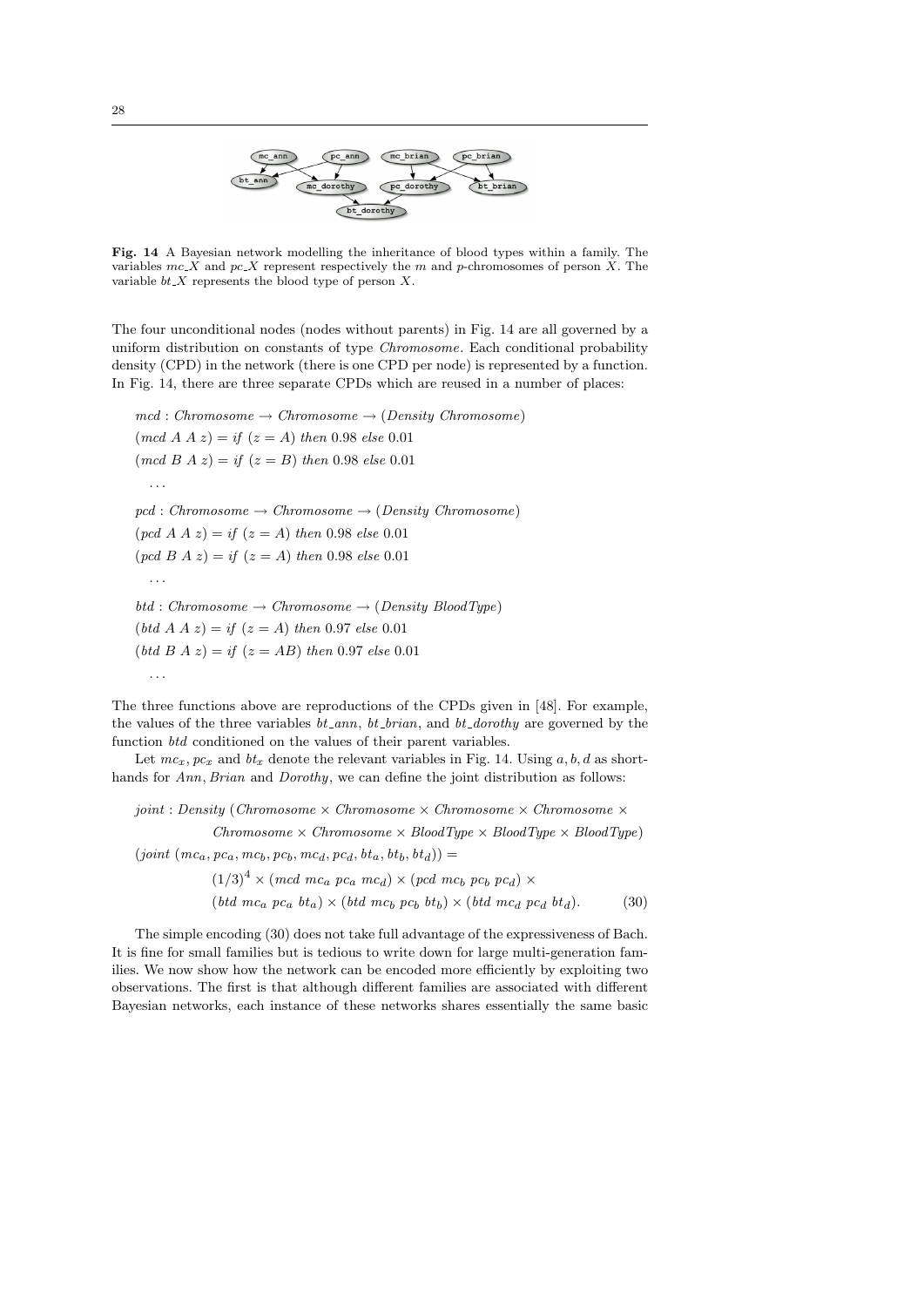structure. By separating the descriptions of family-dependent and -independent parts, we can compactly represent and reason with a large class of similar Bayesian networks. This is the strategy employed by systems like BLP [48] and one we adapt here. The second observation is that the random variables in Fig. 14 can be grouped under three classes: one parameterised by the function  $mc : Person \rightarrow Chromosome$ , one by the function  $pc : Person \rightarrow Chromosome$ , and one by the function  $bt : Person \rightarrow$ BloodType. Since there is a one-to-one correspondence between an assignment of values to all the variables of the form  $mc\ X$  and a definition for the function  $mc$  (and similarly for pc and  $bt$ ), the joint given in (30) has an equivalent representation in the form of a joint density over the possible definitions for mc, pc, and bt. We are thus led to the following.

family : List Person  $family = [Ann, Brian, Dorothy]$  $mother : Person \rightarrow Person$  $(mother\ x) = if\ (x = Dorothy) \ then \ Ann\ else \ Unknown$  $father : Person \rightarrow Person$  $(father x) = if (x = Dorothy) then Brian else Unknown$  $joint : Density (Person \rightarrow Chromosome) \times (Person \rightarrow Chromosome)$  $\times$  (Person  $\rightarrow$  BloodType)  $(joint (f_{mc}, f_{pc}, f_{bt})) = (expand family (f_{mc}, f_{pc}, f_{bt}))$  $expand: (List Person) \rightarrow (Person \rightarrow Chromosome) \times$  $(Person \rightarrow Chromosome) \times (Person \rightarrow BloodType) \rightarrow Real$  $(\text{expand } || (\text{f}_{mc}, \text{f}_{pc}, \text{f}_{bt})) = 1$  $(expand (\sharp p t) (f_{mc}, f_{pc}, f_{bt})) =$ (expand t  $(f_{mc}, f_{pc}, f_{bt}) \times (btd \ (f_{mc} \ p) \ (f_{pc} \ p) \ (f_{bt} \ p))$  $\times$  if  $mp = Unknown$  then 1/3 else (mcd (fmc mp) (fpc mp) (fmc p))  $\times$  if  $fp = Unknown$  then 1/3 else (pcd (fmc fp) (fpc fp) (fpc p)) where  $mp = (mother p) \wedge fp = (father p)$ 

Note that  $f_{mc}$ ,  $f_{pc}$ , and  $f_{bt}$  above are function variables. The main work of constructing the complete Bayesian network from the arguments to joint is performed by the function expand. Also, by changing the definitions of family and mother and father, we get different Bayesian networks for different families.

Given the above, one can answer questions like "What is the probability that Dorothy has blood type A given that the m-chromosome of Brian is A?" by computing the expression

$$
\frac{1}{K} \sum_{f_m \in C^P} \sum_{f_p \in C^P} \sum_{f_b \in B^P} (joint (f_m, f_p, f_b)) (\mathbb{I} (f_b \text{ Dorothy}) = A \land (f_m \text{ Brian}) = A),
$$

where  $K$  is a normalisation constant:

$$
K = \sum_{f_m \in C^P} \sum_{f_p \in C^P} \sum_{f_b \in B^P} (joint (f_m, f_p, f_b)) (\mathbb{I} (f_m \text{ Brian}) = A),
$$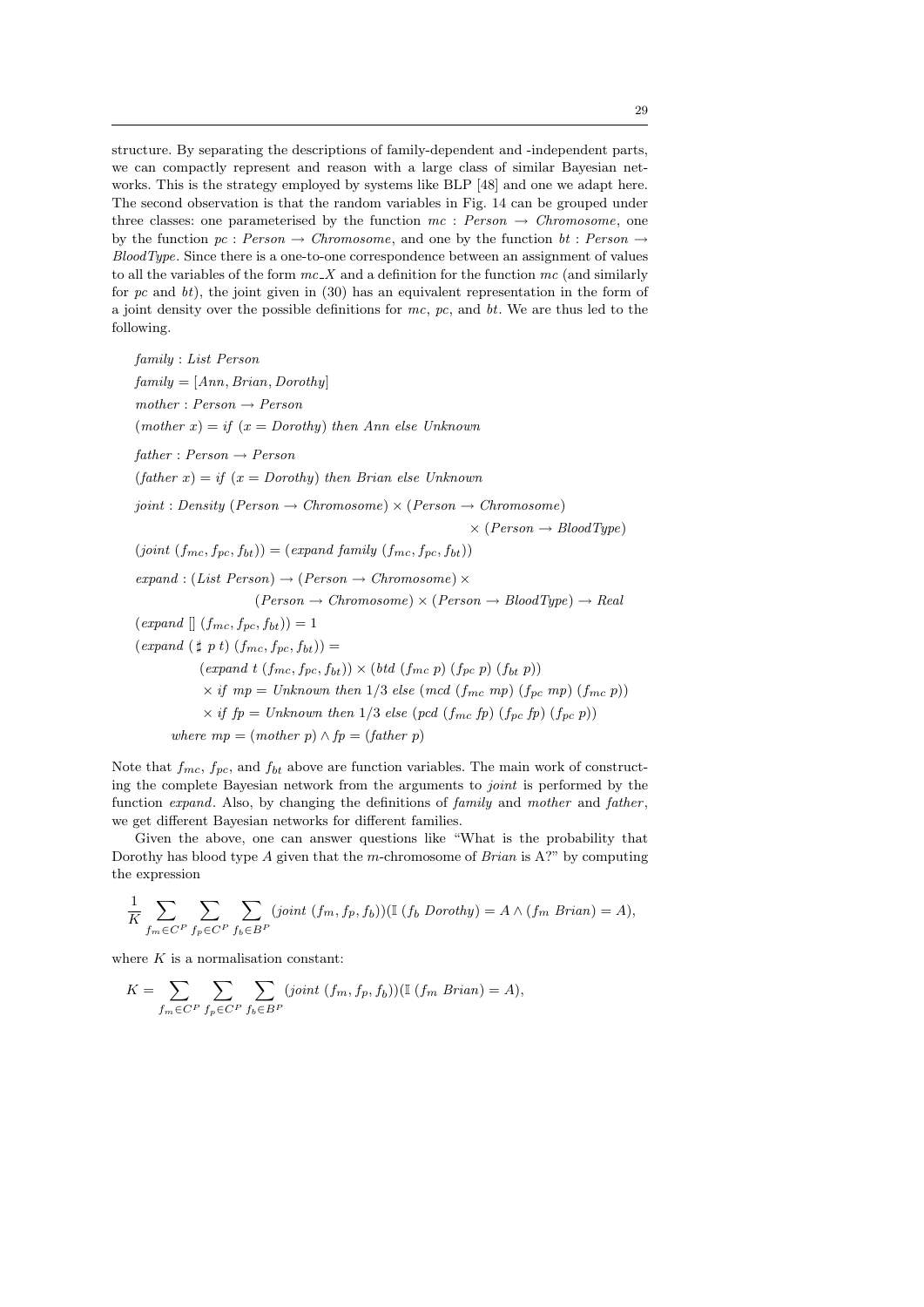$P = \{Ann, Brian, Dorothy\}, C = \{A, B, O\}, B = \{A, B, AB, O\}, Y^X$  denotes the set of all functions from X to Y (the set  $Y^X$  can be incrementally enumerated using Bach's logic-programming facilities given only  $X$  and  $Y$ ), and  $\mathbb I$  is the indicator function that maps  $\top$  to 1 and  $\bot$  to 0. To compute such expressions efficiently, we need to exploit symmetries in function definitions and the factorisation of the joint to move products outside sums whenever possible. The following equations, which are easily represented in Bach, are typical examples of what we need.

$$
\sum_{y \in s} t_1 \times \cdots \times t_n = t_i \times \sum_{y \in s} t_1 \times \cdots \times t_{i-1} \times t_{i+1} \times \cdots \times t_n
$$
  
-- if *y* is not free in *t<sub>i</sub>*

$$
\mathcal{L}_{\mathcal{L}_{\mathcal{L}}}
$$

$$
\sum_{f \in Y^X} \prod_{x \in X} (g(f\ x)) = \prod_{x \in X} \sum_{f \in Y^{\{x\}}} (g(f\ x)),
$$

where  $g: Y \to \mathbb{R}$  is an arbitrary function. The style of inference just described, where we deal with a group of random variables all at the same time, is called lifted probabilistic inference [5, 50, 51]. Such inference techniques present a compelling case for the need of higher-order functions in agent languages. (Similar arguments are made in [52] for the need for a second-order logic for robot planning.) For further details on probabilistic modelling and inference in Bach, we refer the reader to [8, 9], where we also show how different probabilistic logic formalisms [4, 53–59] can be supported in Bach.

# 6.3 Multi-Agent Systems in Temporal Domains

We next look at an application concerning belief acquisition in multi-agent systems. In particular, we discuss the TV recommender agent described in [60]. Suppose the current occupants of a household are Alice, Bob, and Cathy, and that the TV agent has acquired from training examples their television preferences in the form of current and past definitions for the function likes :  $Program \rightarrow \Omega$  for each of them, where likes is true for a program iff the person likes the program.

Let  $B_t$  be the belief modality for the TV agent,  $B_a$  the belief modality for Alice,  $B_b$  the belief modality for Bob, and  $B_c$  the belief modality for Cathy. Thus part of the TV agent's belief base has the following form:

$$
B_t B_a \forall x.((likes x) = \varphi_0)
$$
  
\n
$$
\bullet B_t B_a \forall x.((likes x) = \varphi_1)
$$
  
\n
$$
\vdots
$$
  
\n
$$
\bullet^{n-1} B_t B_a \forall x.((likes x) = \varphi_{n-1})
$$
  
\n
$$
\bullet^n B_t \forall x.(\bullet B_a(likes x) = \bot)
$$
  
\n
$$
B_t B_b \forall x.((likes x) = \psi_0)
$$
  
\n
$$
\bullet B_t B_b \forall x.((likes x) = \psi_1)
$$
  
\n
$$
\vdots
$$
  
\n
$$
\bullet^{k-1} B_t B_b \forall x.((likes x) = \psi_{k-1})
$$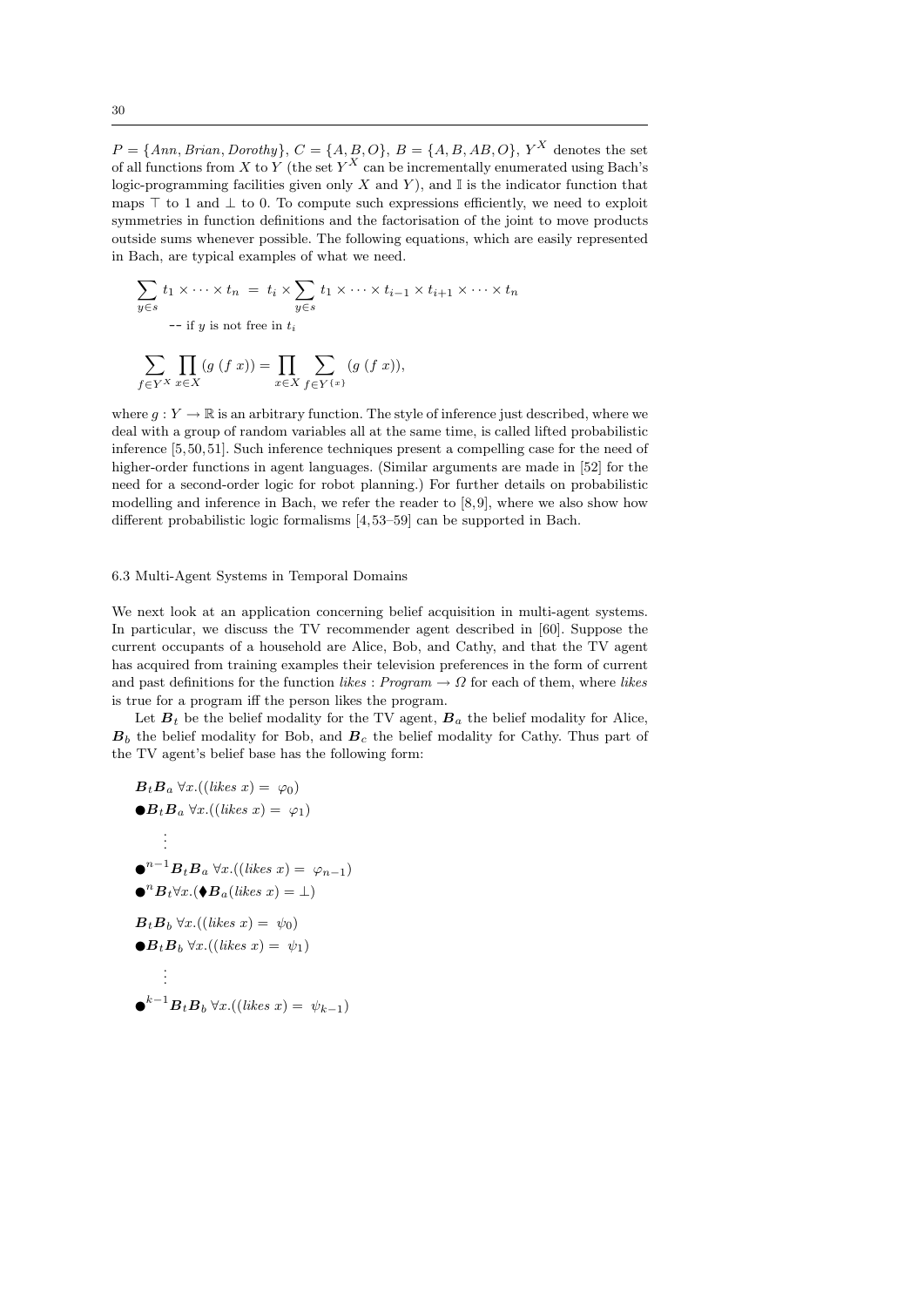$\bigodot^k B_t \forall x. (\bigodot B_b(likes \ x) = \bot)$ 

 $\mathbf{B}_t \mathbf{B}_c \forall x.$ ((likes x) =  $\xi_0$ )  $\bigcirc{\bf B}_t{\bf B}_c \,\forall x.((\text{likes } x) = \xi_1)$ . . .  $\bigodot^{l-1}B_tB_c \,\forall x.((\text{likes } x) = \xi_{l-1})$  $\bigcirc^{l}B_t\forall x.(\bigstar B_c(likes\ x) = \bot),$ 

for suitable  $\varphi_i$ ,  $\psi_i$ , and  $\xi_i$ . The form these can take is explained in [60].

In the beginning, the belief base contains the formula

$$
\mathbf{B}_t \forall x. (\blacklozenge \mathbf{B}_a(likes \ x) = \bot),
$$

whose purpose is to prevent runaway computations into the infinite past for certain formulas of the form  $\blacklozenge \varphi$ . After *n* time steps, this formula has been transformed into

 $\bullet^n B_t \forall x.(\bullet B_a(likes\ x) = \bot).$ 

In general, at each time step, the beliefs about *likes* at the previous time steps each have another  $\bullet$  placed at their front to push them one step further back into the past, and a new current belief about likes is acquired.

Based on these beliefs about the occupant preferences for TV programs, the task for the agent is to recommend programs that all three occupants would be interested in watching together. To achieve this, a (current) definition for the function

 $group\_likes : Program \rightarrow \Omega$ 

needs to be acquired. The informal meaning of group likes is that it is true for a program iff the occupants collectively like the program. (This may involve a degree of compromise by some of the occupants.) Training examples for this function can come in the form of individual examples and/or rules. Here are two examples:

$$
B_t \forall x. ((x = ("ABC news", 30, News, G, "...")) \longrightarrow (group\_likes x))
$$
  

$$
B_t \forall x. (((projGenre x) = Sports) \longrightarrow (group\_likes x)).
$$

The following is a typical definition for *group likes* acquired from training examples.

$$
B_t \forall x. ((group\_likes x) =\nif (B_ables x) \land (B_blikes x) \land (B_clus x) then T\nelse if (\bigstar B_ables x) \land (B_blikes x) \land (\bigstar B_clus x) then T\n:\n:\nelse \perp).
$$

The algorithm used to acquire the definition is a generalisation of Rivest's decision-list learning algorithm [61]. We shall not be concerned with the actual algorithm here. Instead we will look at the kind of computational tasks that must be solved in support of the algorithm. The most important of these involve simplifying terms of the form

 $x = ("ABC news", 30, News, G, "...") \wedge (B_4 likes x) \wedge (B_5 likes x) \wedge (B_c likes x)$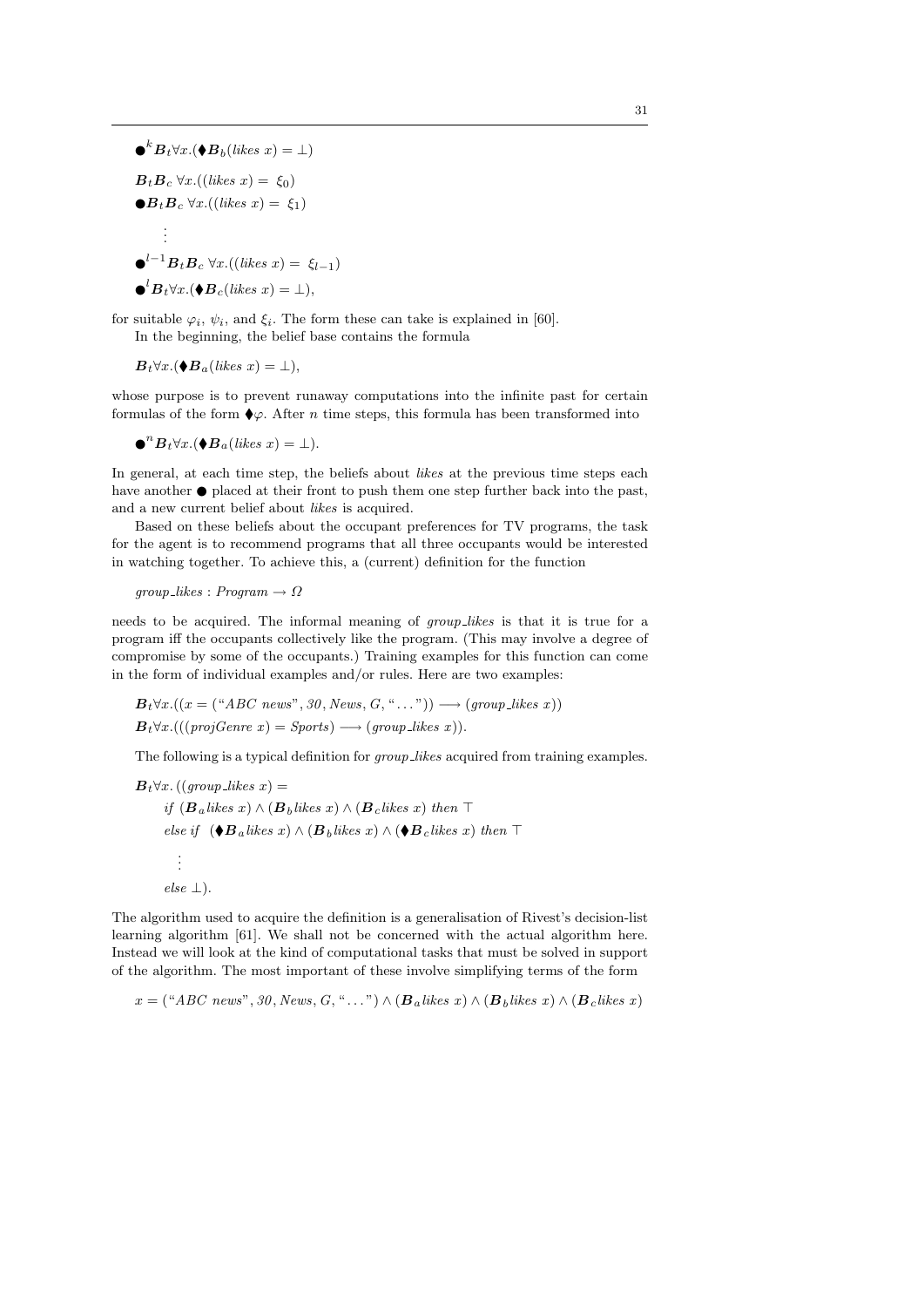$$
((projGenre x) = Sports) \land (\blacklozenge B_{a} likes x) \land (B_{b} likes x) \land (\blacklozenge B_{c} likes x)
$$

in the context of  $B_t$ , using the previously acquired definitions of likes, the standard equality theory, and global assumptions like

$$
\begin{aligned}\n\blacklozenge \varphi &= \varphi \vee \bullet \blacklozenge \varphi \\
\blacktriangleright B_i \varphi & \longrightarrow B_i \bullet \varphi.\n\end{aligned}
$$

Many of the computation facilities illustrated throughout this paper are needed in tight integration to solve the above computation problems.

#### 6.4 Incremental Belief Revision

A TV recommender agent like that described in Section 6.3 needs to track the changing preferences of its users over a lifetime. Since preferences tend only to change slowly over time, we want an incremental belief revision scheme that can reuse past beliefs when appropriate. This section outlines how such a scheme can be realised in Bach.

We will start with an abstract formulation. Consider the problem of tracking a function  $f : \sigma \to \tau$  that changes slowly over time. We have access to the previous acquired definitions

$$
\begin{aligned}\n\bullet \, B \, (f = \lambda x. \varphi_1) \\
\vdots \\
\bullet^{n-1} B \, (f = \lambda x. \varphi_{n-1}) \\
\bullet^n \blacksquare \, B \, (f = \lambda x. \varphi_n).\n\end{aligned}
$$

in the belief base.  $(B \text{ is the belief modality of the relevant agent.) A new training set }$ arrives and now a new definition for f needs to be acquired. How do we proceed?

A symbolic machine learning algorithm will search in a hypothesis space to find a new definition that fits the training set. Assume the new definition for  $f$  and each  $\lambda x.\varphi_i$  already in the belief base take the form of a decision list [61]:

$$
\lambda x. if (p_1 x) then v_1 else if (p_2 x) then v_2 \cdots else if (p_n x) then v_n else v_0, \quad (31)
$$

where each  $p_i$  belongs to a predicate space H and each  $v_i$  belongs to a label space L. The standard decision-list learning algorithm [61] can be used to learn such function definitions. Obviously, in computing the current definition for  $f$ , we would like to reuse those parts of the previous definitions that are still valid in the light of new evidence. One way to achieve that is to add to  $H$  predicates that capture different ways the old definitions can be changed, or perturbed, in small ways. We now show how the higher-order and modal facilities of Bach make this a relatively easy operation.

We start by defining the following function. (The function is defined informally here; a formal definition can be given using the technique of programming with abstractions

and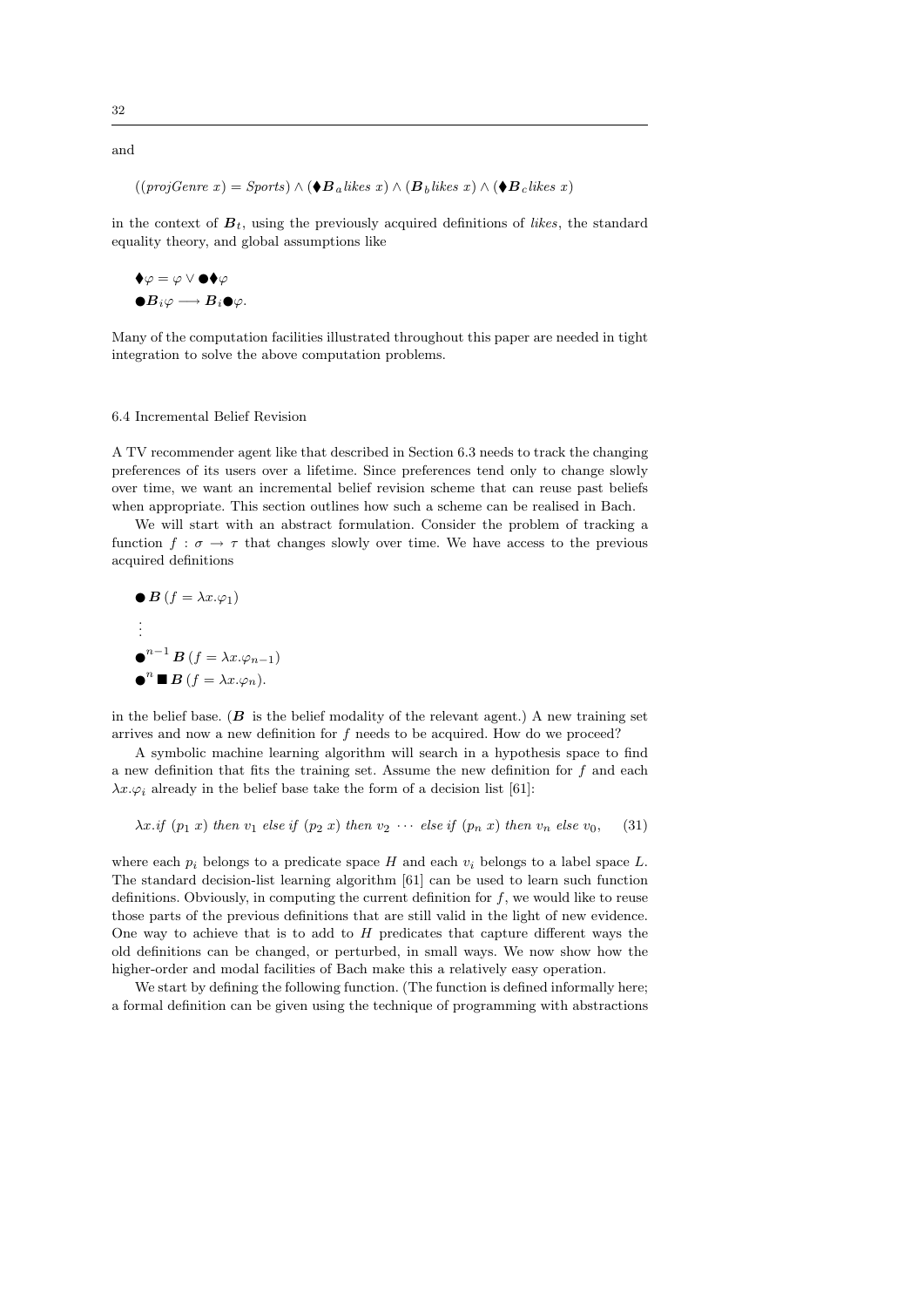described earlier.)

covered : Int  $\rightarrow Int \rightarrow (a \rightarrow b) \rightarrow (a \rightarrow \Omega)$ (covered i j  $\lambda x.$ if (p<sub>1</sub> x) then  $v_1$  else if  $(p_2 x)$  then  $v_2 \cdots$  else if  $(p_n x)$  then  $v_n$  else  $v_0$ )  $= if (i = 1) then \lambda x.((p_1 x) \vee (p_2 x) \vee \cdots \vee (p_i x))$ else  $\lambda x.(\neg(p_1 x) \wedge \neg(p_2 x) \wedge \cdots \wedge \neg(p_{i-1} x) \wedge ((p_i x) \vee (p_{i+1} x) \vee \cdots \vee (p_i x))).$ 

Thus, given a decision list f having the form of  $(31)$  and an individual x, the term ((covered i j f) x) evaluates to true iff x is covered by one of the predicates between  $p_i$  and  $p_j$  in f inclusive. Our desired new predicate space is obtained by adding to H the following set of predicates:

 $\{(\text{covered } j \, k \, \bullet^i f) \; : \; \text{for suitable values of } i, j \text{ and } k\}.$ 

We also need to add  $\{(\bullet^i f x)\}\)$  to the label space L. We now show that the space of functions so-defined contains most of the ways we might want to modify an existing decision list. This new hypothesis space, in combination with Rivest's decision-list learning algorithm, gives us our desired incremental belief revision algorithm.

1. Recalling an old definition from  $m$  steps ago can be realised using

$$
\mathbf{B}\,(f=\lambda x.(\bullet^m f\,x).
$$

2. The operation of adding a condition if  $(r x)$  then v in between the k-th and  $(k+1)$ -th nodes in a previous definition  $\bullet^m f$  can be realised by the definition

 $B(f = \lambda x.$ if  $((covered \ 1 \ k \bullet^m f) \ x) \ then \ (\bullet^m f \ x) \ else \ if \ (r \ x) \ then \ v \ else \ (\bullet^m f \ x).$ 

3. We can piece together parts from definitions obtained at different times to form the current definition. For instance, we can have

$$
B(f = \lambda x. if ((covered 2 8 \bullet^2 f) x) then (\bullet^2 f x)
$$
  
else if ((covered 6 9 \bullet^4 f) x) then (\bullet^4 f x) else v<sub>0</sub>),

where  $v_0$  is some default value.

We end with a remark on comprehensibility. After several revision steps, the current definition may contain sub-decision-lists of older definitions that themselves are defined in terms of yet older definitions. Thus the exact meaning of the current definition may not be readily interpretable. If this is a problem, then one can simply unfold every definition before inserting it into the belief base.

More details about the incremental belief revision algorithm can be found in [26].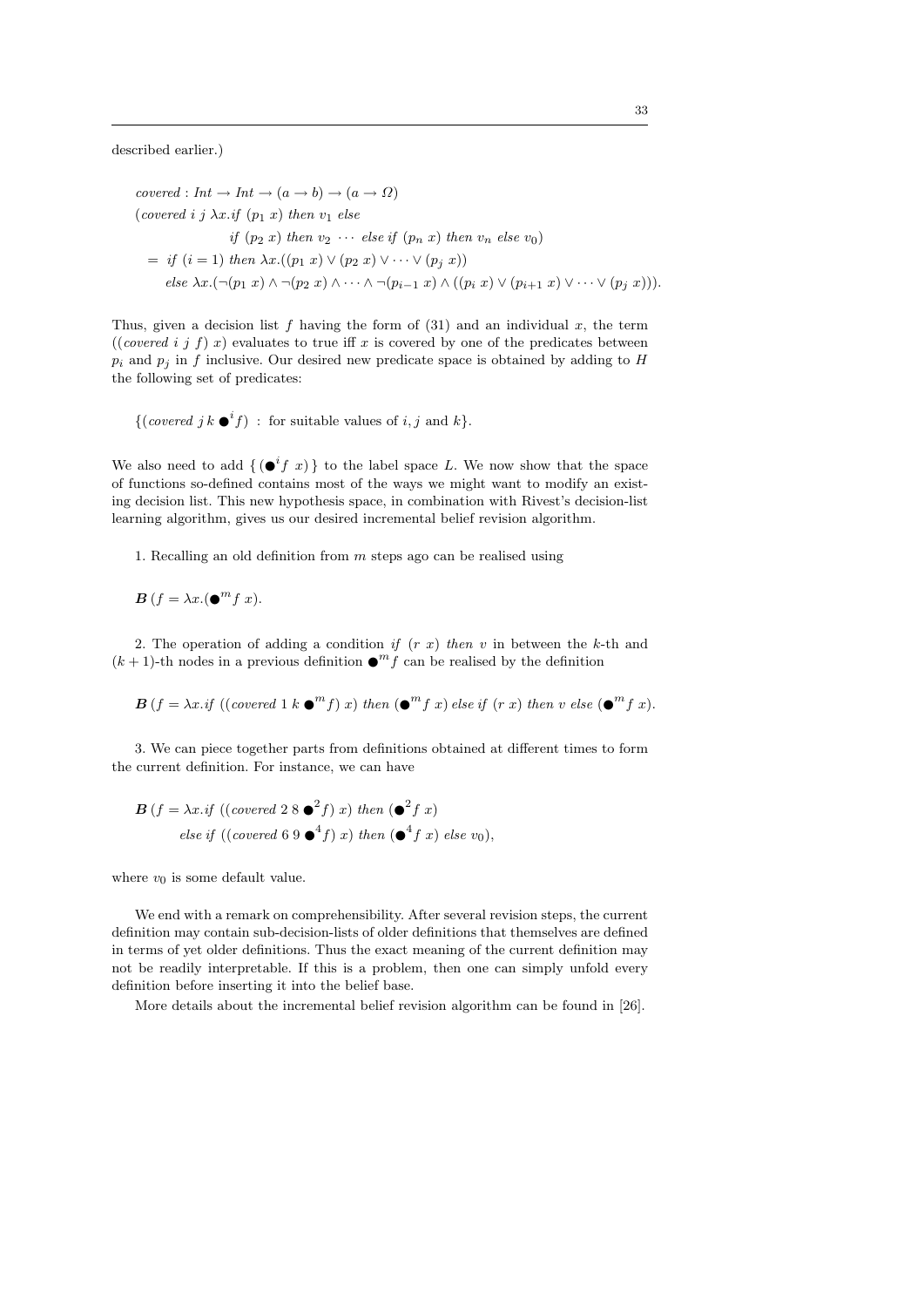### 6.5 Bayesian Tracking

Consider an agent situated in some environment that can receive percepts from the environment and can apply actions that generally have a non-deterministic effect on the environment. The primary task of the agent is to do the 'right thing', that is, choose the appropriate action for each state it finds itself in, where 'appropriate' usually means maximising its expected performance measure.

Suppose that State is the type of states of the world, Action is the type of actions, and Observation is the type of observations that the agent can make with its sensors. Then Density State is the type of densities of states and Density Observation is the type of densities of observations. There are five functions on these types that an agent must have available in order to choose actions. These are

transition :  $Action \rightarrow State \rightarrow (Density State)$  $observe : State \rightarrow (Density\ Observation)$  $observationUpdate: Observation \rightarrow (Density State) \rightarrow (Density State)$  $actionUpdate: Action \rightarrow (Density\ State) \rightarrow (Density\ State)$  $policy : (Density State) \rightarrow Action$ 

Given an action and a state, the function transition returns a state density which gives the distribution on the states the agent could end up in as a result of applying the action to the current state. The function observe provides the observation model, which gives the distribution on the observations the agent can perceive in any given state.

The next function *observation Update* provides the update of the state density as a result of the agent perceiving a particular observation. Essentially, this update is an application of Bayes rule. The function  $actionUpdate$  provides the update of the state density as a result of the agent applying some action. This update is a simple computation using the transition function and the (current) state density. The definitions of the two functions can be easily derived from the rules of probability theory:

$$
(observationUpdate \ o \ d) = (normalise \ \lambda s.((d \ s) \times (observe \ s \ o))). \tag{32}
$$

$$
(actionUpdate a d) = \lambda z. \sum_{y} (dy) \times (transition a y z).
$$
\n(33)

The function *policy*, the most important of the functions that the agent needs, gives the action that is appropriate for any particular state density. We will look at that in Section 6.6. In this section, we will first look at how an agent can track its belief state using (32) and (33). We previously examined some simple techniques like Kalman filters [62] in [9]. In this paper, we will consider the following simplified version of Texas Hold'em poker. We have a deck of cards consisting of the following:

cards : {Card} cards = {(♠, 1),(♠, 2),(♠, 3),(♠, 4),(♠, 5), (♣, 1),(♣, 2),(♣, 3),(♣, 4),(♣, 5)}.

Each game involves two players. At the beginning, each player is dealt a private card. Each player must then make a decision whether to Play or Fold. Subsequently four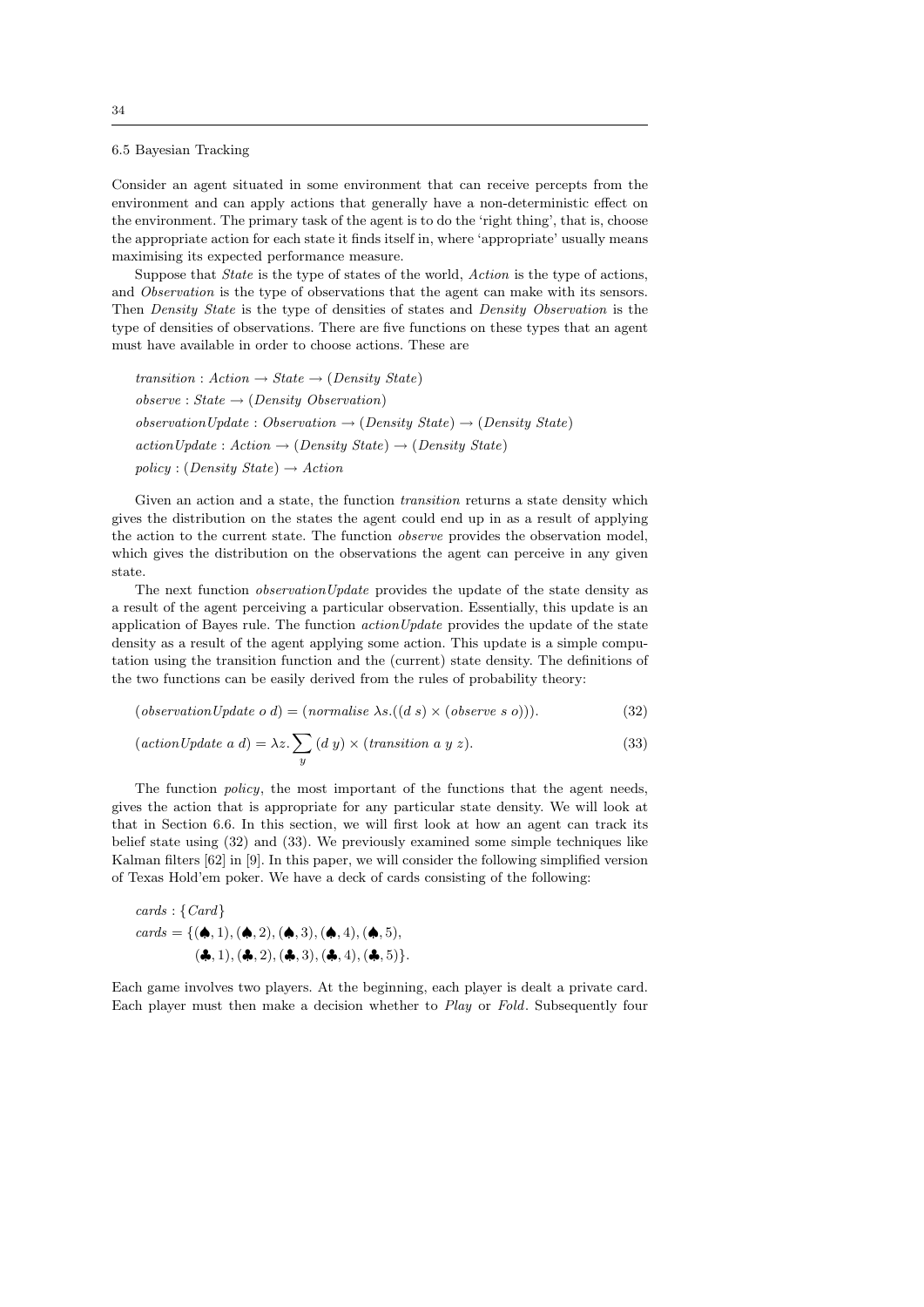community cards are revealed one at a time, each followed by another round of betting. Each Play action incurs a cost of \$10. A Fold action ends the current game with the folding player losing all the money bet so far. If both players play on till the end of the game, the winner is the one with the best combination of two cards from the private and community cards.

Let us now model the situation from the perspective of an agent playing the game. Each state of the game is captured by the private cards of the two players, the list of already revealed community cards, a flag indicating whether the opponent has folded, and a flag indicating whether we have reached the end of the game.

 $State = Card \times Card \times (List\ Card) \times \Omega \times \Omega$ .

Here, the first card belongs to the agent and the second to the opponent. The opponent's card is for the most part not observable to the agent.

The agent can perform two actions:

Play, Fold : Action.

Further, it can observe the latest new community card to be revealed, whether the opponent has folded, and the opponent's card at the end of a game. We are thus led to declare the following data constructors:

OpFold : Observation  $NewCard : Card \rightarrow Observation$  $OpCard : Card \rightarrow Observation.$ 

The way the state changes after each of the agent's actions is captured by the following state-transition model.

 $B_a((transition \, Fold \,(c, o, l, \perp, \perp)) = \lambda s.$ if  $s = (c, o, l, \perp, \perp)$  then 1 else 0)  $\boldsymbol{B}_a((transition \; Play \; (c, o, l, \perp, \perp)) =$ if (length  $l$ )  $<$  4 then  $\lambda s.$ if  $\exists x.((cards x) \land (x \neq c) \land (x \neq o) \land \neg (in x l) \land (s = (c, o, (x \sharp l), \bot, \bot)))$ then  $1/(10 - (2 + (length l))) \times (opAction \space o \space l$  Play) else if  $s = (c, o, l, \top, \top)$  then (opAction o l Fold) else 0 else  $\lambda s.$ if  $s = (c, o, l, \bot, \top)$  then (opAction o l Play) else if  $s = (c, o, l, \top, \top)$  then (opAction o l Fold) else 0)

Here  $B_a$  is the belief modality of the agent. We assume the agent makes the first move in each betting round. The Fold case is straightforward. Two scenarios can follow in the Play case. The opponent can choose to play on. This happens with probability (opAction o l Play) defined below. From there, another community card is drawn randomly from the deck, unless we have reached the end of the current game. Alternatively, the opponent can fold, which leads to the end of the current game.

The definition of opAction is not usually just a straightforward combinatorial calculation because of the phenomenon of bluffing in poker. (Predictability can be brutally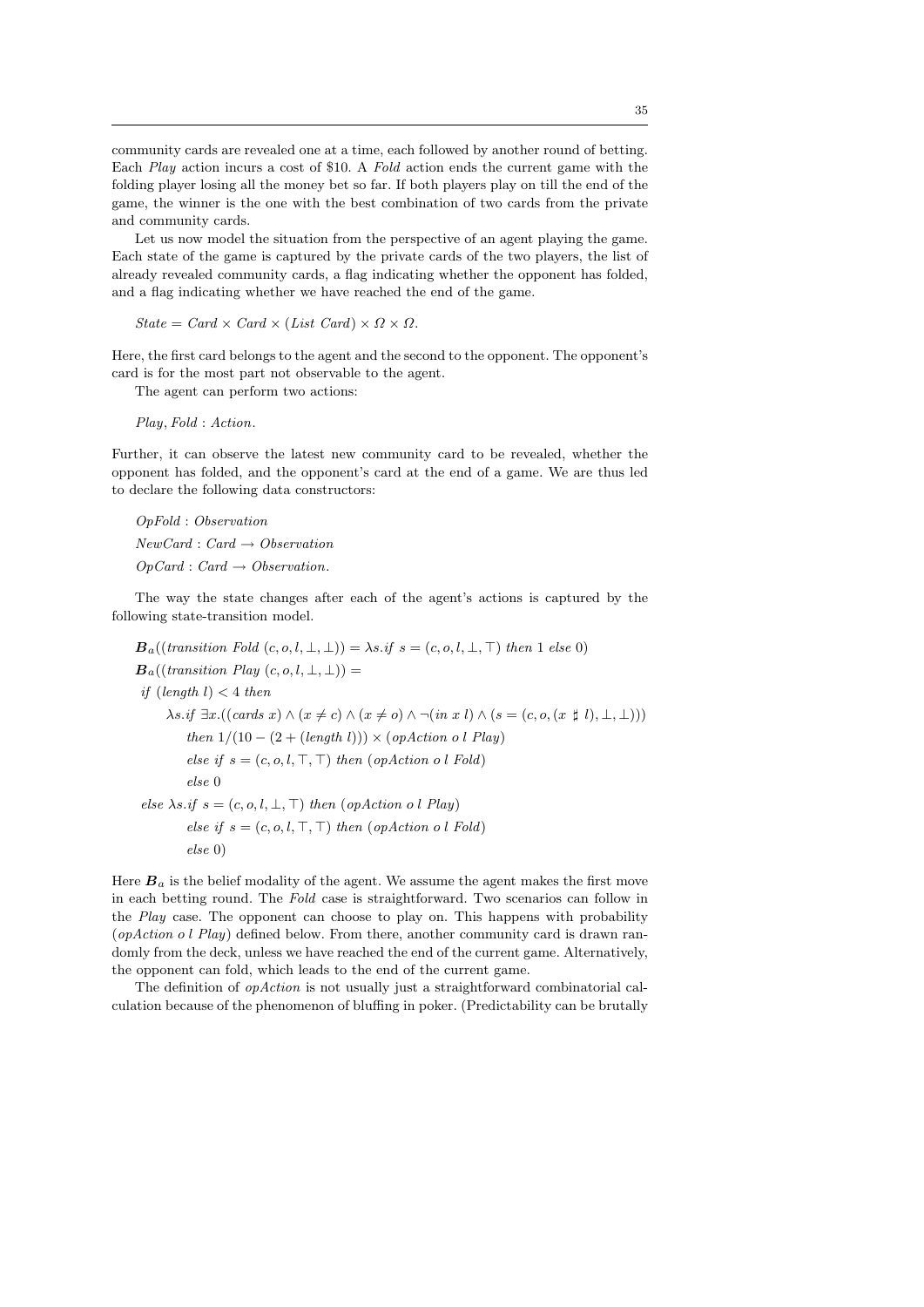exploited.) Instead, the definition is usually acquired from data using machine learning techniques. This is where opponent modelling comes in. The following is a particularly simple example of an acquired definition.

$$
opAction: Card \to (List Card) \to (Density Action)
$$
  
\n
$$
B_a((opAction \space o \space l \space Play) = if \space \exists x.((in \space x \space l) \land (pair \space o \space x)) \space then \space 0.9
$$
  
\n
$$
else \space if \space (proj_2 \space o) \geq 3 \space then \space 0.6
$$
  
\n
$$
B_a((opAction \space o \space l \space Fold) = 1 - (opAction \space o \space l \space Play))
$$

The opponent model says that the opponent will play on with 0.9 probability if he can form a pair from his private card and one of the community cards. He will also play with 0.6 probability if his private card is higher than 3. In general, the opponent will base its action on a combination of an estimate of what the agent's private card is, its winning probability, and its belief of a bluffing success among other things.

The agent is equipped with the following observation model to find out what happens after each of its actions. The observations are non-probabilistic but they can be made so to accommodate potential sensor errors.

$$
B_a((observe(c, o, l, \top, \top)) = \lambda x. if x = OpFold then 1 else 0)
$$
  
\n
$$
B_a((observe(c, o, (y \sharp l), \bot, \bot)) = \lambda x. if x = (NewCard y) then 1 else 0)
$$
  
\n
$$
B_a((observe(c, o, l, \bot, \top)) = \lambda x. if x = (OpCard o) then 1 else 0)
$$

To see how tracking works, suppose the agent is dealt the private card (♠, 1) and starts with the prior that every possible initial state is equally probable. The agent would end up with the following posterior after making three *Play* actions and observing first  $(NewCard (\clubsuit, 3)),$  then  $(NewCard (\spadesuit, 4))$  and  $(NewCard (\clubsuit, 1))$ :

$$
\lambda s. if s = ((\clubsuit, 1), (\clubsuit, 2), [(\clubsuit, 1), (\clubsuit, 4), (\clubsuit, 3)], \perp, \perp) \ then \ 0.0838
$$
\nelse if s = ((\spadesuit, 1), (\spadesuit, 3), [(\clubsuit, 1), (\spadesuit, 4), (\clubsuit, 3)], \perp, \perp) \ then \ 0.3257  
\nelse if s = ((\spadesuit, 1), (\clubsuit, 5), [(\clubsuit, 1), (\spadesuit, 4), (\clubsuit, 3)], \perp, \perp) \ then \ 0.1448  
\nelse if s = ((\spadesuit, 1), (\clubsuit, 2), [(\clubsuit, 1), (\spadesuit, 4), (\clubsuit, 3)], \perp, \perp) \ then \ 0.1448  
\nelse if s = ((\spadesuit, 1), (\clubsuit, 5), [(\clubsuit, 1), (\spadesuit, 4), (\clubsuit, 3)], \perp, \perp) \ then \ 0.1448  
\nelse if s = ((\spadesuit, 1), (\clubsuit, 4), [(\clubsuit, 1), (\spadesuit, 4), (\clubsuit, 3)], \perp, \perp) \ then \ 0.2172  
\nelse \ 0. \tag{34}

It is worth noting that only computations of rank 0 are needed for this example to work. Equations like (E) are what we need to turn intensional descriptions like that given for transition into their extensional forms for processing by the summation function.

The state space in the simplified Texas Hold'em poker is small enough for exact Bayesian tracking to work. In most practical real-time applications, the size of the state space is such that an exact calculation of (32)-(33) is impossible. Such problems call for the need of approximate probabilistic inference techniques like particle filtering [63, 64]. We will come back to this issue in Section 7.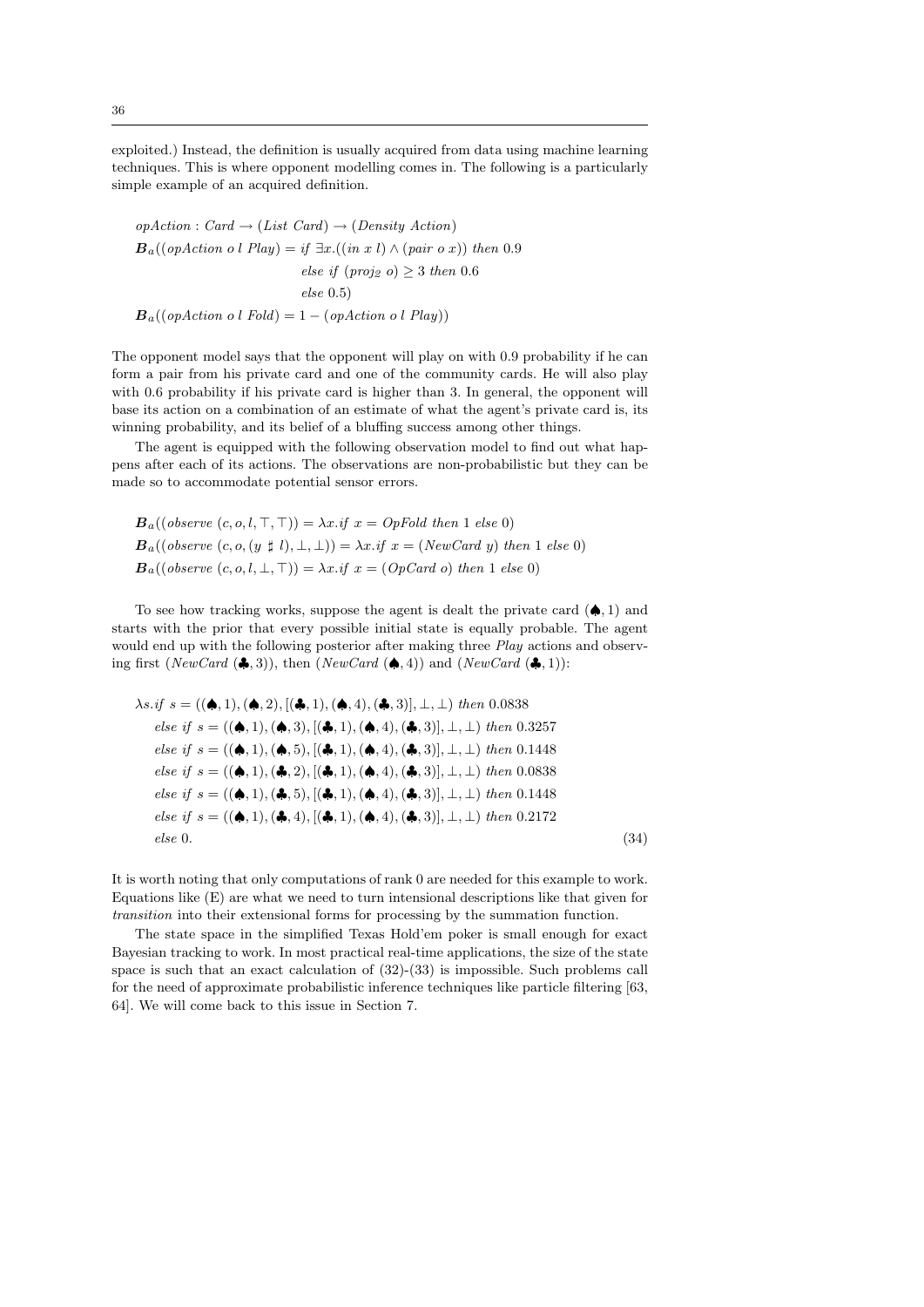6.6 Search and Control

Consider again the simplified Texas Hold'em poker of Section 6.5. We have dealt with the problem of tracking. We now look at control, that is, action selection. To differentiate between good and bad actions, we need some measure of how valuable it is to be in a certain state. This is provided by a reward function. The following is a suitable one for our simplified Texas Hold'em.

\n
$$
\text{reward}: \text{State} \rightarrow \text{Real}
$$
\n

\n\n $(\text{reward}(c, o, l, \top, x)) = ((\text{length } l) - 1) \times 10$ \n

\n\n $(\text{reward}(c, o, l, \bot, x)) = \text{if } x = \bot \text{ then } 0$ \n

\n\n $\text{else if } (\text{bestComb}(c, l)) > (\text{bestComb}(o, l)) \text{ then } 30$ \n

\n\n $\text{else } -30$ \n

The function bestComb returns the best combination of cards that can be formed from a private card and the list of community cards. Here, the agent is rewarded if the opponent folded. The agent is also rewarded/penalised at the end of the game depending on the outcome. All other states have zero reward.

The utility of a state density  $d$  can be defined by adding together the expected reward with respect to  $d$  and the average utility of future state densities as follows:

$$
utility : (Density State) \rightarrow Real
$$
  
\n
$$
(utility d) =
$$
  
\n
$$
(\mathbb{E} d \text{ reward}) +
$$
  
\n
$$
if (endOfGame d) then 0
$$
  
\n
$$
else (max (costOfFollowing d)
$$
  
\n
$$
\sum_{o} (obsProb (actionUpdate Play d) o) \times
$$

 $(\text{utility} (observationUpdate \space o \space (actionUpdate \space Play \space d))))$ ,

where  $E$  calculates the expected value of a function with respect to a density:

 $\mathbb{E} : (Density \ a) \rightarrow (a \rightarrow Real) \rightarrow Real$  $(\mathbb{E} \lambda x.0 f) = 0$  $(\mathbb{E} \lambda x \cdot if \ x = u \ then \ v \ else \ \mathbf{w} \ f) = v \times (f \ u) + (\mathbb{E} \lambda x \cdot \mathbf{w} \ f)$ 

and the probability of making a certain observation given a state density is given by

 $obsProb : (Density State) \rightarrow Observation \rightarrow Real$ 

 $(obsProb d o) = (\mathbb{E} d \lambda s. (observe s o)).$ 

Given the above, the action an agent that maximises expected reward should take in any given state density is given by

 $policy : (Density State) \rightarrow Action$  $(policy d) = if (costOfFollowing d)$ 

$$
<\sum\left( \textit{obsProb}\textrm{ }(\textit{actionUpdate Play}\textrm{ }d)\textrm{ }o\right)\times
$$

 $(\text{utility} (observationUpdate \space o \space (actionUpdate \space Play \space d)))$ 

then Play else Fold.

o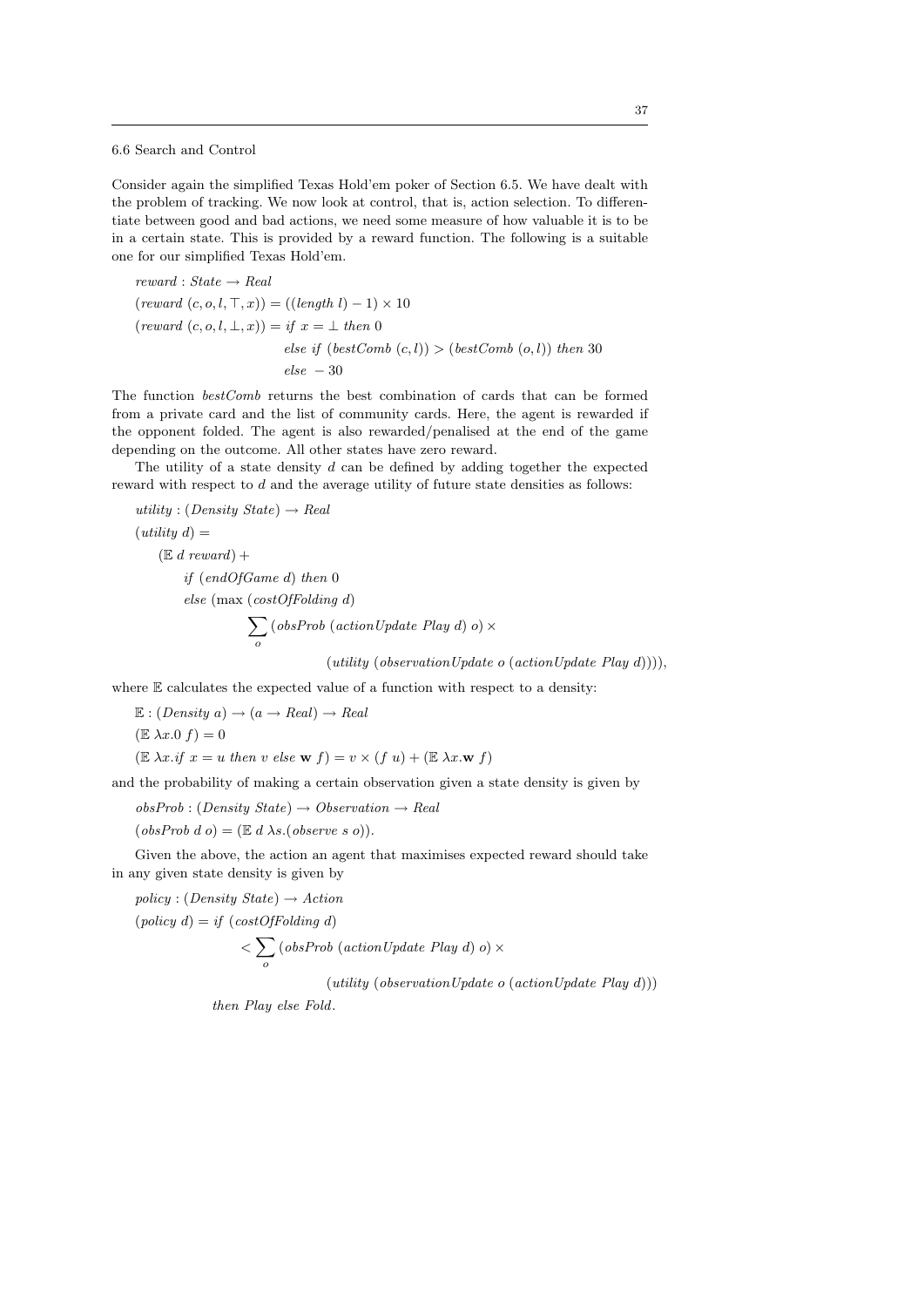For example, the function *policy* applied to  $(34)$  evaluates to *Play*. This is because the value of folding now is −\$20, whereas that of playing on is −\$9.51. Playing on has a higher expected value because there is a ∼ 0.25 probability that the opponent may fold in response.

As in the previous section, only computations of rank 0 are needed for this example.

#### 7 Discussion

This section contains a discussion of the advantages of the higher-order logic setting, a comparison of Bach with similar programming languages, some comments on our approach to agent architectures, and some remarks about current and future work on Bach.

# 7.1 Higher-order Logic

Bach is set in the context of higher-order logic. Since most other declarative agent programming languages employ first-order logic, we now make some comments on the two settings. An outline of the technical details supporting these remarks is given in [23]. In summary, our view is that for many purposes, including programming agents, the higher-order setting is superior to the first-order setting. To explain our view, we now examine the two settings from several points of view.

The first aspect is that of expressive power. One way to think about higher-order logic, also known as simple type theory [22], is that it is a formalisation of everyday informal mathematics. Mathematical concepts are easy to express directly in higher-order logic because, amongst other things, the logic allows quantification over predicates and functions. This is illustrated in the agent programming context by the heavy and often essential use of higher-order functions in examples given throughout this paper; other good examples in more general settings are given in [23]. In contrast, first-order logic only allows one to model many mathematical concepts indirectly and requires the introduction of (semantically complicated) set theory to give a satisfactory foundation for mathematics. The great expressive power of higher-order logic partly explains its widespread use in several subfields of computer science; in functional programming, where a program can be understood as a higher-order equational theory; in formal methods, where the logic is used to give specifications of programs and prove properties about them; in theoretical computer science, where various kinds of semantics are typically higher order; and elsewhere.

However, even accepting the superior expressive power of higher-order logic, a common criticism is that it is computationally less attractive than first-order logic. This criticism is usually fuelled by observations such as the fact that higher-order unification is undecidable [31] and the logic does not have a sound and complete proof system. Carefully formulated, these criticisms are correct, but they do not present a balanced view of the situation. For that, we need to say something about the semantics of higher-order logic.

In the semantics, each (closed) type  $\alpha$  is interpreted by a (non-empty) set  $D_{\alpha}$ . The crucial aspect of the semantics in this discussion is the meaning given to function types. In the standard semantics, for a function type  $\alpha \to \beta$ , the set  $D_{\alpha \to \beta}$  is all functions from  $D_{\alpha}$  to  $D_{\beta}$ . The models given by this semantics are called standard models. Gödel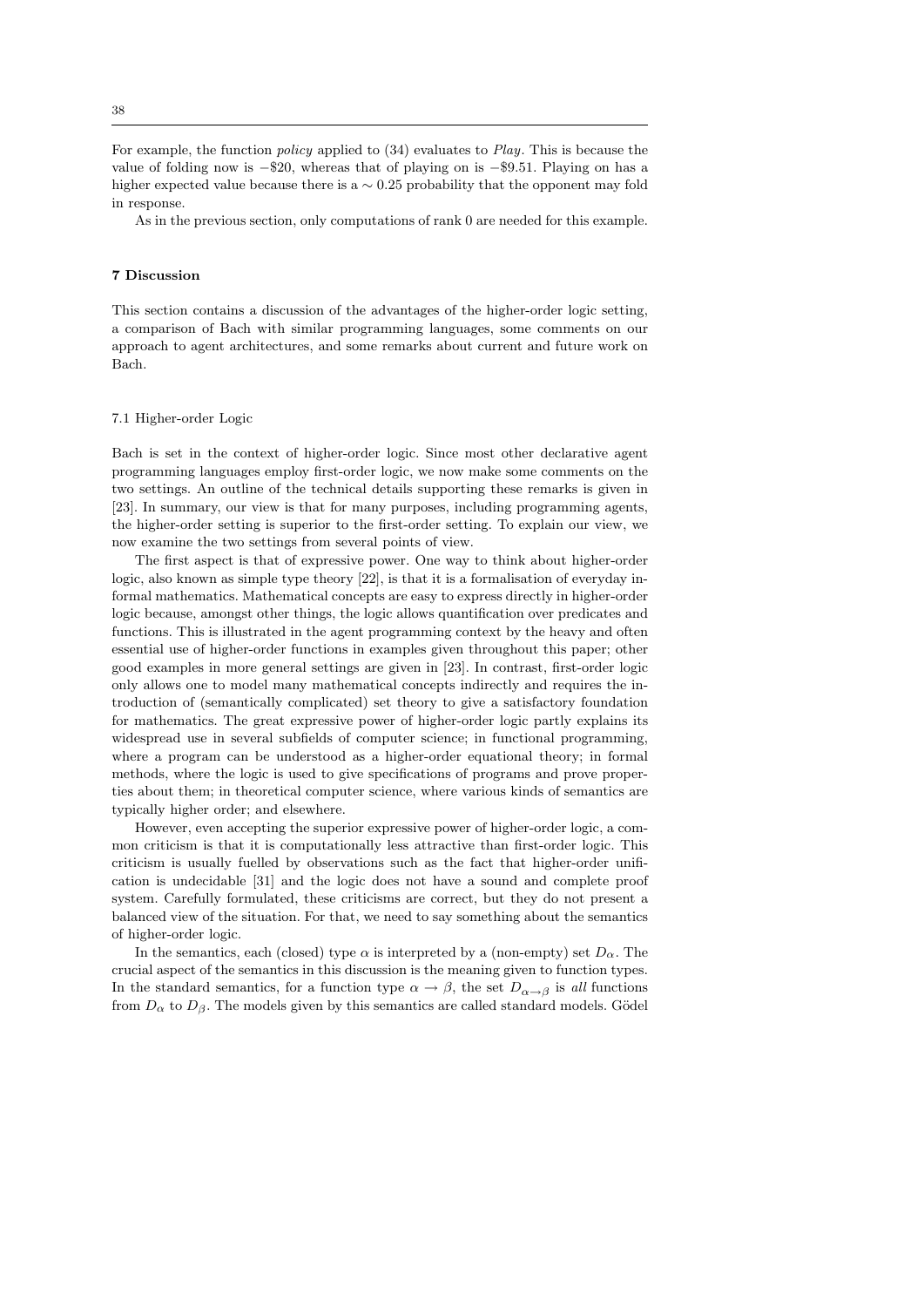showed in 1931 that, with the standard semantics, higher-order logic does not have a sound and complete proof system. Also (higher-order versions of) the compactness theorem and the Löwenhein-Skolem theorem do not hold.

The characteristic of the standard semantics that leads to these undesirable properties is that there are comparatively few models. A way to get a completeness result is to expand the class of models. This was famously done by Henkin in [65]. The key idea is to expand the class of models by allowing  $\alpha \rightarrow \beta$  to denote a *subset* of the set of all functions from  $D_{\alpha}$  to  $D_{\beta}$ , not necessarily all functions. The class of models given by this definition are called general models. Each standard model is a general model, but the converse is not true. With general models, Henkin was able to prove that there is a sound and complete proof procedure for higher-order logic. Also, using the Henkin semantics, the compactness theorem and the Löwenheim-Skolem theorem hold. At this point, Lindström's (first) theorem [66] can be applied to show that higher-order logic with the Henkin semantics is essentially just a variant of first-order logic. In spite of this result, something important has been gained: instead of being forced to express certain concepts awkwardly in first-order logic, the greater expressive power of higher-order logic can be exploited.

With regard to the undecidability of higher-order unification, note first that we cannot avoid dealing with undecidability even in the first-order case, since the validity problem of first-order logic is undecidable. In any case, one can do a lot in higherorder logic without ever having to resort to (higher-order) unification. This should be evident from the execution models of widely used functional languages like Haskell and ML, all of which are highly efficient and effective. The main equational reasoning component of Bach, which can be viewed as an extension of Haskell, is also a useful subset of higher-order logic that is both expressive and tractable. It uses linear-time (one-way) matching of terms instead of the difficult (two-way) unification of terms for pattern matching. The general strategy adopted here is of course no different from the common approach of restricting first-order logic in various ways to achieve tractability in inference.

#### 7.2 Comparison with Similar Programming Languages

### 7.2.1 Multi-Agent Programming Languages

Multi-agent programming systems are described extensively in [67]. A useful survey paper of current agent programming languages is [68]. Most of the logic-based systems in this literature are based on Prolog, extended in different ways to capture important aspects of agents. AgentSpeak $(L)$  [69], Jason [70], and 3APL [71] are all based on extensions of Prolog that capture BDI concepts. In these systems, agent beliefs are represented as Prolog programs and plans, which are context-sensitive clauses with trigger events as heads and actions/subgoals as bodies, are used to update beliefs. MINERVA [72], also based on BDI agent concepts, uses multi-dimensional dynamic logic programming [73] and a knowledge and behaviour update language to specify agents and their behaviour. The distinguishing feature of MINERVA is that agent knowledge is represented by non-monotonic theories and updates are non-monotonic. IMPACT [74] is based on a language that extends Prolog with deontic modalities and also temporal and probabilistic reasoning [75, 54]. It provides a framework for building agents on top of heterogeneous sources of knowledge. Another agent programming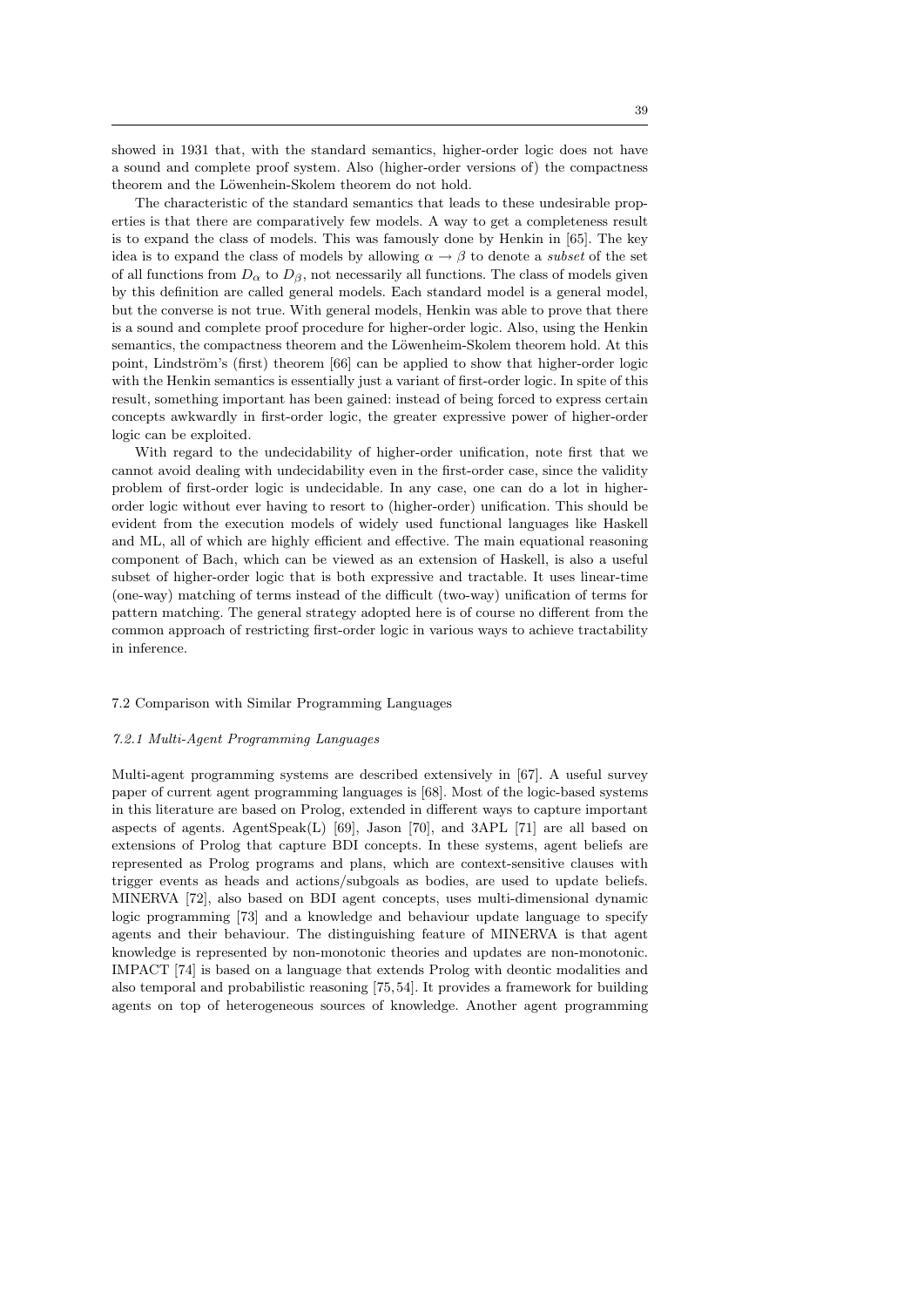language that employs explicit modalities in programs is METATEM [76]. It is based on the direct execution of (first-order) modal logic statements, a process that involves the construction of models using a forward-chaining algorithm. Go! [77] is a programming language for multi-agent systems that, like Bach, supports both functional and logic programming idioms.

### 7.2.2 Prolog, Haskell, and Escher

This paper can be seen as a proposal for an alternative foundation for multi-agent programming systems based on modal probabilistic functional logic programming; thus the most relevant comparison with existing work is between Bach and Prolog itself, rather than the various agent languages based on Prolog. We also discuss why we think Bach is a better candidate for agent applications than its precursors Haskell and Escher  $[14]$ .

It will be helpful to first understand the relationship between Escher and Haskell, and that between Escher and Prolog. Escher is an extension of Haskell. The difference between Escher and Haskell comes down to the following two points.

- 1. Haskell allows pattern matching only on data constructors. Escher extends this by also allowing pattern matching on function symbols and lambda abstractions. Examples of equations that Haskell won't accept include (E) and several others in the standard equality theory. This means Haskell cannot perform the kind of logic-programming style computations typified by Example 14 and used extensively elsewhere in the paper (Sections 4.2, 5.3, 6.1, and 6.5).
- 2. Escher allows reduction of terms inside lambda abstractions, an operation not permitted in Haskell. This mechanism allows Escher to handle sets (and similar data types) in a natural and intensional way. Thus Haskell cannot perform (in a direct way) the kind of set-processing computations illustrated in Example 13 and Section 6.1.

The extra expressiveness afforded by Escher comes with a price, however. Some common optimisation techniques developed for efficient compilation of Haskell code (see [78] for a survey) cannot be used in the implementation of Escher.

We next explore the relationship between Escher and Prolog. The general relationship between Prolog and standard functional programming languages is well understood and will not be explored further here. Instead, we will concentrate on logicprogramming facilities in Escher. Perhaps surprisingly, there is actually a significant overlap between Escher and Prolog. In fact, any pure Prolog program can be mechanically translated into Escher via Clark's completion [79]. For example, the definition of append given in Example 14 is essentially the completion of the following Prolog definition:

append  $($ [, $L, L$ ). append  $([X|L1], L2, [X|L3]) \longleftarrow$  append  $(L1, L2, L3)$ .

Procedurally, there is also a difference between Escher and Prolog in that Prolog computes alternative answers one at a time via backtracking whereas Escher returns all alternative answers in a disjunction (a set). This is also illustrated in Example 14.

We can now compare Bach and Escher. Computations of rank 0 (Section 3.1) extend the execution model of Escher in several ways which we now examine. We start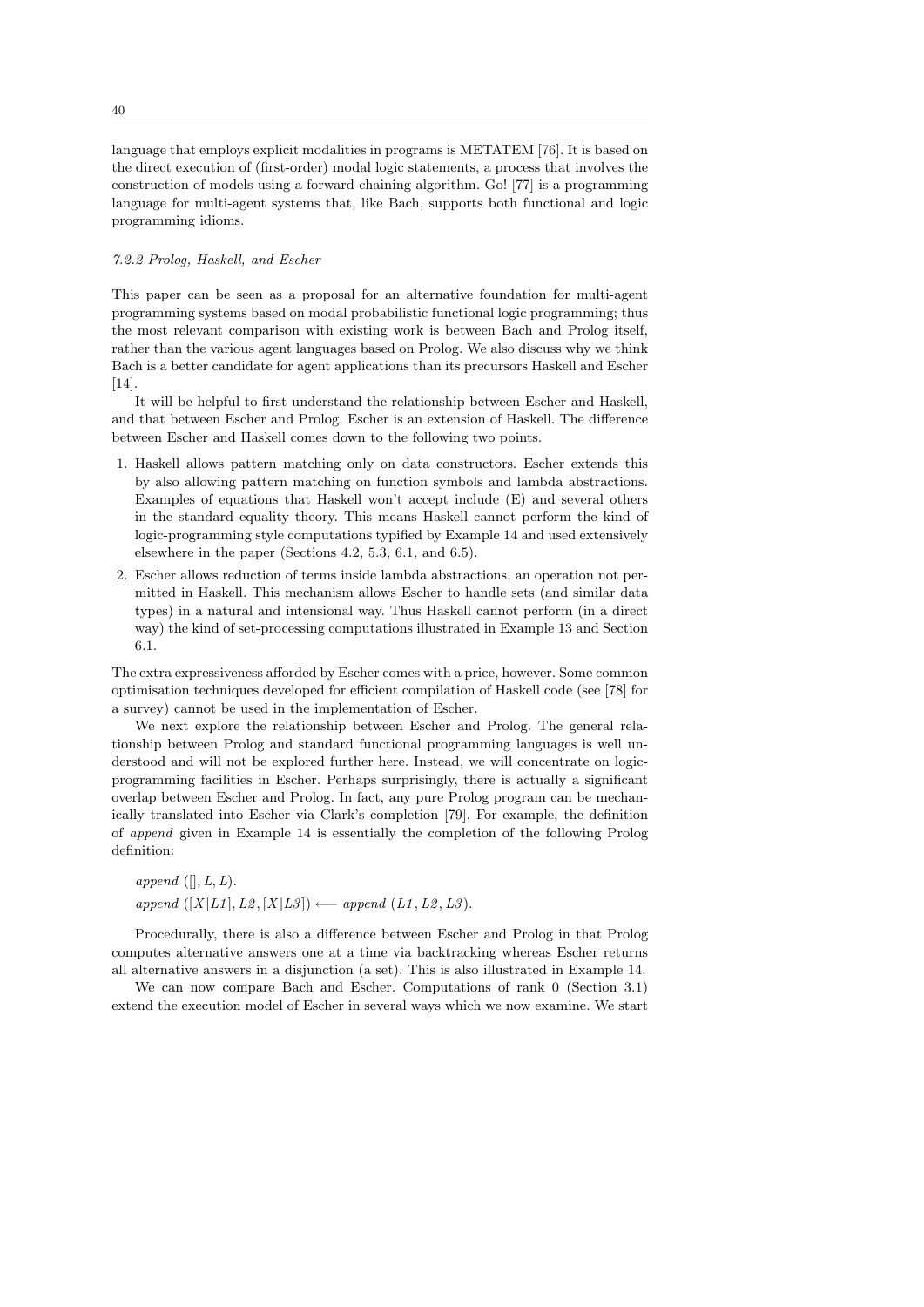by looking at the definition of an Escher statement. An Escher program is a theory in which each statement is a term of the form  $h = b$ , where h has the form  $f_{1} \ldots f_{n}$ ,  $n \geq 0$ , for some function symbol f. In contrast, an input equation in Bach is a term of the form

 $\Box_{j_1} \cdots \Box_{j_r} \forall (u = v),$ 

where  $\Box_{j_1} \cdots \Box_{j_r}$  is a sequence of modalities which may be empty, and u and v are arbitrary terms in the logic, possibly with modalities in them. There are thus two main differences between Escher and the rank 0 computation component of Bach:

- 1. The restriction on the form of the left hand side of an Escher statement is dropped in Bach. Equation (I3), which we have seen serves an important role in supporting 'reverse'-direction computations in Example 13 and Section 6.1, is an example of an equation available in Bach but not in Escher. This extra flexibility in Bach comes at a small price in the form of a slightly more computationally expensive pattern-matching algorithm.
- 2. Modalities are only supported in Bach; Escher cannot perform the kind of computations illustrated in Examples 15 and 16, and others using modalities in this paper.

We have concentrated on the basic equational-reasoning component of Bach so far. There is also a significant difference in theorem-proving capabilities between Escher and Bach. Theorem-proving support in Escher is provided through the  $\Sigma$  and  $\Pi$  rules in the standard equality theory. Although sufficient for a range of common tasks, this is fundamentally a limited set. In contrast, Bach has a general-purpose theorem prover as a subsystem and the interaction between computation and proof makes possible some interesting computational tasks as shown in Section 5. We have argued in this paper that all the extensions of Escher available in Bach are needed in various aspects of agent programming.

# 7.2.3 Modal Programming Languages

Modal computation has been studied for 20 years or so, mostly in the logic programming community in the context of epistemic or temporal logic programming languages. Useful surveys of this work are in [80] and [81]. A recent paper showing the current state of the art of modal logic programming languages is [82]. What is common between these works and this paper is the emphasis on epistemic and temporal modalities. What is different is that almost all are based on Prolog and are, therefore, first order, and it seems they usually either provide epistemic modalities or temporal modalities, but seldom both. Bach extends typical modal higher-order theorem proving systems, such as those in [27] and [10], largely in that it also has an equational reasoning component.

In the past, the motivations for employing modal higher-order logic have mostly been of a philosophical or linguistic nature, and outside these areas there have been very few works. For a brief historical account of these motivations, the reader is referred to the excellent handbook chapter [17]. A recent account of modal higher-order logic motivated by philosophical considerations is given in [10]. An earlier work motivated by mainly linguistic considerations is [83].

Modal logic has also been studied in the functional programming community in the context of type systems. In particular, modal (propositional) logics have been used to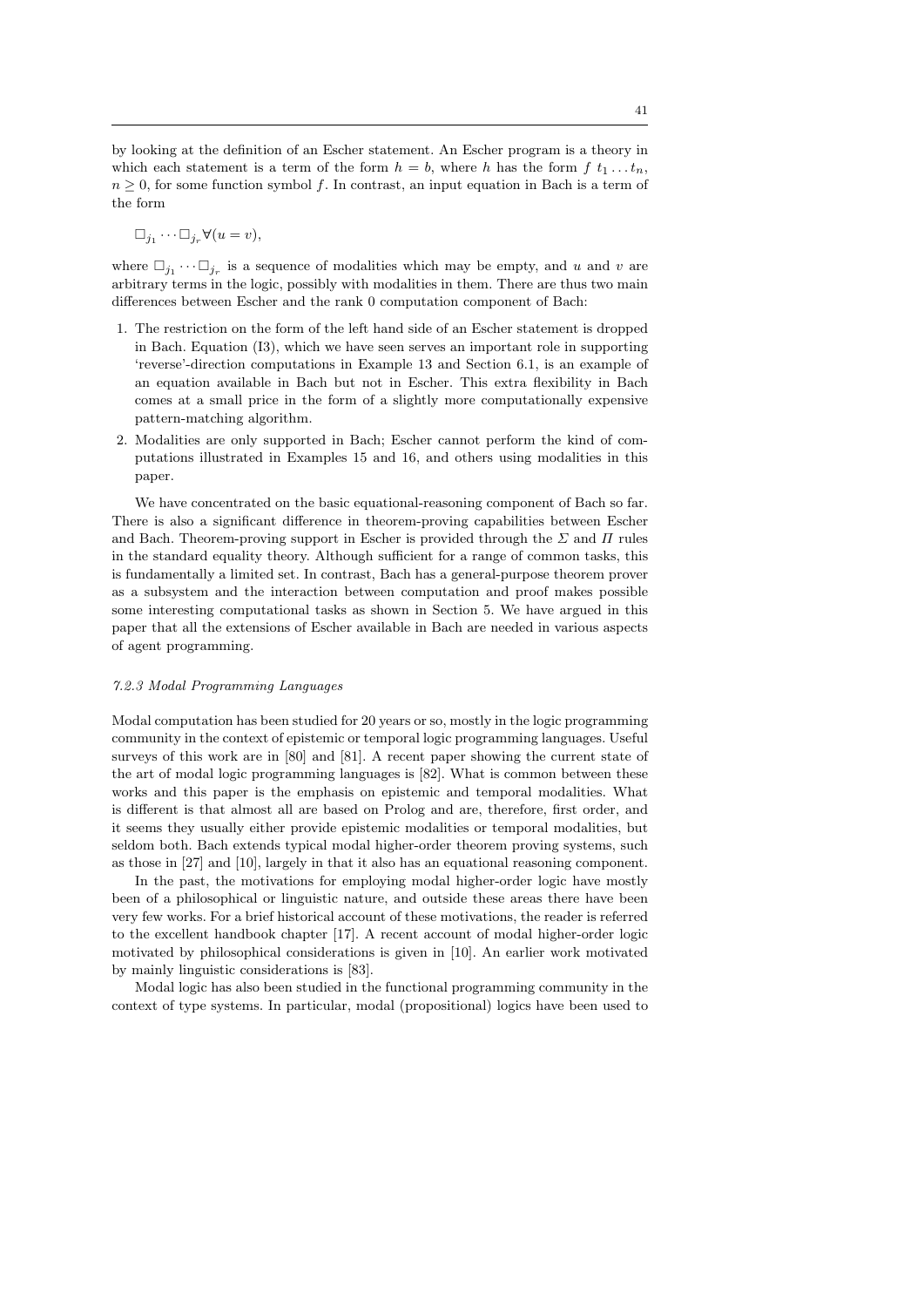formulate sophisticated type systems that capture complex properties of environments in which programs are executed. Useful introductions to this line of work include [84] and [85]. Bach differs from these works in that modalities appear directly inside the language, not in a (meta-level) type system.

#### 7.2.4 Higher-Order/Functional Programming Languages

The traditional foundation for functional programming languages has been the λ-calculus, rather than a higher-order logic. However, it is possible to regard functional programs as equational theories in a higher-order logic and this also provides a useful semantics. Bach extends the core execution mechanisms of existing functional languages in that it is modal, it admits logic programming idioms through programming with abstractions, and it also contains a theorem-proving system.

In the 1980s, higher-order programming in the logic programming community was introduced through the language  $\lambda$ Prolog [86]. The logical foundations of  $\lambda$ Prolog are provided by almost exactly the same logic as that underlying Bach (without modalities). However, a different sublogic is used for  $\lambda$ Prolog programs than the equational theories proposed here. In  $\lambda$ Prolog, program statements are higher-order hereditary Harrop formulas, a generalisation of the definite clauses used by Prolog. The language provides an elegant use of  $\lambda$ -terms as data structures, meta-programming facilities, universal quantification and implications in goals, amongst other features.

A long-term interest amongst researchers in declarative programming has been the goal of building integrated functional logic programming languages. Probably the best developed of these functional logic languages is the Curry language [87], which is the result of an international collaboration over the last fifteen years or so. A survey of functional logic programming up to 1994 is in [88] and a more recent survey is given in [89].

### 7.3 Agent Architectures

In Sections 6.5 and 6.6, we have taken a decision-theoretic approach to agents instead of the more common BDI approach in the multi-agent programming literature. Generally, while adopting the BDI concept of belief in our agent architectures, which we show in [25] to also be able to capture notions of probabilistic beliefs in decision-theoretic settings, we prefer using rewards and/or utility to select actions rather than BDI concepts such as desires, intentions or goals. For example, instead of plans, we employ policies (in the sense of Markov decision processes [90]) that maximise expected future reward, as in Section 6.6. This is because we have a preference towards designing agents that learn good policies, and there are many well-established learning algorithms in the decision-theoretic setting. Having said that, Bach is largely agnostic on this choice. Indeed, a learning system based on Escher/Bach, called Alkemy [15, 91], has been used successfully in both decision-theoretic [92–94] and BDI architectures [95–97].

Note also that standard techniques for representing and reasoning about the effects of actions and changes in the world like the situation calculus [39] and variants [98] are well supported in Bach. Indeed, successor state axioms (SSAs) can be written down directly in Bach theories and the operation of regression can be straightforwardly understood as performing computation (equational reasoning) with SSAs. More sophisticated techniques that deal with incomplete states and other issues like the FLUX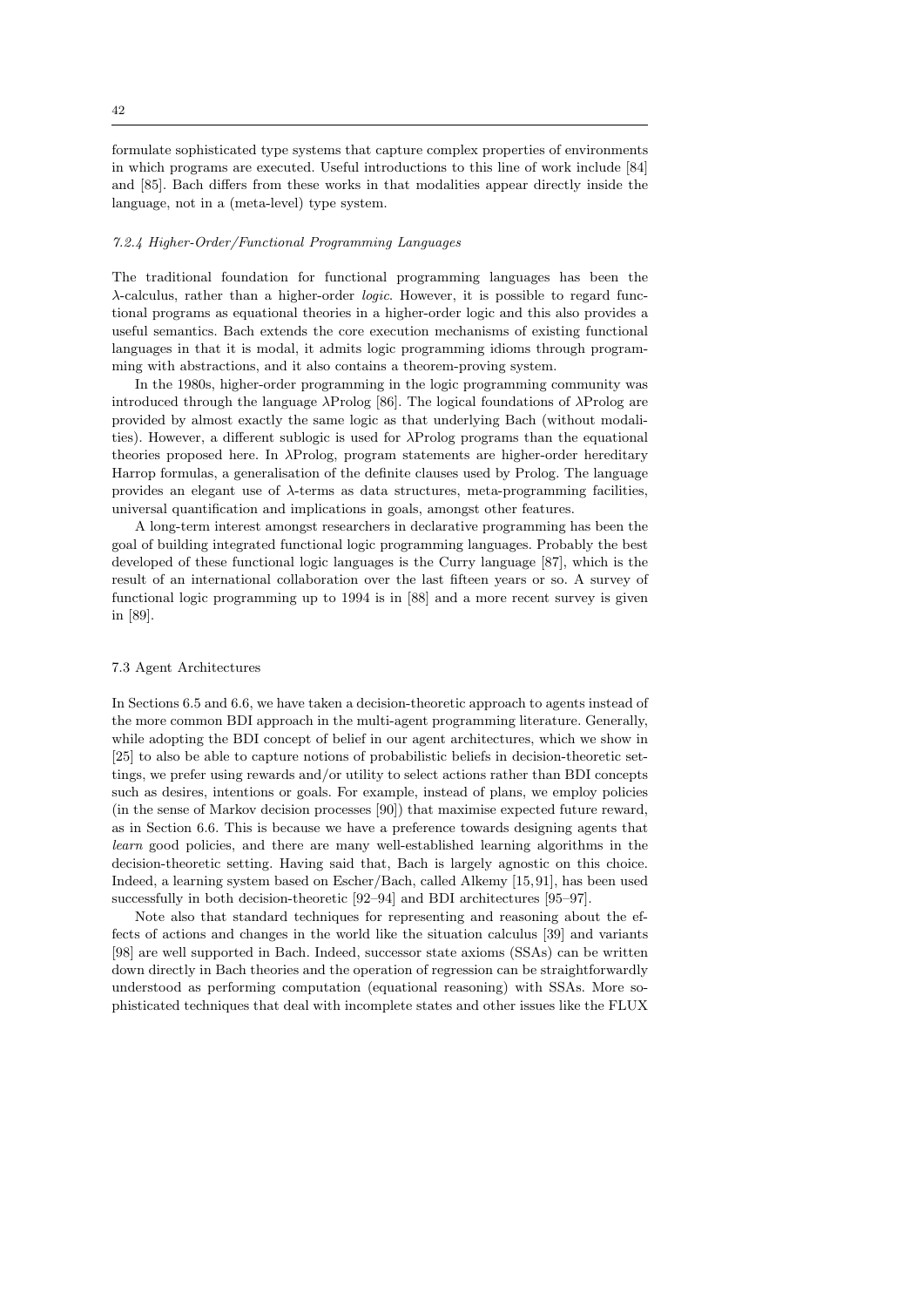system [99] can also be implemented in Bach. Further, as we saw in Section 6.5, support for probabilistic computation also allows Bayesian tracking concepts from probabilistic artificial intelligence to be implemented directly in Bach.

#### 7.4 Current and Future work

This paper has proposed using modal probabilistic functional logic programming as the execution model of the Bach programming language. The formal definition of the execution model was given (and its theoretical underpinnings are available in [16]). Many examples were given to illustrate programming idioms provided by Bach that naturally arise in agent applications. Particular emphasis was placed on modal probabilistic computations since these are pervasive in agent applications. The language has been used in several projects including that of a tracking system for vehicles at intersections which was part of a National ICT Australia project aimed at improving the efficiency of road traffic in the Sydney metropolitan area. The tracking system was similar in structure to the example in Section 6.5 with state, a transition model, and an observation model, but considerably more complicated.

Generally speaking, in its current form, Bach is a useful prototyping tool for developing agent applications. However, much work still remains to be done on its implementation to make it a truly practical programming language. New algorithms and design approaches need to be developed to speed up performance-critical aspects of the language. The basic execution model also needs to be extended with constructs like modules, I/O, and concurrency; these constructs could be adopted directly from (concurrent) Haskell, for example. Also needed are facilities specific to agent applications, such as an agent communication language. In addition, further research is needed on control aspects of the interface between the computation and proof components.

Current work is partly concerned with the probabilistic computations. In particular, we are exploring the Bayesian tracking ideas for 'cognitive' agent applications, such as the one in Section 6.5, rather than the 'probabilistic robotics' domain for which Bayesian tracking was first introduced into artificial intelligence. Thus, in our case, the emphasis is on structured states and discrete distributions rather than simple feature vectors, continuous distributions, and Kalman filters typical of robotics applications. We are confident that this approach to state estimation will be successful in applications for which the agent maintains a sophisticated belief base (unlike typical robotics applications). The computational complexity of Bayesian tracking in non-trivial applications often necessitates the use of a sampling-based approach, such as particle filters [63, 64]. We are in the process of extending Bach with such facilities (along the line suggested in [100–102]).

### 8 Conclusion

This paper has introduced the execution model of Bach, a modal probabilistic functional logic programming language designed to facilitate the development of agent applications. We conclude by summarising the main contributions of the paper.

1. Multi-modal, higher-order logic is shown to be an expressive and practical formalism in which to model and reason about agent concepts.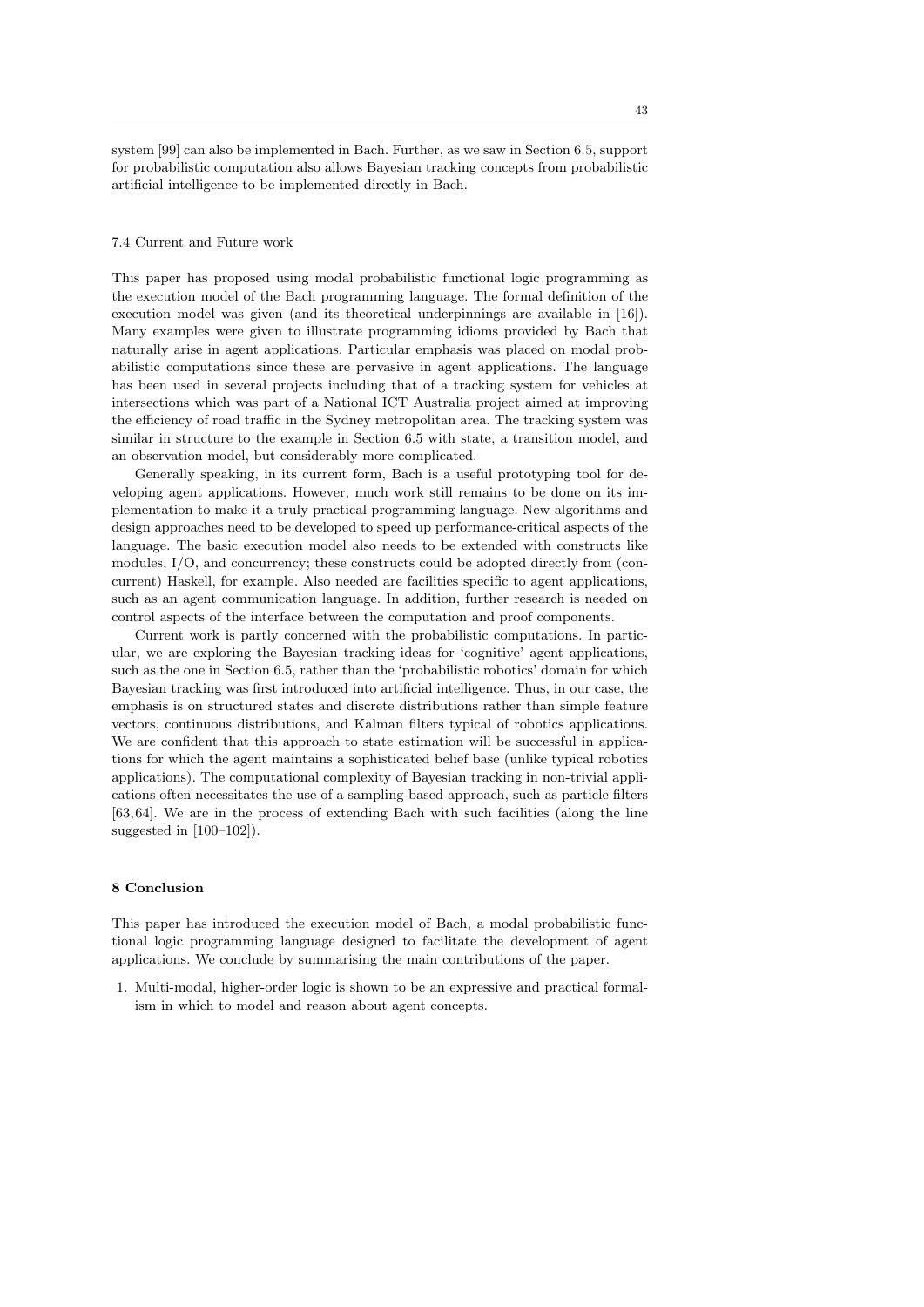- 2. An account of how modal and probabilistic computations can be supported in a functional logic programming language is presented.
- 3. Bach computations are shown to support a range of agent programming tasks, which include various forms of reasoning with modal and uncertain beliefs.
- 4. An execution model that tightly integrates equational reasoning and theorem proving is presented. This execution model, with suitable restrictions and control, is shown to make possible complex computational tasks that arise naturally in agent applications.

Acknowledgements We thank Joshua Cole, Rajeev Goré, Will Uther, and Joel Veness for numerous helpful discussions. Joshua Cole provided an early implementation of the theorem prover. Revisions suggested by the reviewers improved the paper. The research was partly supported by the Australian Research Council Discovery Project DP0877635 "Foundations and Architectures for Agent Systems" and National ICT Australia.

# A Standard Equality Theory

Given the intended meanings of equality, the connectives and the quantifiers, it is natural that their definitions would normally be taken to be global assumptions in the theories of applications. All substitutions appearing in the following are assumed to be admissible.

Some of the equations listed below are schemas. A schema is intended to stand for the collection of formulas that can be obtained from the schema by replacing its syntactical variables with terms that satisfy the side conditions, if there are any. (Syntactical variables are typeset in bold in the following.) Thus a schema is a compact way of specifying a (possibly infinite) collection of formulas. When using a schema in a computation, a choice of terms to replace its syntactical variables is first made. The resultant formula is then handled as usual.

The first definition is that for  $=$ .

$$
= : a \to a \to \Omega
$$
  
(**C**  $x_1 \dots x_n = C$   $y_1 \dots y_n$ ) =  $(x_1 = y_1) \land \dots \land (x_n = y_n)$   
-- where **C** is a data constructor of arity *n*.  
(D1)

 $(C x_1 ... x_n = D y_1 ... y_m) = \perp$  (D2)

 $-$  where C is a data constructor of arity n, D is a data constructor of

 $-$  arity m and  $C \neq D$ .

 $((x_1, \ldots, x_n) = (y_1, \ldots, y_n)) = (x_1 = y_1) \wedge \cdots \wedge (x_n = y_n)$  -- where  $n = 2, 3, \ldots$  $(\lambda x.\mathbf{u} = \lambda y.\mathbf{v}) = (less \lambda x.\mathbf{u} \lambda y.\mathbf{v}) \wedge (less \lambda y.\mathbf{v} \lambda x.\mathbf{u})$ 

 $less : (a \rightarrow b) \rightarrow (a \rightarrow b) \rightarrow \Omega$ less  $\lambda x \cdot d z = \top$  -- where d is a default term. less  $\lambda x. (if \mathbf{u} \text{ then } v \text{ else } \mathbf{w}) z =$  $(\forall x.(\mathbf{u} \longrightarrow v = (z\ x))) \land (less (remove \ \lambda x.\mathbf{u} \ \lambda x.\mathbf{w})\ z)$ 

remove :  $(a \rightarrow \Omega) \rightarrow (a \rightarrow b) \rightarrow (a \rightarrow b)$ *remove*  $s \lambda x.d = \lambda x.d$  -- where d is a default term. remove s  $\lambda x.(if \mathbf{u} \text{ then } v \text{ else } \mathbf{w}) =$  $\lambda x. (if \mathbf{u} \wedge \neg(s\ x)\ then\ v\ else\ ((remove\ s\ \lambda x. \mathbf{w})\ x))$ 

The first three equations above simply capture the intended meanings of data constructors and tuples. (Note that for (D1), the right hand side is  $\top$  if  $n = 0$ .) The fourth equation is

44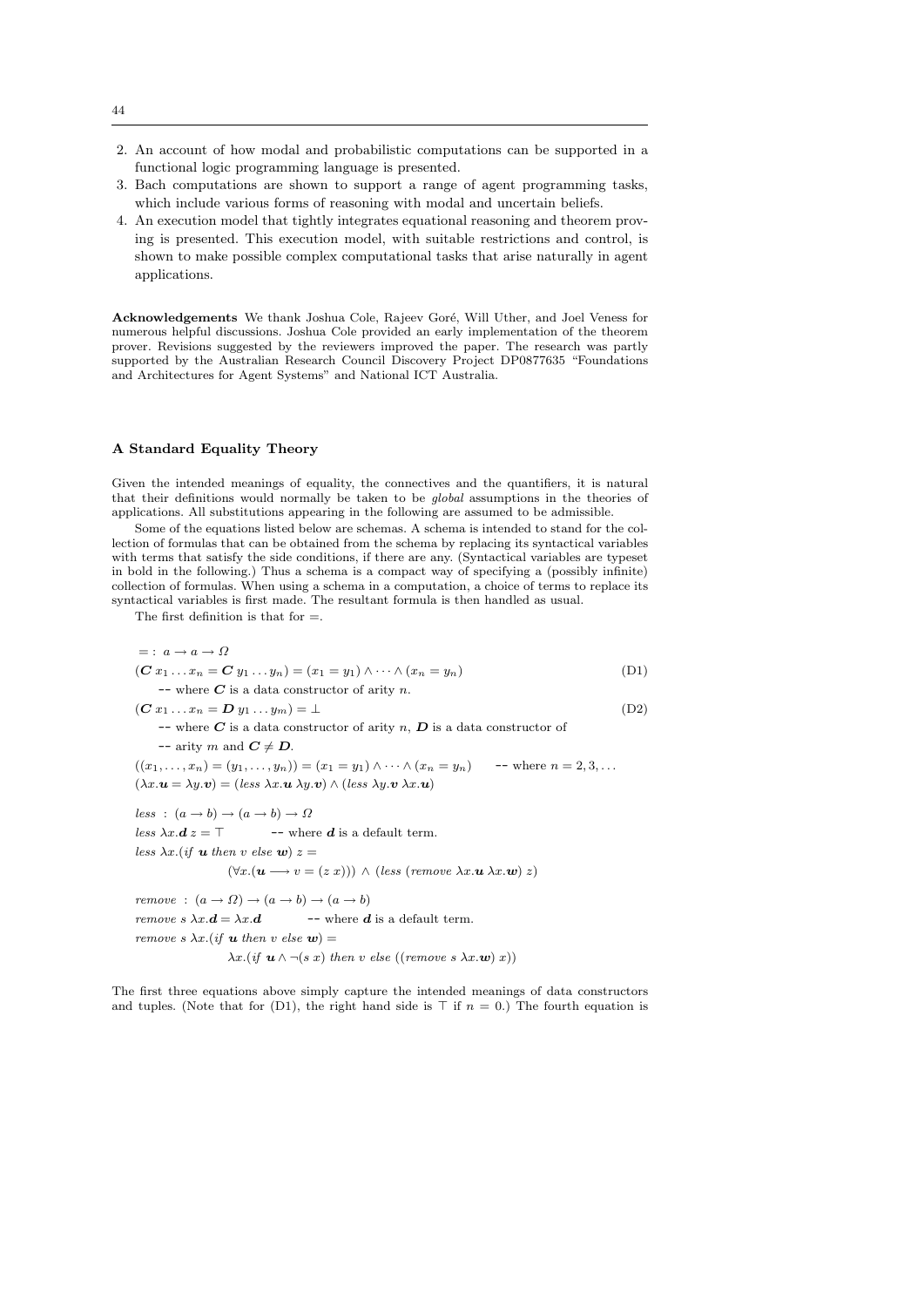more subtle.<sup>1</sup> In formulations of higher-order logics, it is common for the axioms for equality to include the axiom of extensionality:

$$
(f = g) = \forall x. ((f x) = (g x)).
$$

This axiom is not used in Bach because it is not computationally useful: there can be infinitely many values of x to consider in general. Instead, a special case of the axiom of extensionality is used. Its purpose is to provide a method of checking whether certain abstractions representing finite sets, finite multisets and similar data types are equal. The equation relies on the definitions of less and remove. The intended meaning of less is best given by an illustration. Consider the multisets m and n. Then (less m n) is true iff each item in the support of m is also in the support of  $n$  and has the same multiplicity there. For sets, less is simply the subset relation. If s is a set and  $m$  a multiset, then *remove* s  $m$  returns the multiset obtained from m by removing all the items from its support that are in s.

The following definitions are for the connectives  $\land$ ,  $\lor$ , and  $\neg$ . Symmetric versions of some of the equations have been omitted for brevity.

$$
\wedge \; : \; \Omega \to \Omega \to \Omega
$$

$$
\begin{aligned}\n\top \wedge x &= x \tag{A1} \\
\bot \wedge x &= \bot \tag{A2}\n\end{aligned}
$$

$$
(x \lor y) \land z = (x \land z) \lor (y \land z)
$$

(if u then v else w)  $\wedge t = (if \ u \wedge t \ then \ v \ else \ (w \wedge t))$  $\mathbf{u} \wedge (\exists x_1 \cdots \exists x_n \mathbf{.} \mathbf{v}) = \exists x_1 \cdots \exists x_n \mathbf{.} (\mathbf{u} \wedge \mathbf{v})$  (C1)  $-$  where u does not contain a free occurrence of any of the x

$$
u \wedge (x = t) \wedge v = u\{x/t\} \wedge (x = t) \wedge v\{x/t\}
$$
\n(C2)

-- where  $x$  is a variable free in  $u$  or  $v$  but not free in  $t$ , and  $t$  is not a variable.

$$
\forall \; : \; \Omega \to \Omega \to \Omega
$$
  
\n
$$
\top \lor x = \top
$$
 (01)

$$
\perp \vee x = x \tag{O2}
$$

(if u then  $\top$  else w)  $\vee$  t = (if u then  $\top$  else  $(w \vee t)$ ) (if u then  $\perp$  else w)  $\vee$  t =  $(\neg u \wedge w) \vee t$ 

 $\neg$  :  $\Omega \rightarrow \Omega$  $\neg$   $\bot$  =  $\top$  $\neg$  T =  $\perp$ 

$$
\neg(\neg x) = x
$$

 $\neg (x \wedge y) = (\neg x) \vee (\neg y)$ 

$$
\neg (x \lor y) = (\neg x) \land (\neg y)
$$

$$
\neg (if u then v else w) = (if u then \neg v else \neg w)
$$

These definitions are straightforward, except perhaps for (C1) and (C2). The first of these allows the scope of existential quantifiers to be extended provided it does not result in free variable capture. The second allows the elimination of some occurrences of a free variable  $(x,$ in this case), thus simplifying an expression. A few words about the expression  $u \wedge (x = t) \wedge v$ are necessary. The intended meaning of this expression is that it is a term such that  $(\mathbf{x} = t)$ is 'embedded conjunctively' inside it. More formally, a term  $t$  is embedded conjunctively in  $t$ and, if t is embedded conjunctively in r (or s), then t is embedded conjunctively in  $r \wedge s$ . So, for example,  $(x = s)$  is embedded conjunctively in the term  $((p \land q) \lor r) \land ((x = s) \land (t \lor u))$ . The same remark applies to (E) and (U1) below.

<sup>1</sup> A note on scoping: In this paper, the body of an abstraction (or a quantifier) extends as little to the right as possible. For example,  $\lambda x.\mathbf{u} = \lambda y.\mathbf{v}$  should be read as  $(\lambda x.\mathbf{u}) = (\lambda y.\mathbf{v})$ , not  $\lambda x.(\mathbf{u} = \lambda y.\mathbf{v})$ . The same rule applies for modalities.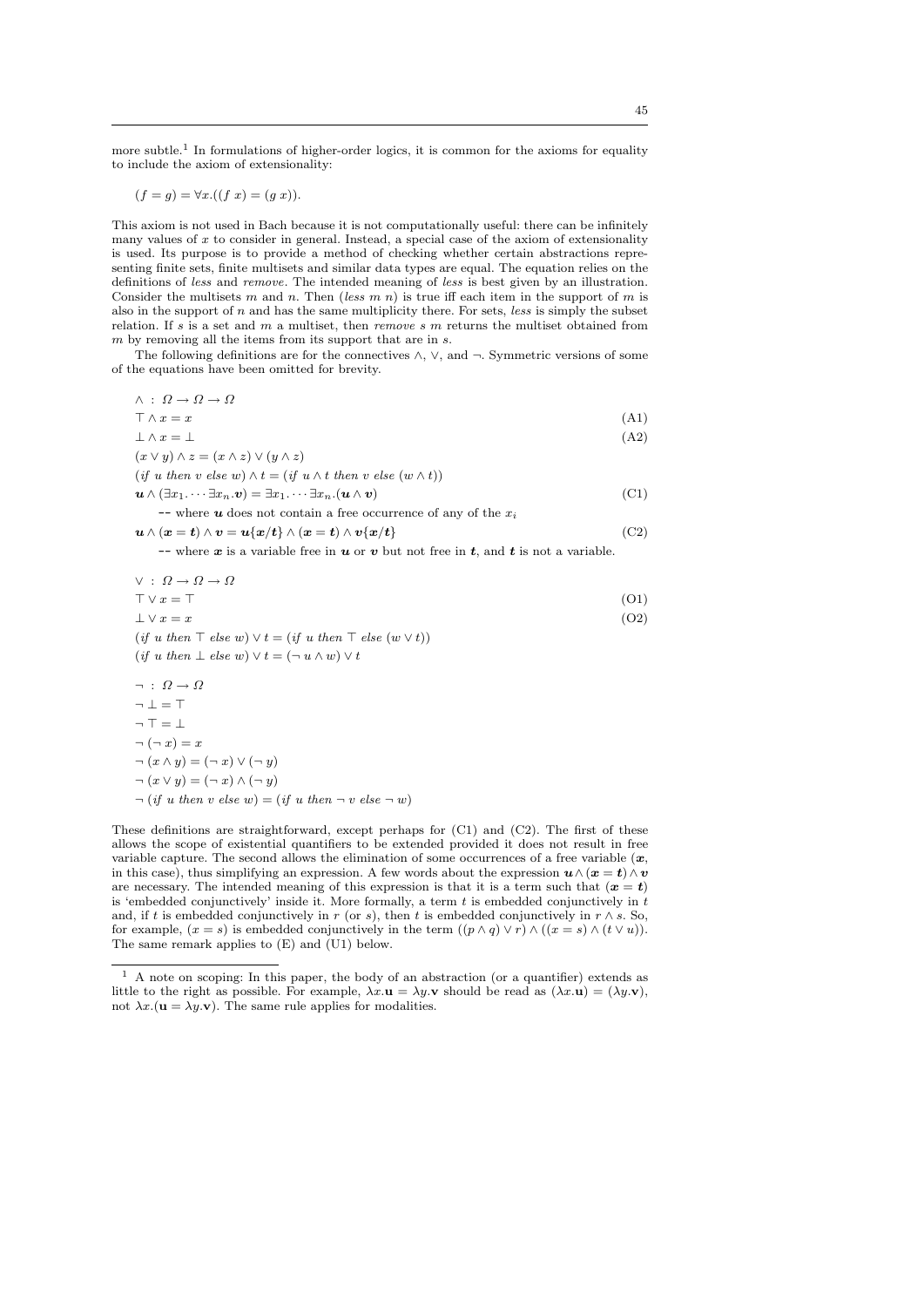Next come the definitions of  $\Sigma$  and  $\Pi$ . Recall that  $\exists x.t$  stands for  $(\Sigma \lambda x.t)$  and  $\forall x.t$  stands for  $(\Pi \lambda x.t).$ 

$$
\Sigma : (a \to \Omega) \to \Omega
$$
  
\n
$$
\exists x. \bot = \bot
$$
  
\n
$$
\exists x \bot = \bot
$$
  
\n
$$
\exists x_1 \cdots \exists x_n . (\boldsymbol{x} \wedge (x_1 = \boldsymbol{u}) \wedge \boldsymbol{y}) = \exists x_2 \cdots \exists x_n . ((\boldsymbol{x} \wedge \boldsymbol{y}) \{x_1 / \boldsymbol{u}\})
$$
  
\n-- where  $x_1$  is not free in  $\boldsymbol{u}$ .  
\n
$$
\exists x_1 \cdots \exists x_n . (\boldsymbol{u} \vee \boldsymbol{v}) = ((\exists x_1 \cdots \exists x_n . \boldsymbol{u}) \vee (\exists x_1 \cdots \exists x_n . \boldsymbol{v}))
$$
  
\n
$$
\exists x_1 \cdots \exists x_n . (if \boldsymbol{u} \ then \top else \boldsymbol{v}) = (if \exists x_1 \cdots \exists x_n . \boldsymbol{u} \ then \top else \exists x_1 \cdots \exists x_n . \boldsymbol{v})
$$
  
\n
$$
\exists x_1 \cdots \exists x_n . (if \boldsymbol{u} \ then \bot else \boldsymbol{v}) = \exists x_1 \cdots \exists x_n . (\neg \boldsymbol{u} \wedge \boldsymbol{v})
$$

$$
\Pi : (a \to \Omega) \to \Omega
$$
\n
$$
\forall x_1 \dots \forall x_n. (\bot \longrightarrow \mathbf{u}) = \top
$$
\n
$$
\forall x_1 \dots \forall x_n. ((\mathbf{x} \land (x_1 = \mathbf{u}) \land \mathbf{y}) \longrightarrow \mathbf{v}) =
$$
\n
$$
\forall x_2 \dots \forall x_n. (((\mathbf{x} \land \mathbf{y}) \longrightarrow \mathbf{v}) \{x_1/\mathbf{u}\})
$$
\n
$$
\neg \text{ where } x_1 \text{ is not free in } \mathbf{u}. \tag{U1}
$$

$$
\forall x_1 \cdots \forall x_n . ((\boldsymbol{u} \vee \boldsymbol{v}) \longrightarrow \boldsymbol{t}) = \forall x_1 \cdots \forall x_n . (\boldsymbol{u} \longrightarrow \boldsymbol{t}) \wedge \forall x_1 \cdots \forall x_n . (\boldsymbol{v} \longrightarrow \boldsymbol{t})
$$
(U2)  

$$
\forall x_1 \cdots \forall x_n . ((\text{if } \boldsymbol{u} \text{ then } \top \text{ else } \boldsymbol{v}) \longrightarrow \boldsymbol{t}) =
$$

$$
\forall x_1.\cdots \forall x_n. (\mathbf{u} \longrightarrow \mathbf{t}) \land \forall x_1.\cdots \forall x_n. (\mathbf{v} \longrightarrow \mathbf{t})
$$
  

$$
\forall x_1.\cdots \forall x_n. ((if \mathbf{u} \text{ then } \perp \text{ else } \mathbf{v}) \longrightarrow \mathbf{t}) = \forall x_1.\cdots \forall x_n. ((\neg \mathbf{u} \land \mathbf{v}) \longrightarrow \mathbf{t})
$$

These equations are essentially what are needed to support logic programming idioms in the functional setting.

The next four equations involve the  $if_{\perp}$  then else function.

$$
(if \top then u else v) = u \tag{I1}
$$

$$
(if \perp then \ u \ else \ v) = v \tag{I2}
$$

$$
(\mathbf{w} (if \mathbf{x} = \mathbf{t} then u else v)) = (if \mathbf{x} = \mathbf{t} then (\mathbf{w} \{ \mathbf{x} / \mathbf{t} \} u) else (\mathbf{w} v))
$$
\n
$$
-- \text{where } \mathbf{x} \text{ is a variable.}
$$
\n
$$
(I3)
$$

$$
((if \mathbf{x} = t then u else v) \mathbf{w}) = (if \mathbf{x} = t then (u \mathbf{w}\{\mathbf{x}/t\}) else (v \mathbf{w}))
$$
  
-- where **x** is a variable. (I4)

There is also the definition corresponding to  $\beta$ -reduction.

$$
(\lambda x. \mathbf{u} \ t) = \mathbf{u}\{x/t\} \tag{B}
$$

Also included in the standard equality theory is the schema

$$
(\Box_i \mathbf{s} \mathbf{t}) = \Box_i (\mathbf{s} \mathbf{t}), \tag{M1}
$$

where s is a syntactical variable ranging over terms of type  $\alpha \to \beta$  and t is a syntactical variable ranging over *rigid* terms of type  $\alpha$ . Another useful schema in the standard equality theory is

$$
\Box_i t = t,\tag{M2}
$$

where  $t$  is a syntactical variable ranging over *rigid* terms.

# References

- 1. Fagin, R., Halpern, J.Y., Moses, Y., Vardi, M.Y.: Reasoning about Knowledge. MIT Press (1995)
- 2. Wooldridge, M.: Reasoning about Rational Agents. MIT Press (2000)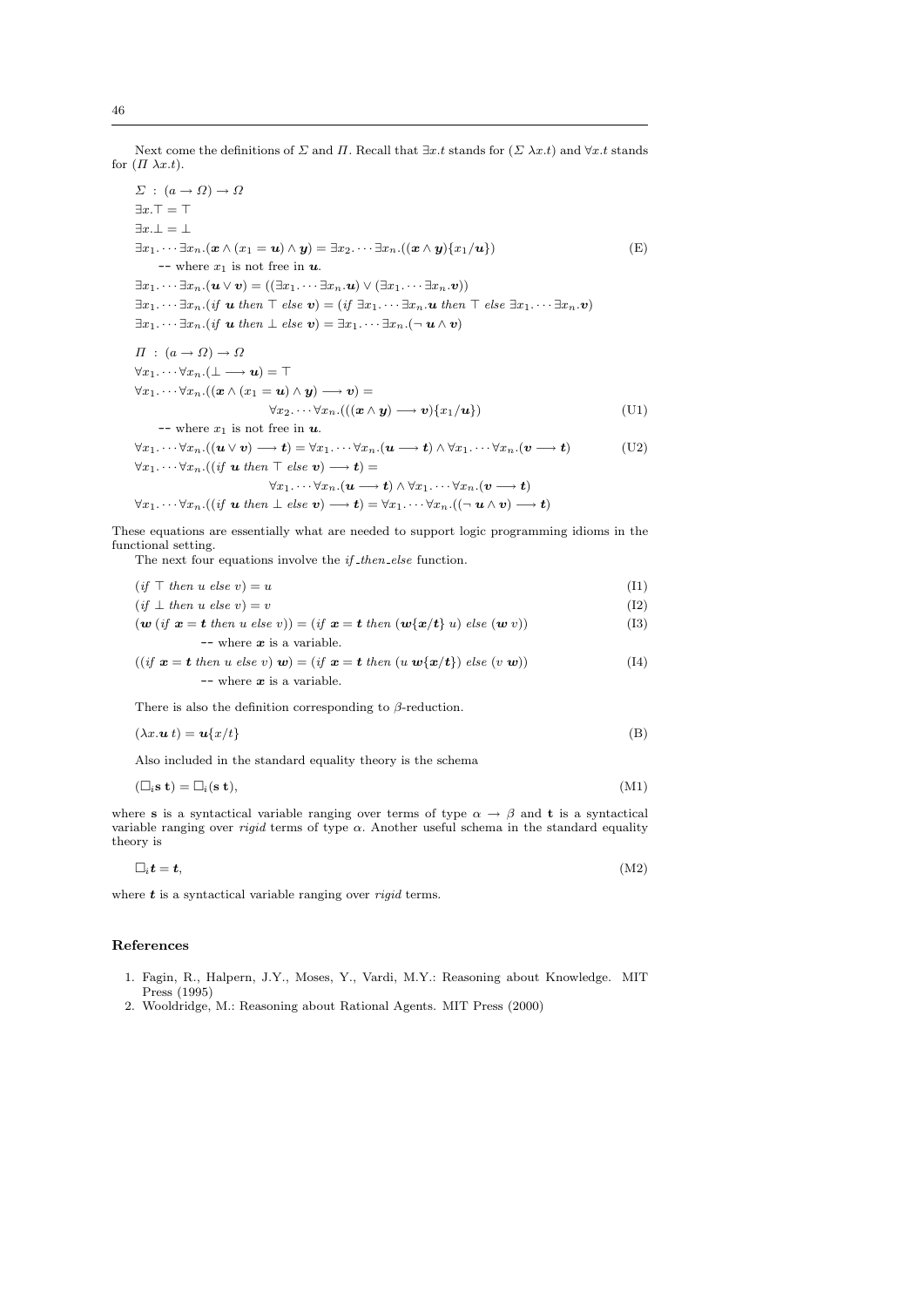- 3. Gabbay, D.M., Kurucz, A., Wolter, F., Zakharyaschev, M.: Many-Dimensional Modal Logics: Theory and Applications, Studies in Logic and The Foundations of Mathematics, vol. 148. Elsevier (2003)
- 4. Halpern, J.Y.: An analysis of first-order logics of probability. Artificial Intelligence 46(3), 311–350 (1990)
- 5. Poole, D.: First-order probabilistic inference. In: Proceedings of the 18th International Joint Conference on Artificial Intelligence, pp. 985–991 (2003)
- 6. De Raedt, L., Kersting, K.: Probabilistic logic learning. SIGKDD Explorations 5(1), 31–48 (2003)
- 7. Getoor, L., Taskar, B. (eds.): Introduction to Statistical Relational Learning. MIT Press (2007)
- 8. Ng, K.S., Lloyd, J.W.: Probabilistic reasoning in a classical logic. Journal of Applied Logic 7(2), 218–238 (2009). Doi:10.1016/j.jal.2007.11.008
- 9. Ng, K.S., Lloyd, J.W., Uther, W.T.B.: Probabilistic modelling, inference and learning using logical theories. Annals of Mathematics and Artificial Intelligence 54, 159–205 (2008). Doi:10.1007/s10472-009-9136-7
- 10. Fitting, M.: Types, Tableaus, and Gödel's God. Kluwer Academic Publishers (2002)
- 11. Peyton Jones, S.: Haskell 98 language and libraries: the revised report. Cambridge University Press (2003)
- 12. Lloyd, J.W.: Foundations of Logic Programming, 2nd edn. Springer (1987)
- 13. Hill, P.M., Lloyd, J.W.: The Gödel Programming Language. MIT Press, Cambridge MA (1994)
- 14. Lloyd, J.W.: Programming in an integrated functional and logic language. Journal of Functional and Logic Programming 3 (1999)
- 15. Lloyd, J.W.: Logic for Learning: Learning Comprehensible Theories from Structured Data. Springer (2003)
- 16. Lloyd, J.W.: Knowledge representation and reasoning in modal higher-order logic (2007). Available at http://rsise.anu.edu.au/~jwl
- 17. Muskens, R.: Higher order modal logic. In: P. Blackburn, J. van Benthem, F. Wolter (eds.) Handbook of Modal Logic. Elsevier (2006)
- 18. Andrews, P.B.: An Introduction to Mathematical Logic and Type Theory: To Truth Through Proof. Academic Press (1986)
- 19. van Benthem, J., Doets, K.: Higher-order logic. In: D. Gabbay, F. Guenther (eds.) Handbook of Philosophical Logic, vol. 1, pp. 275–330. Reidel (1983)
- 20. Leivant, D.: Higher-order logic. In: D. Gabbay, C. Hogger, J. Robinson, J. Siekmann (eds.) Handbook of Logic in Artificial Intelligence and Logic Programming, vol. 2, pp. 230–321. Oxford University Press (1994)
- 21. Shapiro, S.: Classical logic II Higher-order logic. In: L. Goble (ed.) The Blackwell Guide to Philosophical Logic, pp. 33–54. Blackwell (2001)
- 22. Church, A.: A formulation of the simple theory of types. Journal of Symbolic Logic 5, 56–68 (1940)
- 23. Farmer, W.: The seven virtues of simple type theory. Journal of Applied Logic 6(3), 267–286 (2008)
- 24. Lloyd, J.W., Ng, K.S.: Reflections on agent beliefs. In: M. Baldoni, T.C. Son, M.B. van Riemsdijk, M. Winikoff (eds.) Declarative Agent Languages and Technologies V, Fifth International Workshop, DALT 2007, LNAI 4897, pp. 122–139. Springer (2008)
- 25. Lloyd, J.W., Ng, K.S.: Probabilistic and logical beliefs. In: M. Dastani, J. Leite, A. El Fallah Seghrouchni, P. Torroni (eds.) Languages, Methodologies and Development Tools for Multi-Agent Systems, International Workshop, LADS 2007, LNAI 5118, pp. 19–36. Springer (2008)
- 26. Lloyd, J.W., Ng, K.S.: Learning modal theories. In: S. Muggleton, R. Otero, A. Tamaddoni-Nezhad (eds.) Proceedings of the 16th International Conference on Inductive Logic Programming, LNAI 4455, pp. 320–334 (2007)
- 27. Fitting, M., Mendelsohn, R.L.: First-order Modal Logic. Kluwer Academic Publishers (1998)
- 28. del Cerro, L.F., Gasquet, O.: A general framework for pattern-driven modal tableaux. Logic Journal of the IGPL  $10(1)$ ,  $51-83$  (2002)
- 29. Fitting, M.: First-Order Logic and Automated Theorem Proving. Springer-Verlag (1990) 30. Kohlhase, M.: Higher-order automated theorem proving. In: W. Bibel, P.H. Schmidt (eds.) Automated Deduction: A Basis for Applications. Volume I, Foundations: Calculi and Methods. Kluwer Academic Publishers (1998)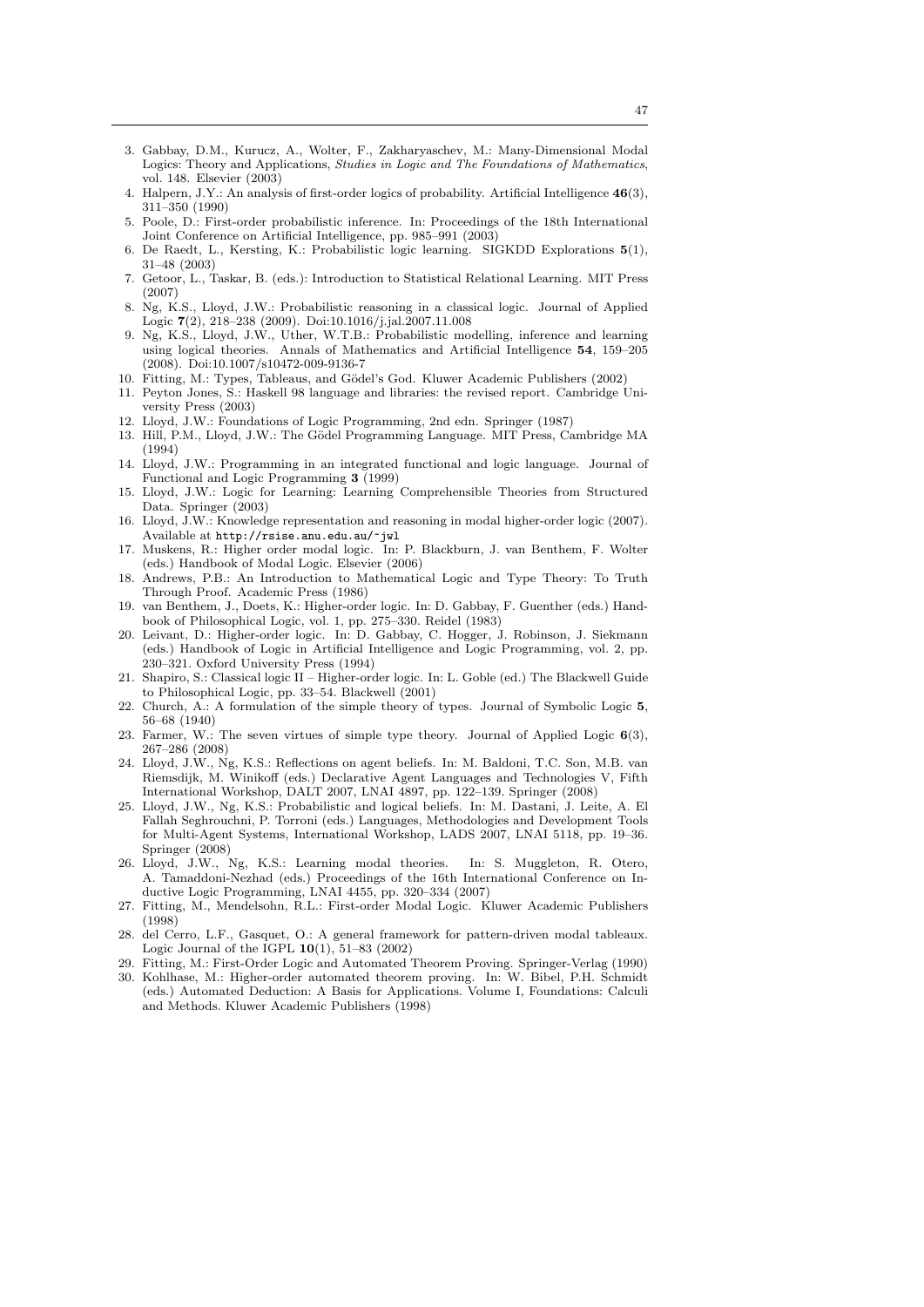- 31. Dowek, G.: Higher-order unification and matching. In: Handbook of automated reasoning, pp. 1009–1062. Elsevier Science Publishers B. V. (2001)
- 32. Huet, G.P.: A unification algorithm for typed λ-calculus. Theoretical Computer Science 1, 27–57 (1975)
- 33. Giese, M.: Incremental closure of free variable tableaux. In: R. Goré, A. Leitsch, T. Nipkow (eds.) Proceedings of International Joint Conference on Automated Reasoning, Siena, Italy, no. 2083 in LNCS, pp. 545–560. Springer-Verlag (2001)
- 34. Miller, D.A.: Proofs in higher-order logic. Ph.D. thesis, Mathematics Department, Carnegie-Mellon University (1983)
- 35. Nipkow, T., Paulson, L.C., Wenzel, M.: Isabelle/HOL: A Proof Assistant for Higher-Order Logic. No. 2283 in LNCS. Springer-Verlag (2005)
- 36. Sanner, S.: First-order decision-theoretic planning in structured relational environments. Ph.D. thesis, University of Toronto (2008)
- 37. Sanner, S., Boutilier, C.: Practical solution techniques for first-order MDPs. Artificial Intelligence 173, 748–788 (2009). Doi:10.1016/j.artint.2008.11.003
- 38. Bertsekas, D.P., Tsitsiklis, J.N.: Neuro-dynamic Programming. Athena Scientific (1996) 39. Reiter, R.: Knowledge in Action: Logical Foundations for Specifying and Implementing Dynamical Systems. MIT Press (2001)
- 40. Riazanov, A., Voronkov, A.: The design and implementation of Vampire. AI Communications 15(2), 91–110 (2002)
- 41. Russell, S.J., Norvig, P.: Artificial Intelligence: A Modern Approach, 2nd edn. Prentice-Hall (2002)
- 42. Murphy, K.P.: An introduction to graphical models. Tech. rep. (2001)
- 43. Jordan, M.I.: Graphical models. Statistical Science 19, 140–155 (2004)
- 44. Bishop, C.M.: Pattern Recognition and Machine Learning. Springer (2006)
- 45. Xiang, Y.: Probabilistic Reasoning in Multiagent Systems: A Graphical Models Approach. Cambridge University Press (2002)
- 46. Zhang, N.L., Poole, D.: A simple approach to Bayesian network computations. In: Proceedings of the 10th Biennial Canadian Artificial Intelligence Conference, pp. 171–178 (1994)
- 47. Kschischang, F.R., Frey, B.J., Loeliger, H.A.: Factor graphs and the sum-product algorithm. IEEE Transactions on Information Theory  $47(2)$ , 498-519 (2001)
- 48. Kersting, K., De Raedt, L.: Bayesian logic programming: Theory and tool. In: L. Getoor, B. Taskar (eds.) Introduction to Statistical Relational Learning, chap. 10. MIT Press (2007)
- 49. Friedman, N., Getoor, L., Koller, D., Pfeffer, A.: Learning probabilistic relational models. In: Proceedings of the 16th International Joint Conference on Artificial Intelligence, pp. 1300–1307 (1999)
- 50. de Salvo Braz, R., Amir, E., Roth, D.: Lifted first-order probabilistic inference. In: Proceedings of the 19th International Joint Conference on Artificial Intelligence, pp. 1319–1325 (2005)
- 51. de Salvo Braz, R., Amir, E., Roth, D.: Lifted first-order probabilistic inference. In: L. Getoor, B. Taskar (eds.) Introduction to Statistical Relational Learning, chap. 15. MIT Press (2007)
- 52. Grosskreutz, H.: Probabilistic, temporal projections in ConGolog. In: Proceedings of IJCAI'99 Workshop on Robot Action Planning (1999)
- 53. Fagin, R., Halpern, J.Y.: Reasoning about knowledge and probability. Journal of the ACM 41(2), 340–367 (1994)
- 54. Ng, R.T., Subrahmanian, V.S.: Probabilistic logic programming. Information and Computation 101(2), 150–201 (1992)
- 55. Lakshmanan, L.V.S., Sadri, F.: Modeling uncertainty in deductive databases. In: D. Karagiannis (ed.) Proceedings of the International Conference on Database and Expert Systems Applications, DEXA'94, pp. 724–733 (1994)
- 56. Dekhtyar, A., Subrahmanian, V.S.: Hybrid probabilistic programs. Journal of Logic Programming 43(3), 187–250 (2000)
- 57. Muggleton, S.: Stochastic logic programs. In: L. De Raedt (ed.) Advances in Inductive Logic Programming, pp. 254–264. IOS Press (1996)
- 58. Milch, B., Marthi, B., Russell, S., Sontag, D., Ong, D.L., Kolobov, A.: Blog: Probabilistic models with unknown objects. In: L. Kaelbling, A. Saffiotti (eds.) Proceedings of the 19th International Joint Conference on Artificial Intelligence, pp. 1352–1359 (2005)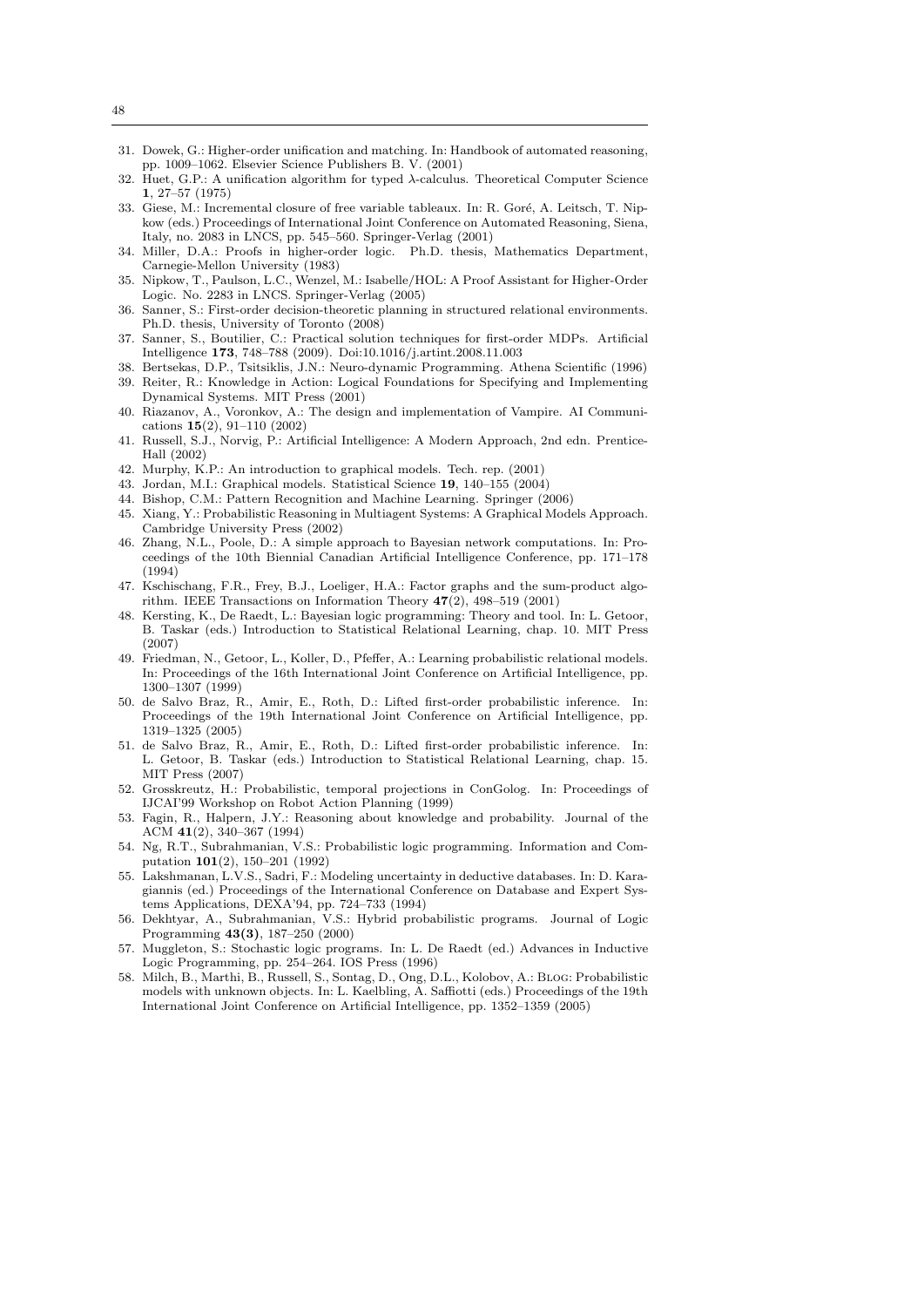- 59. Ramsey, N., Pfeffer, A.: Stochastic lambda calculus and monads of probability distributions. In: Proceedings of 29th Annual ACM Symposium on Principles of Programming Languages, SIGPLAN Notices, 37(1), pp. 154–165 (2002)
- 60. Cole, J.J., Gray, M., Lloyd, J.W., Ng, K.S.: Personalisation for user agents. In: F. Dignum, et al. (eds.) Fourth International Joint Conference on Autonomous Agents and Multi Agent Systems (AAMAS 05), pp. 603–610 (2005)
- 61. Rivest, R.L.: Learning decision lists. Machine Learning 2(3), 229–246 (1987)
- 62. Kalman, R.: A new approach to linear filtering and prediction problems. Transactions of the ASME: Journal of Basic Engineering  $82(D)$ , 35-45 (1960)
- 63. Doucet, A.: On sequential simulation-based methods for Bayesian filtering. Tech. Rep. TR310, Department of Engineering, University of Cambridge (1998)
- 64. Arulampalam, S., Maskell, S., Gordon, N., Clapp, T.: A tutorial on particle filters for online nonlinear/non-Gaussian Bayesian tracking. IEEE Transactions on Signal Processing 50, 174–188 (2002)
- 65. Henkin, L.: Completeness in the theory of types. Journal of Symbolic Logic 15(2), 81–91 (1950)
- 66. Ebbinghaus, H., Flum, J., Thomas, W.: Mathematical Logic. Springer-Verlag (1984)
- 67. Bordini, R.H., Dastani, M., Dix, J., El Fallah Seghrouchni, A. (eds.): Multi-Agent Programming: Languages, Platforms and Applications. Springer (2005)
- 68. Bordini, R.H., Braubach, L., Dastani, M., El Fallah Seghrouchni, A., Gomez-Sanz, J.J., Leite, J., O'Hare, G., Pokahr, A., Ricci, A.: A survey of programming languages and platforms for multi-agent systems. Informatica 30, 33–44 (2006)
- 69. Rao, A.: AgentSpeak(L): BDI agents speak out in a logical computable language. In: W.V. de Velde, J. Perram (eds.) Proceedings of the 7th Workshop on Modelling Autonomous Agents in a Multi-Agent World, LNAI 1038, pp. 42–55. Springer-Verlag (1996)
- 70. Bordini, R., Hübner, J., Vieira, R.: Jason and the golden fleece of agent-oriented programing. In: R. Bordini, M. Dastani, J. Dix, A. El Fallah Seghrouchni (eds.) Multi-Agent Programming: Languages, Platforms and Applications, chap. 1, pp. 3–37. Springer (2005)
- 71. Hindriks, K., de Boer, F., van der Hock, W., Meyer, J.J.C.: Agent programming in 3APL. Journal of Autonomous Agents and Multi-Agent Systems 2(4), 357–401 (1999)
- 72. Leite, J., Alferes, J., Pereira, L.: MINERVA A dynamic logic programming agent architecture. In: J.J. Meyer, M. Tambe (eds.) Intelligent Agents VIII – Agent Theories, Architectures, and Languages, LNAI 2333, pp. 141–157. Springer (2002)
- 73. Leite, J.A., Alferes, J.J., Pereira, L.M.: Multi-dimensional dynamic knowledge representation. In: T. Eiter, W. Faber, M. Truszczynski (eds.) Proceedings of the 6th International Conference on Logic Programming and Nonmonotonic Reasoning, LNAI 2173, pp. 365–378. Springer (2001)
- 74. Dix, J., Zhang, Y.: IMPACT: A multi-agent framework with declarative semantics. In: R. Bordini, M. Dastani, J. Dix, A. El Fallah Seghrouchni (eds.) Multi-Agent Programming: Languages, Platforms and Applications, chap. 3, pp. 69–94. Springer (2005)
- 75. Dix, J., Kraus, S., Subrahmanian, V.: Agents dealing with time and complexity. In: M. Gini, T. Ishida, C. Castelfranchi, W. Johson (eds.) Proceedings of the International Joint Conference on Autonomous Agents and Multiagent Systems, pp. 912–919 (2002)
- 76. Fisher, M.: METATEM: The story so far. In: R. Bordini, M. Dastani, J. Dix, A. El Fallah Seghrouchni (eds.) Proceedings of the Third International Workshop on Programming Multiagent Systems (ProMAS-03), LNAI 3862, pp. 3–22. Springer (2005)
- 77. Clark, K.L., McCabe, F.G.: Go! A multi-paradigm programming language for implementing multi-threaded agents. Annals of Mathematics and Artificial Intelligence 41(2- 4), 171–206 (2004)
- 78. Peyton Jones, S.L.: The Implementation of Functional Programming Languages. Prentice-Hall (1987)
- 79. Clark, K.: Negation as failure. In: H. Gallaire, J. Minker (eds.) Logic and Databases, pp. 293–322. Plenum Press (1978)
- 80. Orgun, M.A., Ma, W.: An overview of temporal and modal logic programming. In: D. Gabbay, H. Ohlbach (eds.) Proceedings of the First International Conference on Temporal Logics (ICTL'94), LNAI, vol. 827, pp. 445–479. Springer (1994)
- 81. Gergatsoulis, M.: Temporal and modal logic programming languages. In: A. Kent, J. Williams (eds.) Encyclopedia of Microcomputers, vol. 27, pp. 393–408. Marcel Dekker (2001)
- 82. Nguyen, L.A.: Multimodal logic programming. Theoretical Computer Science 360, 247– 288 (2006)